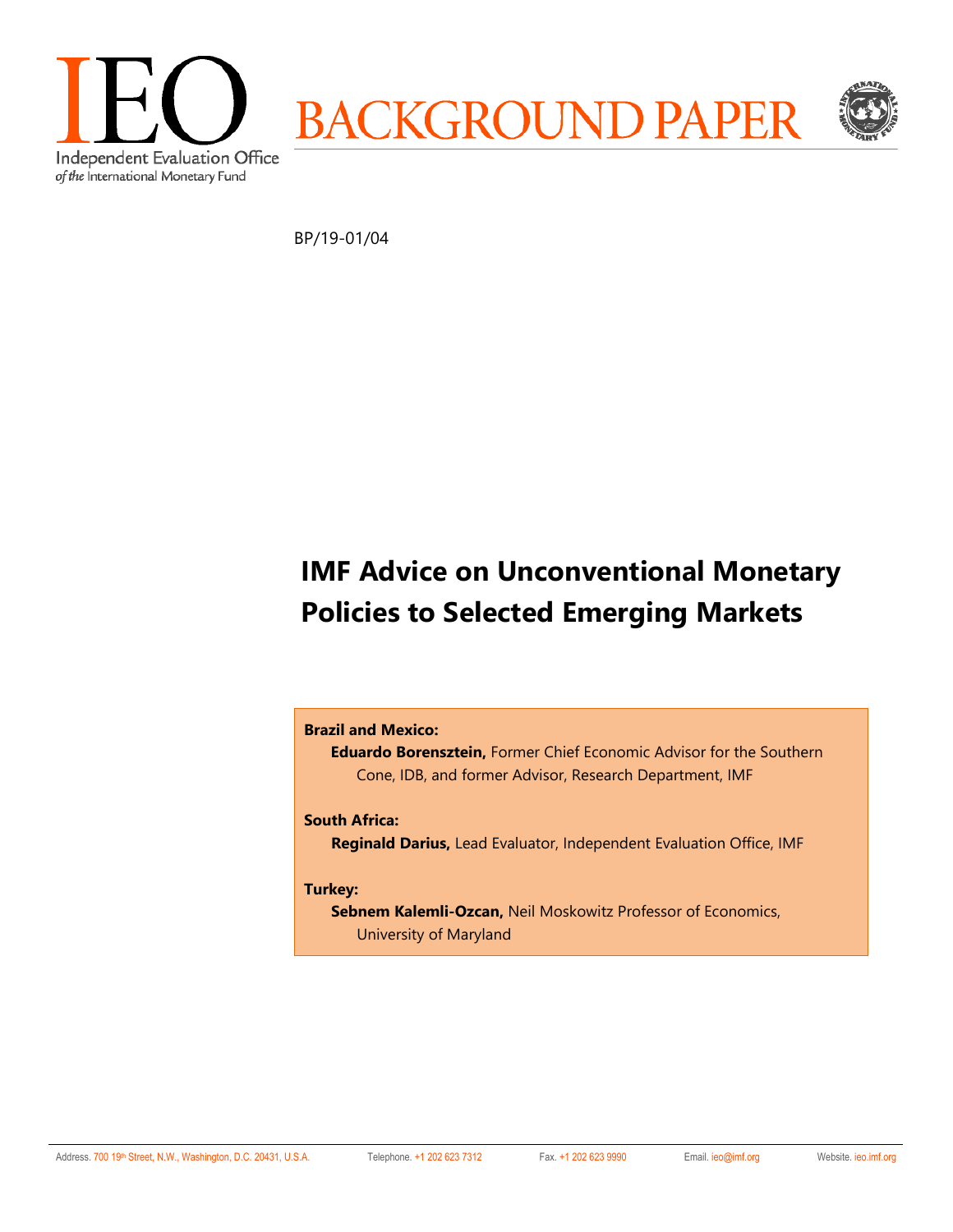## **IEO Background Paper**

Independent Evaluation Office *of the* International Monetary Fund

IMF Advice on Unconventional Monetary Policies to Selected Emerging Markets

May 14, 2019

The views expressed in this background paper are those of the authors and do not necessarily represent those of the IEO, the IMF, or IMF policy. Background Papers report analyses related to the work of the IEO and are published to elicit comments and to further debate.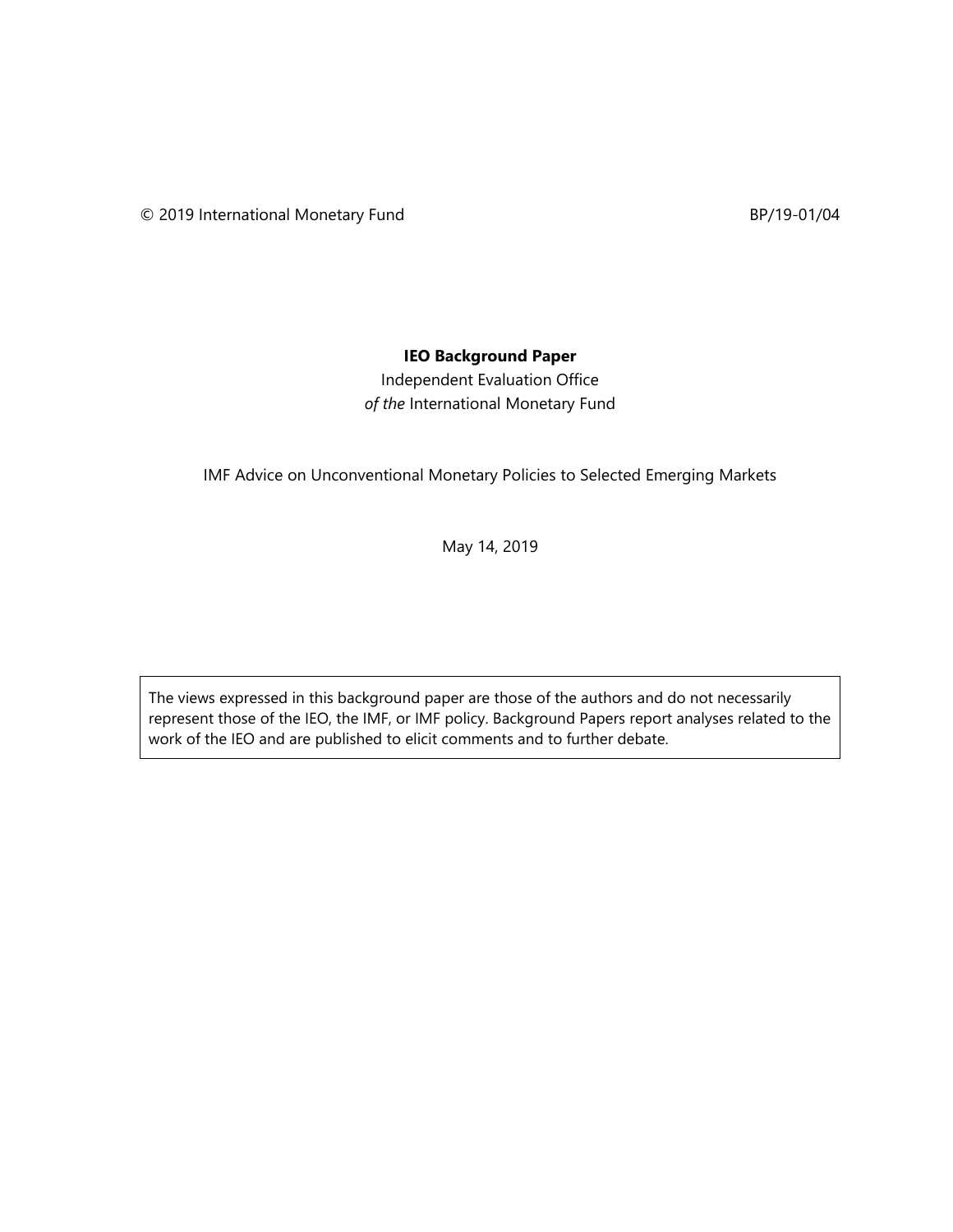| Contents                                                                                                                                                                                                                             | Page |
|--------------------------------------------------------------------------------------------------------------------------------------------------------------------------------------------------------------------------------------|------|
|                                                                                                                                                                                                                                      |      |
|                                                                                                                                                                                                                                      |      |
|                                                                                                                                                                                                                                      |      |
|                                                                                                                                                                                                                                      |      |
|                                                                                                                                                                                                                                      |      |
|                                                                                                                                                                                                                                      |      |
|                                                                                                                                                                                                                                      |      |
|                                                                                                                                                                                                                                      |      |
|                                                                                                                                                                                                                                      |      |
|                                                                                                                                                                                                                                      |      |
| Figures                                                                                                                                                                                                                              |      |
|                                                                                                                                                                                                                                      |      |
|                                                                                                                                                                                                                                      |      |
|                                                                                                                                                                                                                                      |      |
|                                                                                                                                                                                                                                      |      |
|                                                                                                                                                                                                                                      |      |
| Appendix 1. Brief Summary of Relevant Selected Issues Papers_________________________________18                                                                                                                                      |      |
|                                                                                                                                                                                                                                      |      |
|                                                                                                                                                                                                                                      | 23   |
| <u>24 a = 24 a = 25 a = 25 a = 25 a = 25 a = 25 a = 25 a = 25 a = 25 a = 25 a = 25 a = 25 a = 25 a = 25 a = 25 a = 25 a = 25 a = 25 a = 25 a = 25 a = 25 a = 25 a = 25 a = 25 a = 25 a = 25 a = 25 a = 25 a = 25 a = 25 a = 25 a</u> |      |
|                                                                                                                                                                                                                                      |      |
|                                                                                                                                                                                                                                      |      |
|                                                                                                                                                                                                                                      |      |
| $\overline{34}$                                                                                                                                                                                                                      |      |
| Figures                                                                                                                                                                                                                              |      |
|                                                                                                                                                                                                                                      |      |
|                                                                                                                                                                                                                                      | 26   |
|                                                                                                                                                                                                                                      |      |
| 4. South Africa versus Emerging Markets and Low-Income Countries: Official Reserve Assets__ 27                                                                                                                                       |      |
|                                                                                                                                                                                                                                      |      |
|                                                                                                                                                                                                                                      | 37   |
|                                                                                                                                                                                                                                      |      |
|                                                                                                                                                                                                                                      |      |
|                                                                                                                                                                                                                                      |      |
|                                                                                                                                                                                                                                      |      |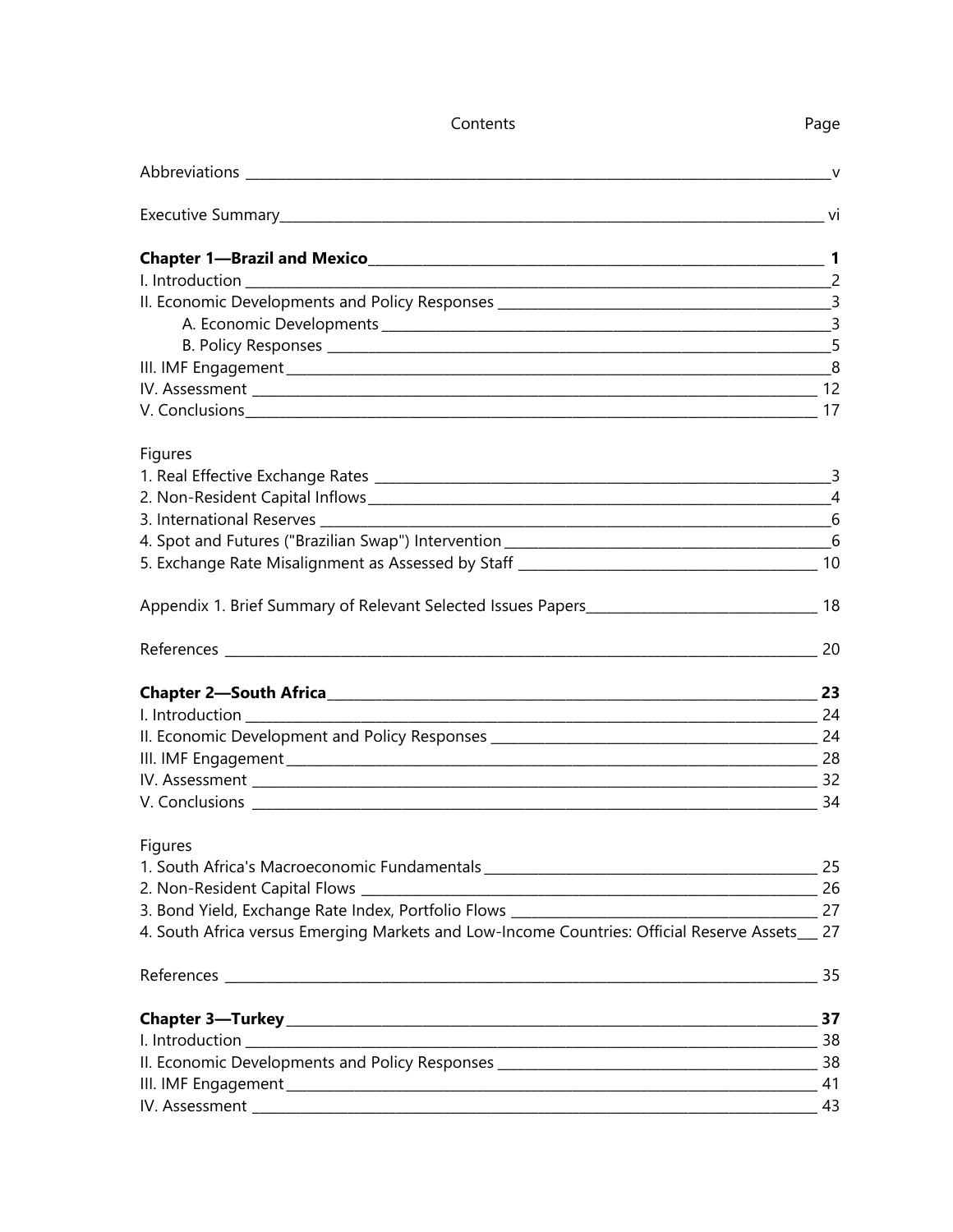| V. Conclusions                                 | 44  |
|------------------------------------------------|-----|
| Figure 1. Turkey: Selected Economic Indicators | 39  |
| References                                     | ⊿ ∽ |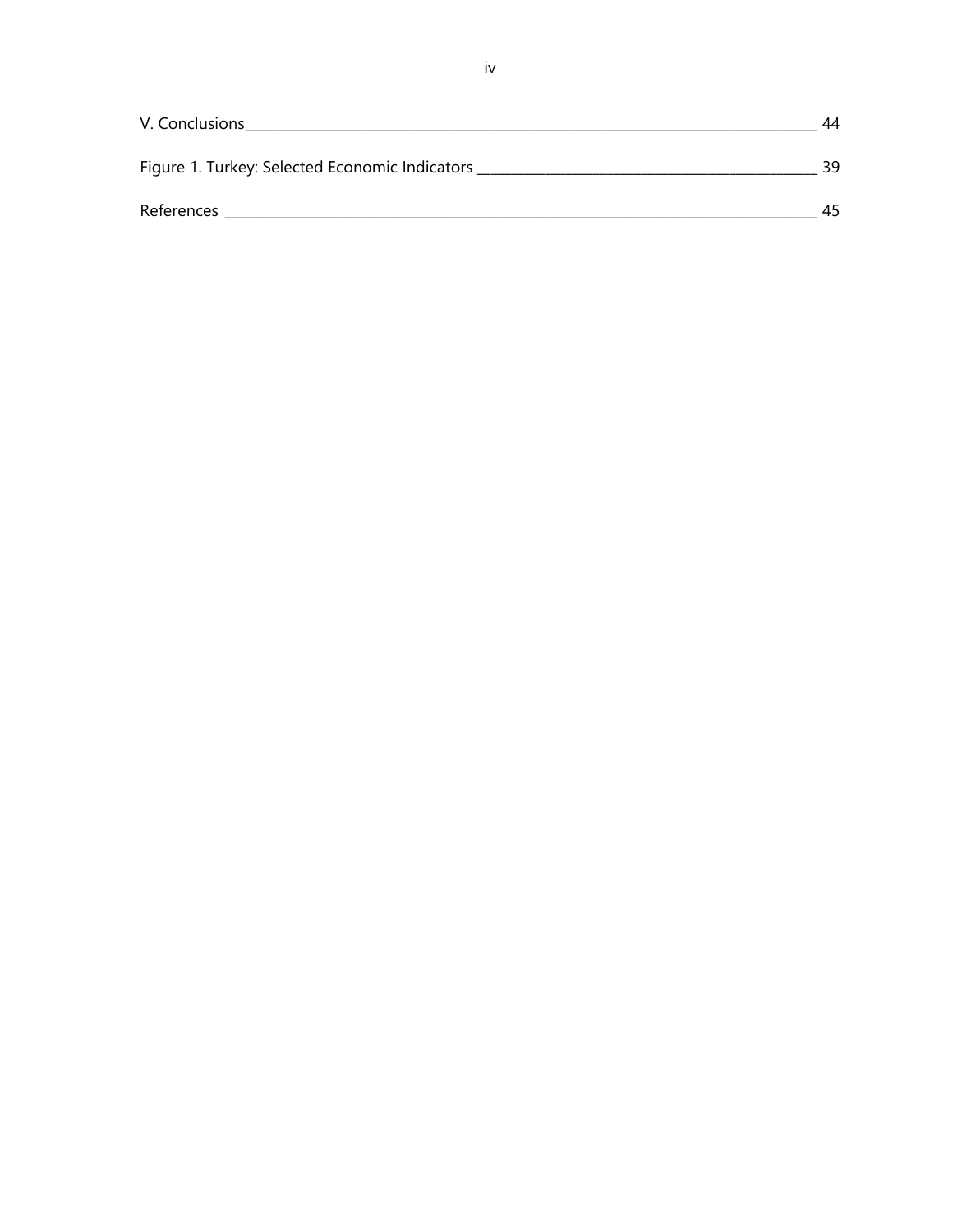## **ABBREVIATIONS**

| AE            | advanced economy                                                        |
|---------------|-------------------------------------------------------------------------|
| <b>AREAER</b> | Annual Report on Exchange Arrangements and Exchange Restrictions        |
| <b>BIS</b>    | <b>Bank for International Settlements</b>                               |
| <b>BCB</b>    | <b>Central Bank of Brazil</b>                                           |
| <b>BRSA</b>   | Banking Regulation and Supervision Authority (Turkey)                   |
| <b>GFC</b>    | <b>Global Financial Crisis</b>                                          |
| <b>CBRT</b>   | Central Bank of Republic of Turkey                                      |
| <b>CFM</b>    | capital flow management measure                                         |
| <b>CPI</b>    | consumer price index                                                    |
| <b>EMBI</b>   | <b>Emerging Market Bond Index</b>                                       |
| EM            | emerging market                                                         |
| <b>FCL</b>    | <b>Flexible Credit Line</b>                                             |
| Fed           | U.S. Federal Reserve                                                    |
| <b>FX</b>     | foreign exchange                                                        |
| <b>FSAP</b>   | Financial Sector Assessment Program                                     |
| <b>IOF</b>    | Imposto Sobre Operações Financeiras, a form of tax on foreign financial |
|               | investments                                                             |
| IV            | Institutional View (on Capital Flows)                                   |
| <b>LTV</b>    | loan-to-value                                                           |
| <b>PEMEX</b>  | Petróleos Mexicanos, a Mexican state-owned petroleum company            |
| <b>ROM</b>    | reserve options mechanism                                               |
| <b>SAR</b>    | South African Rand                                                      |
| SARB          | South African Reserve Bank                                              |
| <b>TRY</b>    | <b>Turkish Lira</b>                                                     |
| <b>UMP</b>    | unconventional monetary policies                                        |
| <b>WEO</b>    | <b>World Economic Outlook</b>                                           |
| <b>WHD</b>    | Western Hemisphere Department                                           |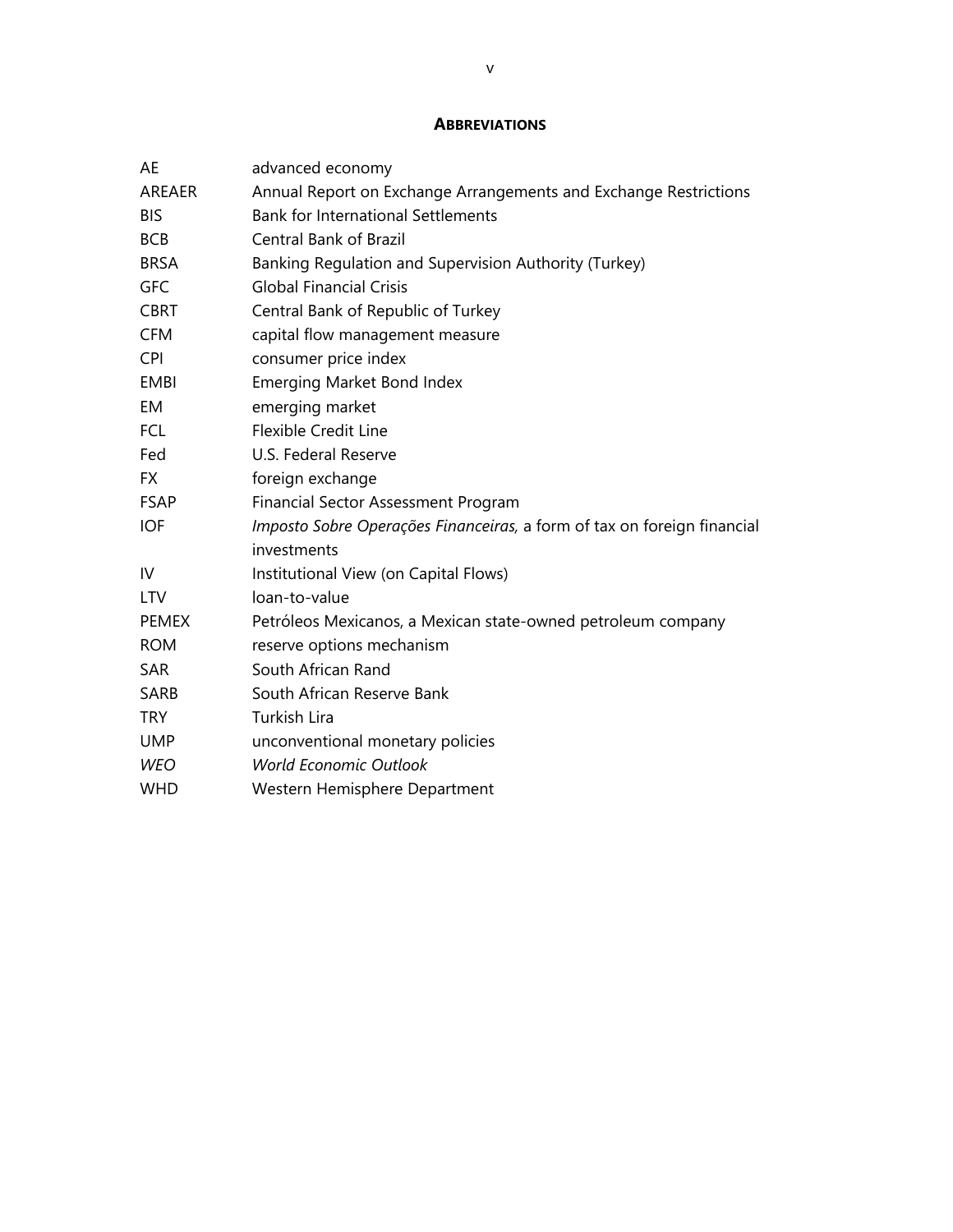#### **EXECUTIVE SUMMARY**

This paper assesses the help provided by the IMF to selected emerging markets—Brazil, Mexico, South Africa, and Turkey—on dealing with the spillovers from the unconventional monetary policies in the major advanced economies through its bilateral surveillance and multilateral initiatives to support international policy cooperation.

**IMF advice:** Staff advice to the four countries was eclectic, reflecting both country circumstances and the authorities' preferences. Specifically, Fund staff were supportive of Brazil's active use of capital flow management measures, while respecting the desires of the other three countries to refrain from extensive use of these measures. Staff views were generally in alignment with those of the authorities, with the exception that the heterodox monetary policy framework in place in Turkey from 2010 to mid-2018 was viewed by Fund staff as not very effective. The Fund also helped through its multilateral efforts, notably through the launch of the Spillover Reports to analyze the cross-border impacts of unconventional monetary policies (as well as other policies and developments) and the Flexible Credit Line to help countries better cope with spillovers.

**Assessment:** Authorities in all countries considered the Fund a trusted and valued advisor, though sometimes still overly influenced by orthodox policy prescriptions. The quality of IMF advice was appreciated but it was felt that there was room for increased value added. Article IV consultations were perceived as useful but lacking depth on operational monetary policy issues and sometimes still overly reflecting an "advanced economy lens." The Turkish authorities in particular felt they could have benefited from greater support and practical advice on the operational aspects of their heterodox monetary policy framework. The value of the Fund's cross-country work was stressed, particularly by the South African authorities, with several officials expressing the desire for the Fund to find more avenues to foster sharing of cross-country experiences. The Fund's multifaceted response to help emerging markets deal with the adoption of unconventional monetary policies was appreciated, particularly by Brazilian officials. The Fund's increased openness to capital flow management measures evoked a mixed reaction, with Brazilian authorities positive but Mexican authorities worrying that it could be seen as an open blessing of capital controls. Mexican officials credited Fund staff for the launch of the Flexible Credit Line, which they felt was helpful in stabilizing their external sector both through its signaling value and the magnitude of the funds it made available. The Spillover Reports were considered a useful endeavor but one that had fallen short in delivering practical policy advice; some authorities felt the effort needed to be revived given the Fund's comparative advantage in working on spillover issues. The South African authorities welcomed the recent broadening of the forms of engagement, but they expressed concerns about the high turnover of IMF staff, which limited the Fund's influence.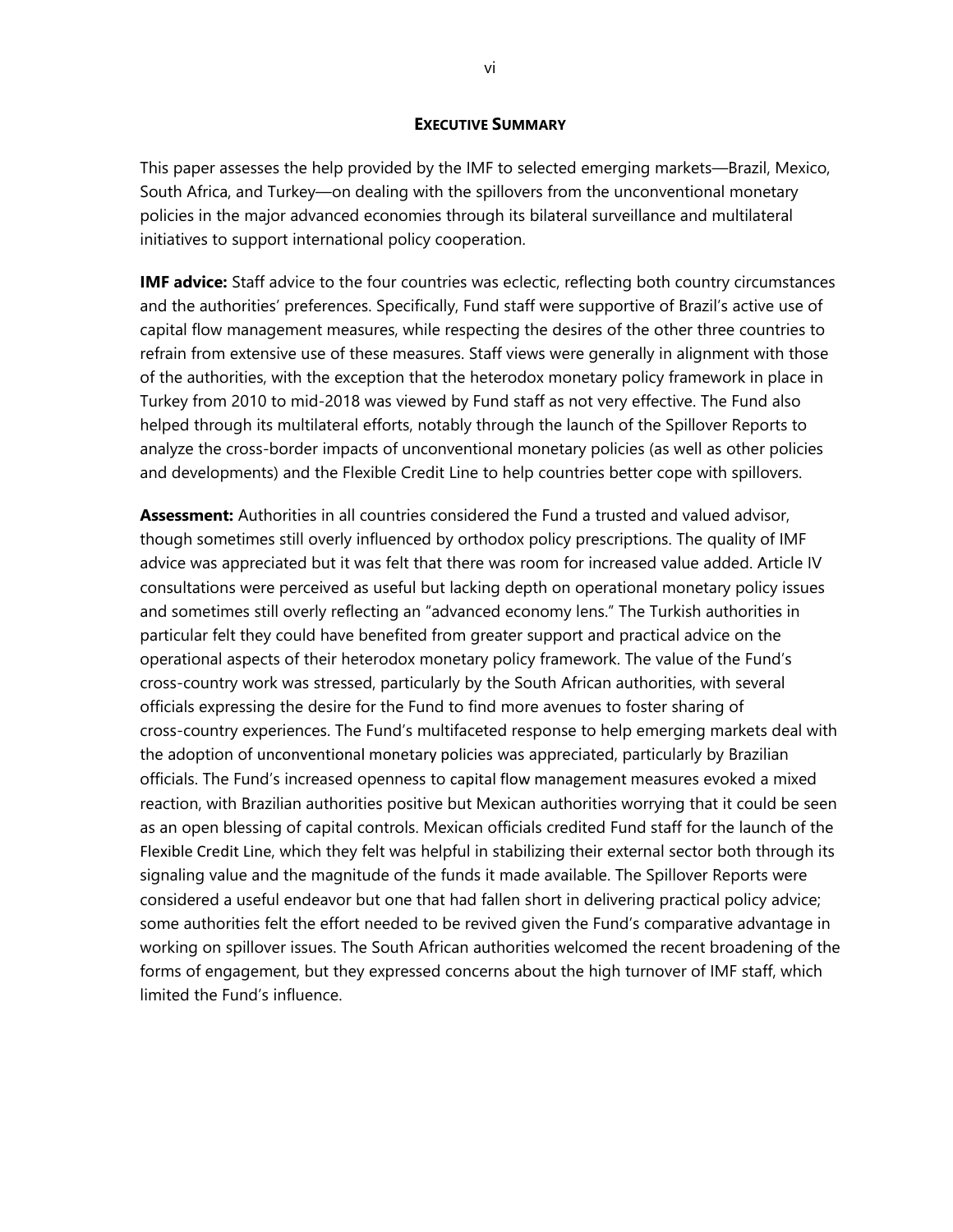# **Chapter 1—Brazil and Mexico**

**Eduardo Borensztein\***

-

<sup>\*</sup> Former Chief Economic Advisor for the Southern Cone, IDB, and former Advisor, Research Department, IMF.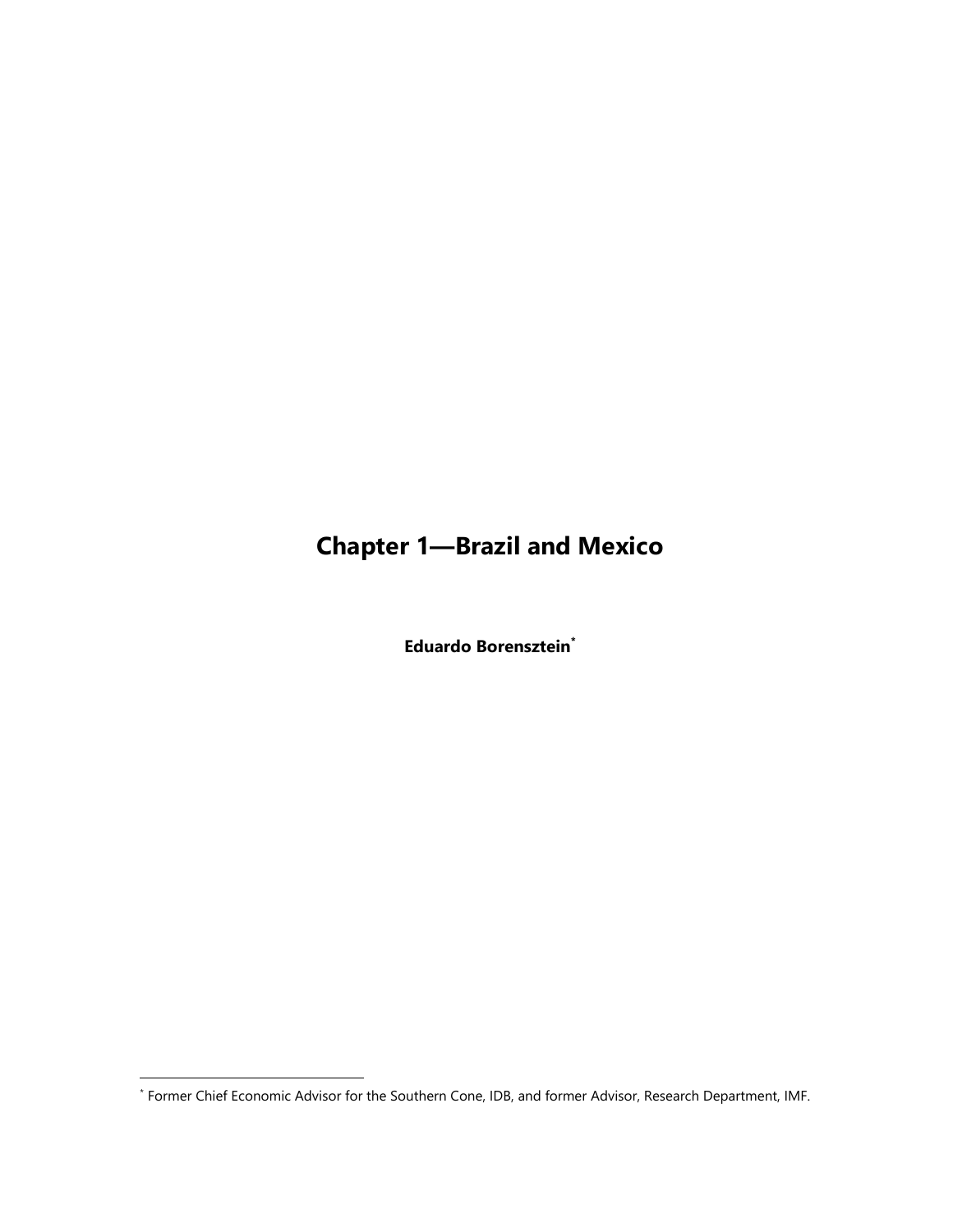## **I. INTRODUCTION**

1. This chapter evaluates the advice provided by the IMF staff to Brazilian and Mexican authorities on policies to manage the impact of unconventional monetary policies (UMP) in advanced economies (AE). UMP has posed policy challenges for both economies, as noted by Carstens (2015), Mantega (2010), Tombini (2013), and other senior policymakers. While recognizing that UMP—to the extent that it was successful in stimulating domestic growth in AEs—could result in stronger demand for Brazilian and Mexican exports, these observers noted that other spillover channels could generate negative impacts and other policy challenges for these countries.

2. A major concern related to cross-border capital flows that tended to appreciate local currencies. For example, central bank purchases of domestic long-term bonds in countries implementing UMP could increase interest rate differentials with foreign bonds and result in a portfolio rebalancing that depreciated the currency of the implementing country, such as the U.S. dollar. This could cause the exchange rate of partner countries—such as emerging markets—to become overvalued and adversely impact export sectors. Low interest rates in AEs could also result in increased risk appetite for emerging market assets, and large cross-border capital flows. Such large inflows complicated the achievement of monetary policy objectives and could create future vulnerabilities that would be exposed when capital flows reversed direction. Abundant international liquidity could pose financial stability risks for emerging markets stemming from credit booms and asset price volatility or bubbles.

3. Exit from UMP, as monetary policy is eventually normalized, also raises risks of financial volatility, especially for countries that have received large capital inflows. The normalization of monetary policy now underway in the United States, for example, has heightened risks of sudden reversals of capital flows. These could in turn generate disorderly market conditions in foreign exchange and other financial markets and expose currency mismatches in the balance sheets of corporates or financial institutions. The "taper tantrum" in 2013, when the U.S. Federal Reserve (Fed) started to explicitly discuss an eventual exit from UMP, and recent stresses as the Fed has continued to tighten monetary policy, illustrate the risks associated with exit.

4. This chapter evaluates how the IMF advised Brazil and Mexico to deal with such spillover effects both during the UMP implementation phase and the subsequent normalization. The next section discusses the main channels through which UMP in AEs affected Brazil and Mexico and describes the policy measures that Brazil and Mexico implemented in response to UMP. Section III summarizes the advice provided by IMF staff. Section IV provides an assessment of IMF advice based on interviews with the authorities in both countries and other experts, and a review of relevant Fund documents.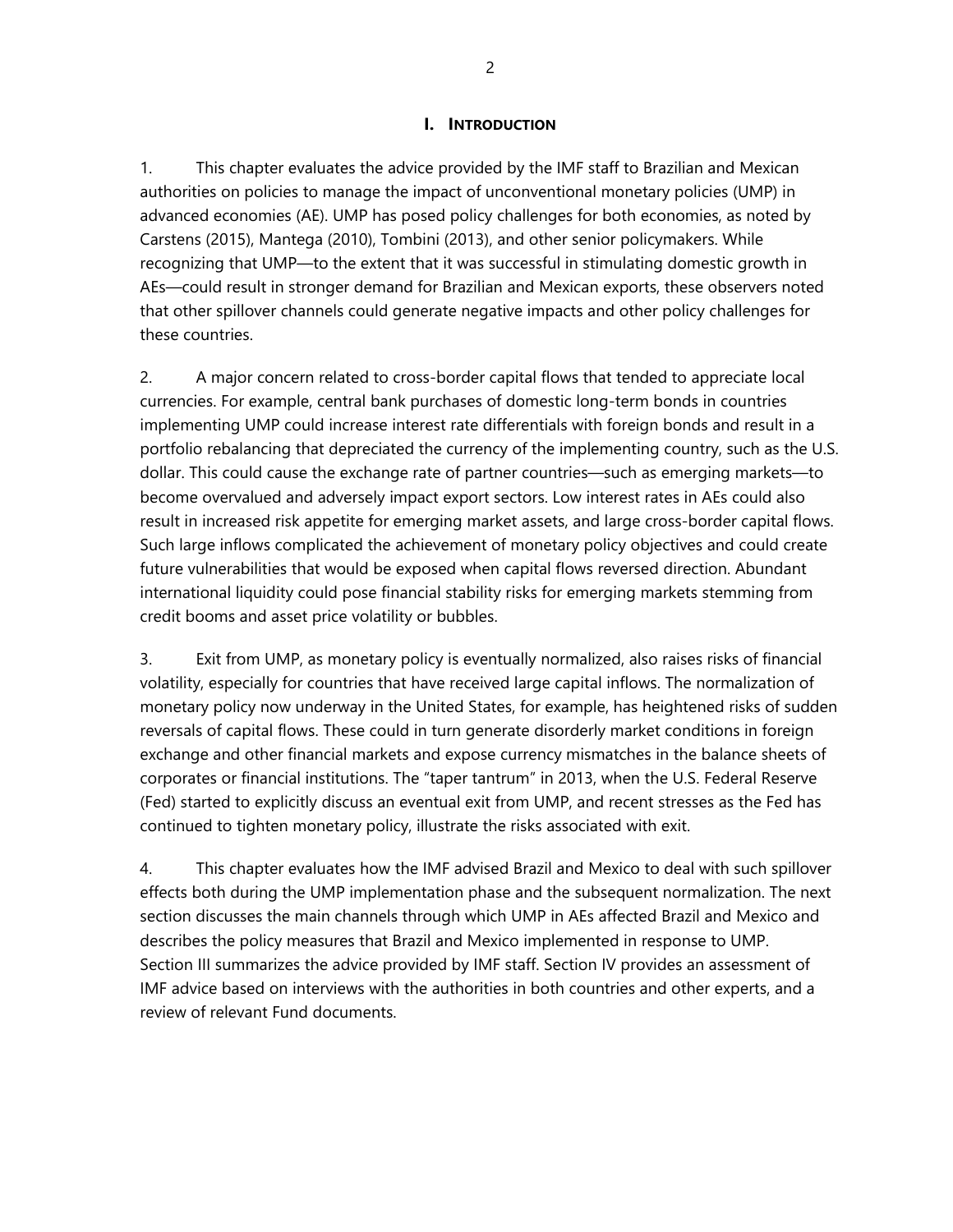## **II. ECONOMIC DEVELOPMENTS AND POLICY RESPONSES**

## **A. Economic Developments**

5. UMP in AEs affected real exchange rates, capital flows, and credit growth in Brazil and Mexico, although the extent and perceptions of the impact varied between the two countries.

6. **Real exchange rate:** During the initial phase of UMP, Brazilian authorities were concerned that the manufacturing sector was struggling under an exchange rate appreciation that had triggered an import surge (IMF, 2012a). Famously, Brazil's Finance Minister Guido Mantega accused central banks in major economies of engaging in "currency wars" (Wheatley and Garnham, 2010).<sup>1</sup> In contrast, Mexican authorities felt that its economy benefited from weakness in the U.S. dollar relative to other major currencies, owing to the magnitude of Mexican firms participating in cross-border supply chains with U.S. firms (IMF, 2011a). For example, when the U.S. dollar weakens relative to the euro this helps to expand U.S. car exports to the euro area, which increases the production of firms that operate in Mexico in the car manufacturing sector. In Mexico, the foreign value-added share of exports reached 33 percent in 2008, compared with just 12 percent in Brazil.<sup>2</sup> Figure 1 presents the evolution of the real exchange rate in Brazil and Mexico.



7. **Capital flows:** Large and volatile capital flows were a cause for concern for both countries. In Brazil, significant capital inflows had started as early as 2004, with the largest component being

<sup>1</sup> This point was further elaborated in the IMFC Statement by Mr. Mantega in the 2010 Annual Meetings (Mantega, 2010).

 $2$  The ratio corresponds to the "Foreign value added share of gross exports" in the OECD-WTO's Trade in Value Added (TiVA) database. See https://stats.oecd.org/Index.aspx?DataSetCode=TIVA\_2016\_C1.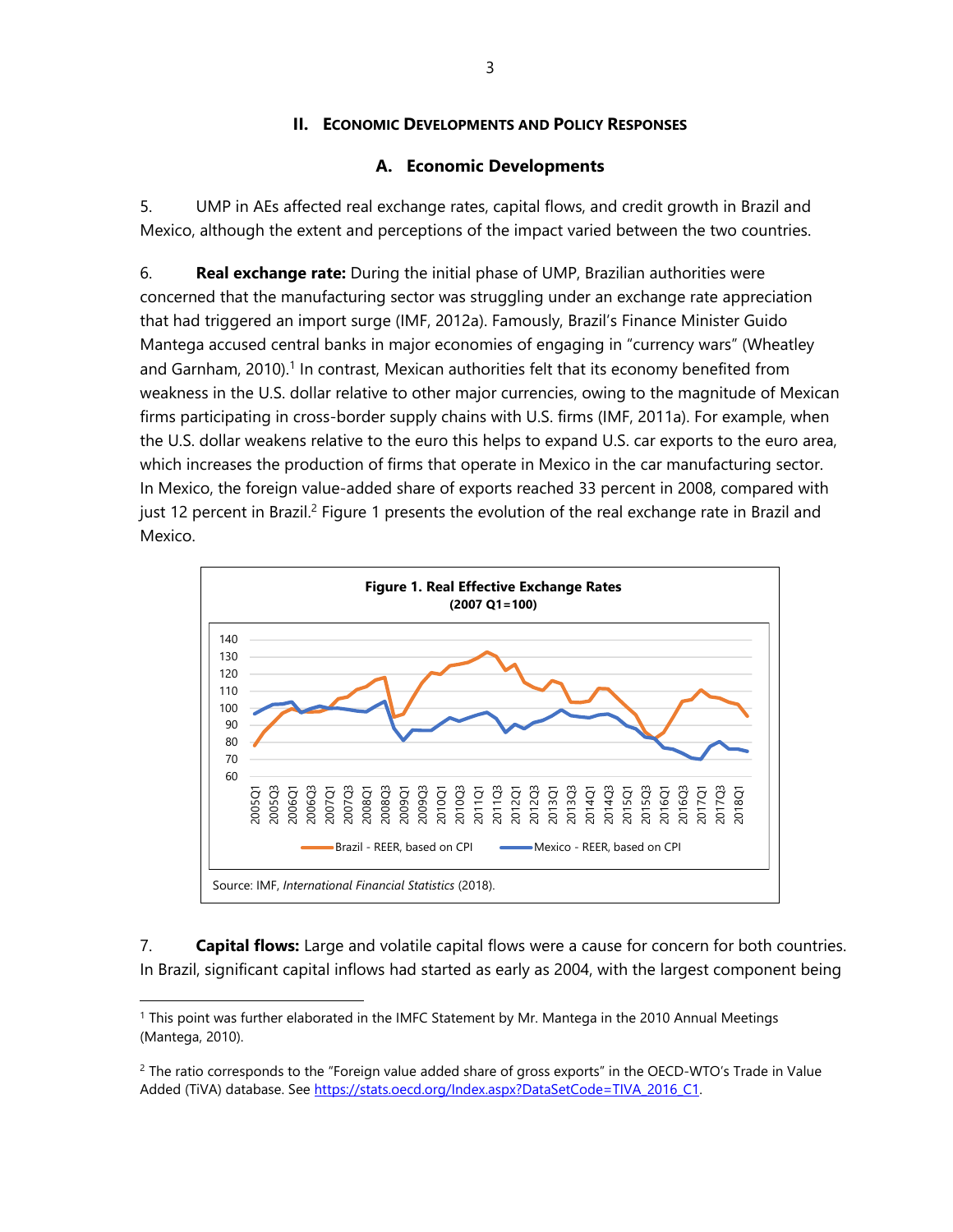portfolio inflows to the stock market (Figure 2). In Mexico, capital inflows were focused on longterm, peso-denominated government bonds. $3$  Capital flows were volatile and went through two episodes of significant spikes in risk aversion to emerging markets: in 2009 in the context of the GFC and in 2013 during the "taper tantrum." The latter was clearly associated with Fed monetary policy communication. More recently, foreign investors again started retreating from emerging economies (including Brazil and Mexico), reflecting in part steps towards normalization of U.S. monetary policy. Both inflows and outflows of financial capital—when sudden and large—create challenges for exchange rate policy and liquidity management.



8. **Credit growth:** Abundant international liquidity also spilled over to emerging market economies through cross-border interbank loans, which raised concerns among some emerging market policymakers. In Brazil, the central bank viewed the fast pace of domestic credit growth as a consequence—at least in part—of the rapid growth of international borrowing by Brazilian

 $3$  Mexican authorities, however, thought that IMF staff overstated the significance of these large holdings, as they perceived their domestic financial markets as quite robust.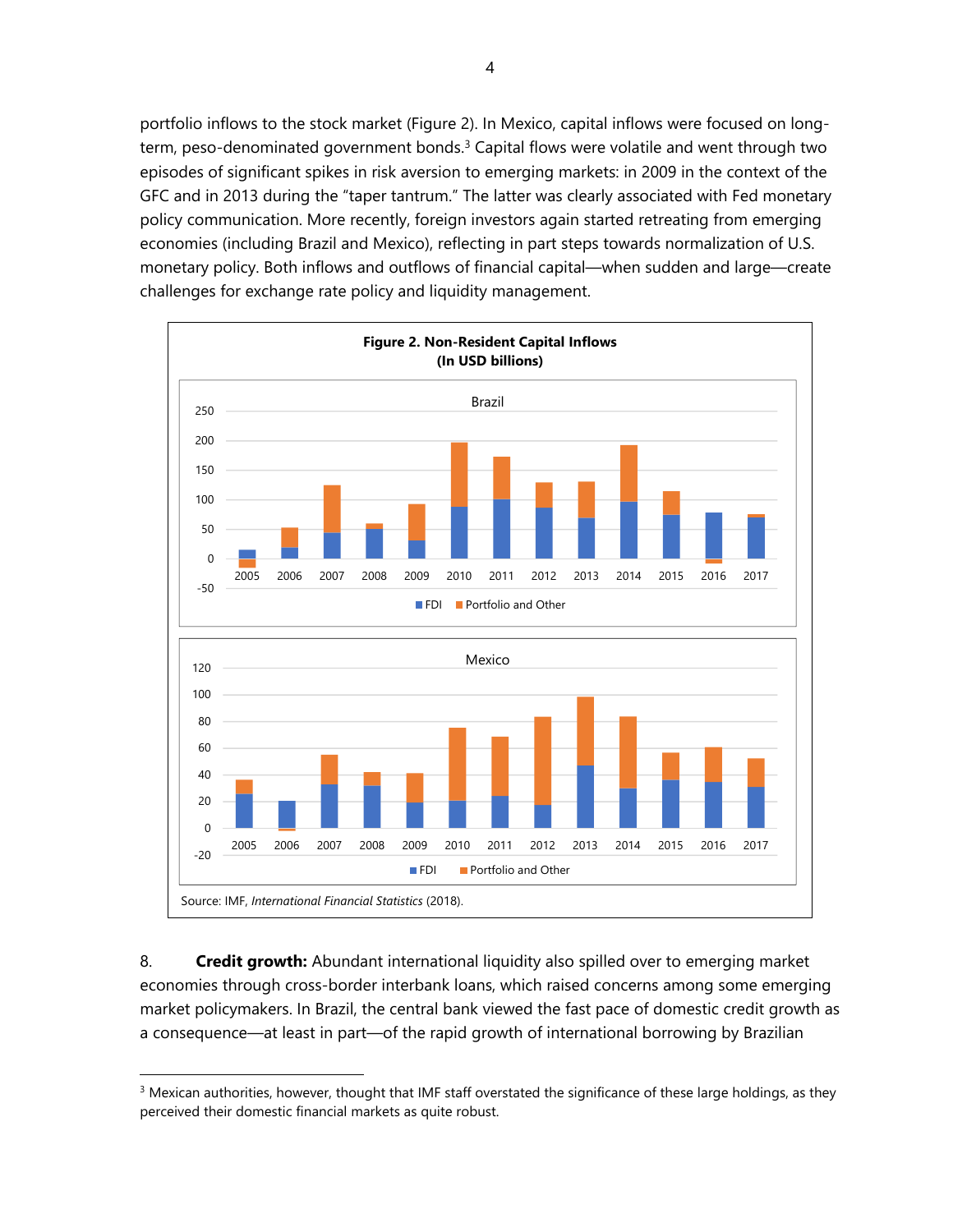banks. Indeed, with domestic credit growing at annual rates of over 20 percent by late 2010– early 2011, international borrowing accounted for close to one-third of the expansion in bank funding. In Mexico, by contrast, credit growth was more moderate, averaging about 6 percent per year in real terms since 2008, until the financial reforms of 2014 addressed some of the impediments to the extension of credit to the private sector and allowed a somewhat faster growth in private credit (IMF, 2015a; Box 6). Credit to the nonfinancial private sector still remains low in Mexico at about 40 percent of GDP.

## **B. Policy Responses**

9. These developments prompted vigorous policy responses from the authorities in both countries, utilizing multiple instruments: foreign exchange market intervention, capital flow management measures (CFMs), monetary policy (interest rate decisions), and macroprudential policies.

10. **Foreign exchange market intervention:** Until fairly recently, there was a marked contrast in the intervention policies of the two countries. While Mexico preferred to let the exchange rate follow the direction determined by market forces and largely confined intervention to application of pre-announced rules (until 2016), Brazil used both spot and forward intervention to combat large real exchange rate misalignments. As Brazil showed a preference for spot purchases and forward sales, and in the context of strong terms of trade and mostly low international risk aversion, it accumulated a large amount of reserves from 2007 through 2012. Mexico also ended up gaining substantial international reserves on a more gradual trajectory, thanks largely to sustained sales of foreign exchange earned by Petróleos Mexicanos (PEMEX) on oil exports to the central bank (Figure 3). In addition, since 2009, Mexico strengthened its external buffer by obtaining approval for a flexible credit line (FCL) from the IMF.

11. Heavy foreign exchange intervention in Brazil included both spot intervention and forward intervention through non-deliverable futures settled in domestic currency. The authorities believed that Brazil needed to build up a large reserve buffer to guarantee stability in the foreign exchange and financial markets. While Brazil intervened largely in the spot market as it was accumulating international reserves through 2012, it preferred to use derivative instruments to intervene when the pressure was on the side of depreciation of the real, especially since the "taper tantrum" of May 2013. By end-2014, the Central Bank of Brazil (BCB) had built a short-dollar position equivalent to \$110 billion. The authorities felt this modality could be effective to relieve exchange rate pressures while still preserving the levels of spot reserves, as long as there was market confidence in the maintenance of the convertibility of the currency. BCB started to unwind its short-dollar swap position as market pressures eased, especially after the cabinet changes that followed the impeachment of President Rousseff in April 2016, but renewed turbulence forced a reversal of that trend in 2018 (Figure 4).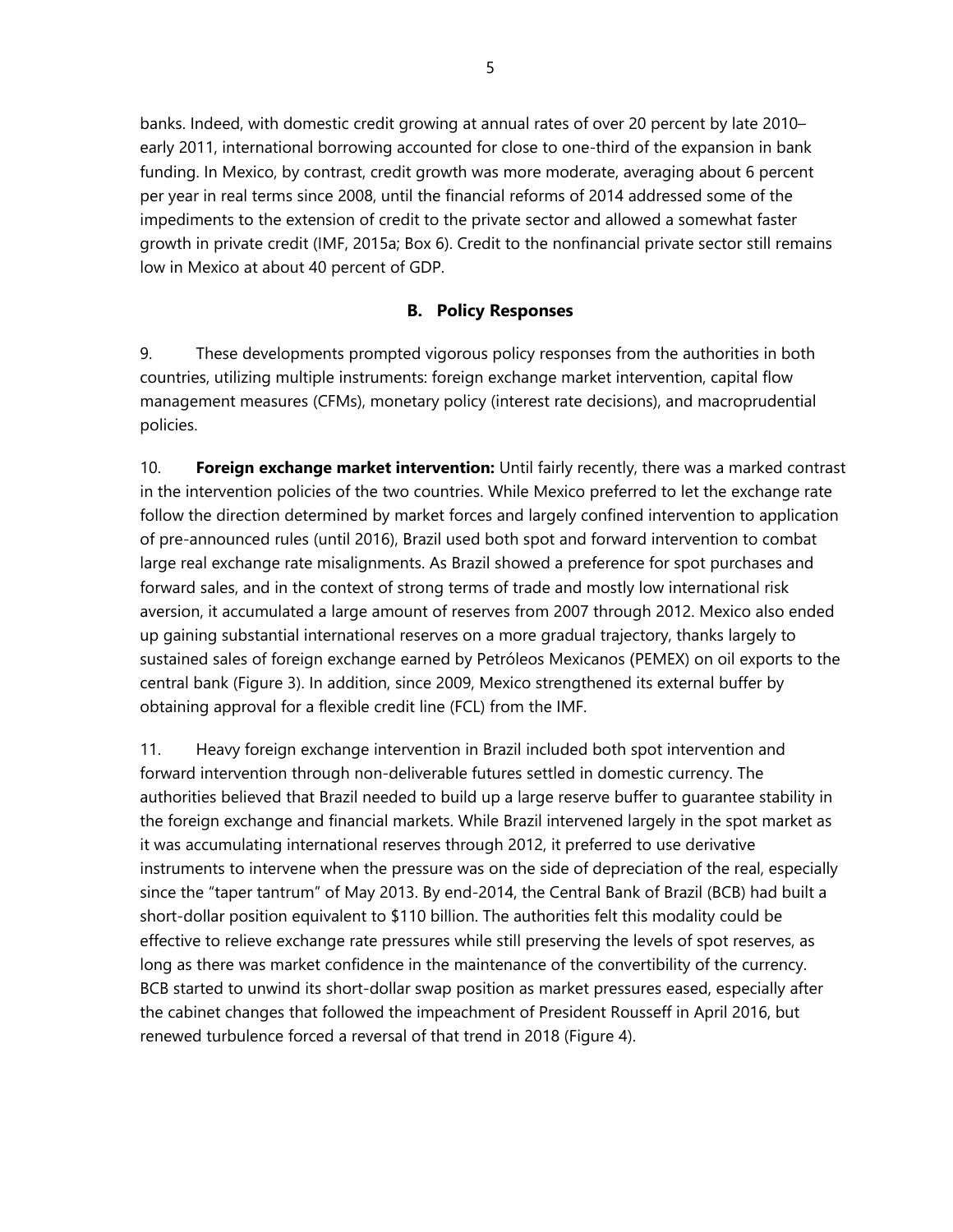



12. By contrast, the Mexican peso was largely freely floating at the onset of the GFC. Banxico followed a rule of auctioning back to the market half of the net dollar inflows of the public sector (mainly accruing through the oil company PEMEX). This rule was temporarily halted in August 2008 when the peso started to come under pressure.<sup>4</sup> Soon after, Banxico reinstated a rule that had been operational during 1997–2001, which effectively served as a "speed limit" of 2 percent for the daily depreciation of the Mexican peso (Chamon and others, 2019).

<sup>4</sup> In October 2008 markets were shaken by the discovery of large losses in complex foreign exchange derivatives of several Mexican corporations with little or no exposure to the exchange rate in their commercial operations. This triggered some extraordinary foreign exchange auctions by Banxico, including \$6 billion on one day and some \$15 billion in a few days around mid-October (IMF, 2009). A few Brazilian corporations also suffered large losses on similar instruments, but the situation did not have a market impact of similar magnitude.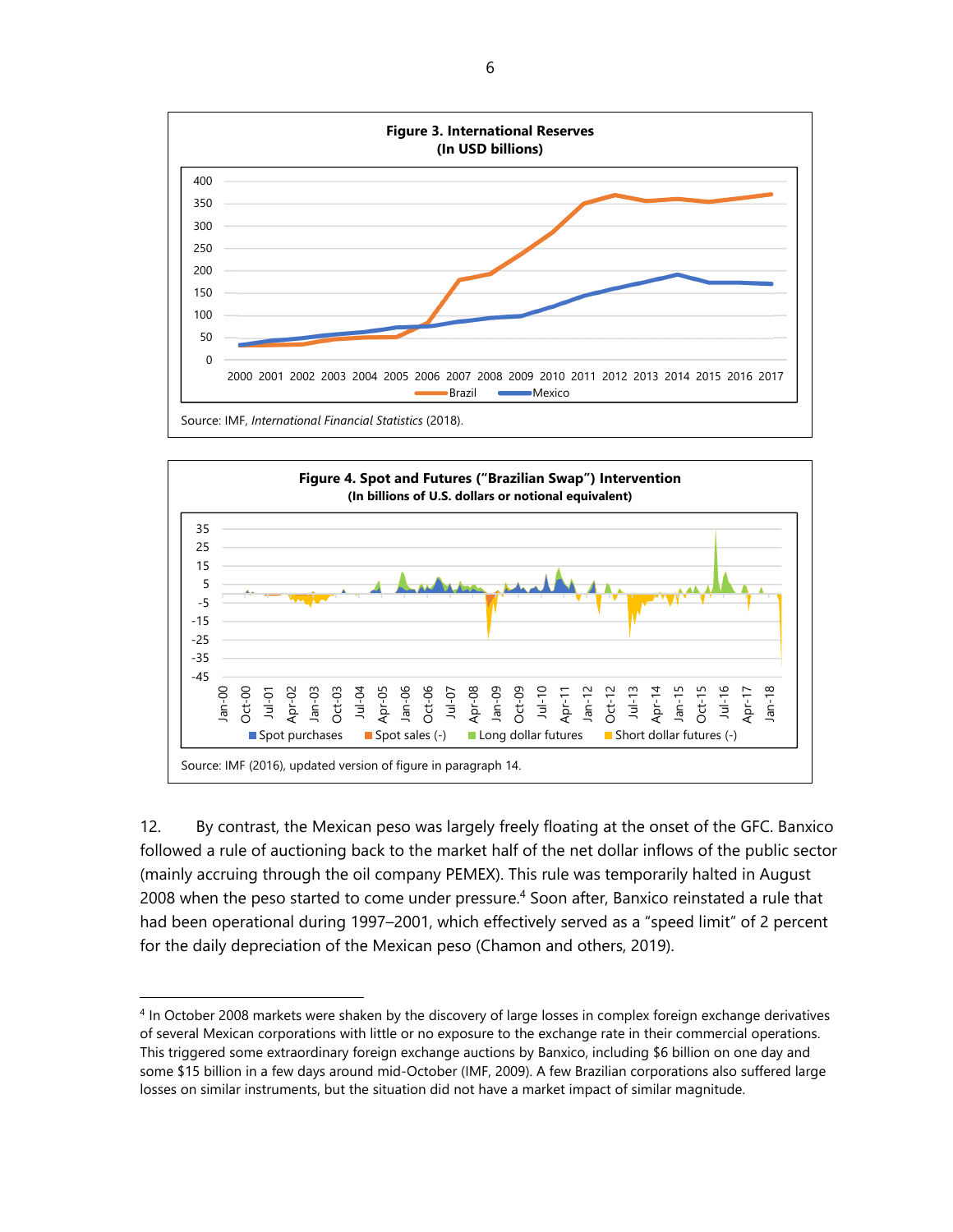13. In addition, Mexico obtained a \$30 billion swap line with the Fed in October 2008, and a \$47 billion FCL arrangement with the IMF in April 2009 (IMF, 2010a).<sup>5</sup> The swap line expired in February 2010 and Mexico drew on it only once, for \$3.2 billion in April 2009.<sup>6</sup> The FCL arrangement was never activated but it was renewed seven times and access was enlarged to a maximum of about \$86 billion in May 2016. The rationale for the successive renewals of the FCL arrangement was increasingly linked by the Mexican authorities to the normalization of U.S. monetary policy, along with other factors like uncertainty about the future of regional trade

agreements. In the November 2018 review of the FCL, access was reduced to about \$74 billion at the request of the Mexican authorities, in view of reduced external risk, including that of an abrupt change in trade relations with the United States.

14. Until 2016, Mexico implemented various mechanisms of FX intervention—including partial auctions of PEMEX net revenues and the daily "speed limit" policy. By2016, Banxico judged the market had become more liquid and peso interest rates had reached a high enough level. At the same time, algorithmic trading had become more widespread, which created a perverse effect increasing buying pressure when the intervention rule was triggered.<sup>7</sup> At that point the rules were discontinued, and Banxico switched to discretionary intervention in case of disorderly market conditions, which arose sporadically since that time in the context of uncertainty about the future of NAFTA. In addition, in February 2017, Mexico introduced intervention using non-deliverable forwards settled in pesos, similar to Brazil's policy.

15. **Capital flow management measures (CFMs):** To restrain a surge of capital inflows as the crisis abated, in October 2009 Brazil reintroduced capital controls in the form of a tax on foreign financial investments (*Imposto Sobre Operações Financeiras,* or IOF). The IOF had been used until 2008, when it was discontinued in the face of the GFC. The IOF rate was initially set at 2 percent but was gradually increased to 6 percent and its coverage broadened as inflows remained strong and the real continued to climb as the Fed continued its expansionary policy, launching a second round of quantitative easing (QE2) in 2010. In 2011, the IOF was extended to foreign borrowing by corporations and banks with maturities shorter than one year (extended gradually to up to five years later on), and unremunerated reserve requirements of 60 percent were imposed on banks' short foreign exchange positions to discourage carry trade. Steps were taken to disincentivize firms from borrowing abroad long-term, thus avoiding the tax, and then converting the loan to a shorter maturity. In 2012, additional restrictions were put in place limiting payments to exporters before actual delivery of goods and services (Chamon and Garcia, 2016). Brazil also took a number of macroprudential measures as described below, to

-

<sup>&</sup>lt;sup>5</sup> BCB also benefited from a Federal Reserve swap line on the same terms.

<sup>6</sup> http://www.banxico.org.mx/informacion-para-la-prensa/comunicados/miscelaneos/boletines/%7B292AEBF9- 0CFD-109C-6CAC-6240E5D18538%7D.pdf.

 $<sup>7</sup>$  In fact, the large volume of intervention prompted the Fund's Annual Report on Exchange Arrangements and</sup> Exchange Restrictions (AREAER) to reclassify Mexico's system as managed float from independent float in 2015. After the change in intervention policy, the classification was reversed.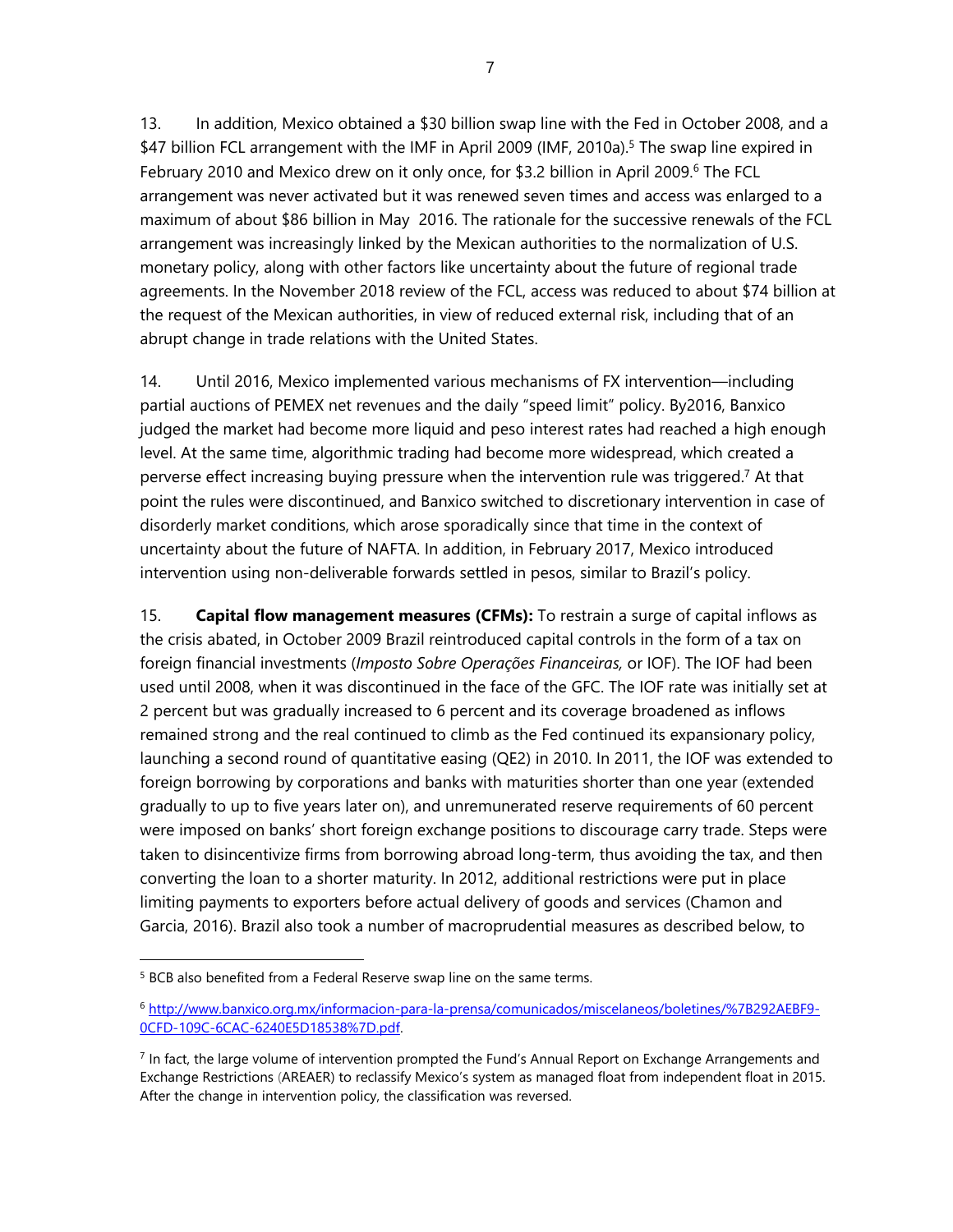address financial stability risks resulting from fast credit growth in part associated with capital inflows.

16. By contrast, Mexico never considered the application of CFMs because concerns about capital inflows and currency appreciation were less intense and CFMs would have been a radical departure from its policy framework and risked a serious loss of credibility in financial markets. Mexico has a developed financial sector that is well integrated to international markets, and the peso is the emerging market currency most actively traded in international foreign exchange markets, and the central bank considered that CFMs were likely to be ineffective. The main regulatory measure taken by Mexican financial authorities with regards to capital movements was a modification to the VaR calculation for pension funds, useful to avoid portfolio recomposition effects due to the rise of market volatility. Although this helped offset capital inflows, the measure was motivated by prudential considerations, and the limit was not tweaked when capital flows swung widely.

17. **Monetary policy (interest rate decisions):** Both countries use an inflation targeting framework to set interest rate policy in response to domestic conditions. Despite its sizable spot intervention in foreign exchange markets until 2012, BCB felt comfortable that sterilization of the monetary impact of intervention worked well in Brazil and preserved the ability to set domestic interest rates. Moreover, the exchange rate pass-through to inflation is estimated to be quite low in both countries—5 percent in Brazil and 7 percent in Mexico—so the exchange rate should have a minor impact on expected inflation and monetary policy decisions.<sup>8</sup>

18. **Macroprudential policies:** The BCB was concerned that capital inflows were feeding the fast credit growth in the economy, which was in the 15 percent to 25 percent range between 2008 and 2012 and could pose risks to financial stability. This prompted BCB to use macroprudential measures as a complement to monetary policy to avoid building up excessive risks in the banking sector. The macroprudential policies included differential capital requirements and regulations on maturity and loan-to-value ratios (LTV) for certain consumer loans, including loans of longer duration (IMF, 2016). In the case of Mexico, as credit growth remained moderate, and the banking sector was sound, there was less reason to implement additional macroprudential measures. Banxico, however, took regulatory measures regarding transactions between local subsidiaries or branches and the parent banks to limit the spillovers of the financial stress affecting major Spanish banks on to their large subsidiaries in Mexico.

## **III. IMF ENGAGEMENT**

19. While the measures adopted by Brazil and Mexico in response to UMP in major advanced economies differed significantly—especially during the first few years—IMF advice was broadly

-

<sup>8</sup> In the case of Brazil, markets sometimes suspect a hidden exchange rate motive in monetary policy decisions. In the case of Mexico, monetary policy decisions are occasionally linked explicitly to exchange rate pressures, as noted in central bank communications.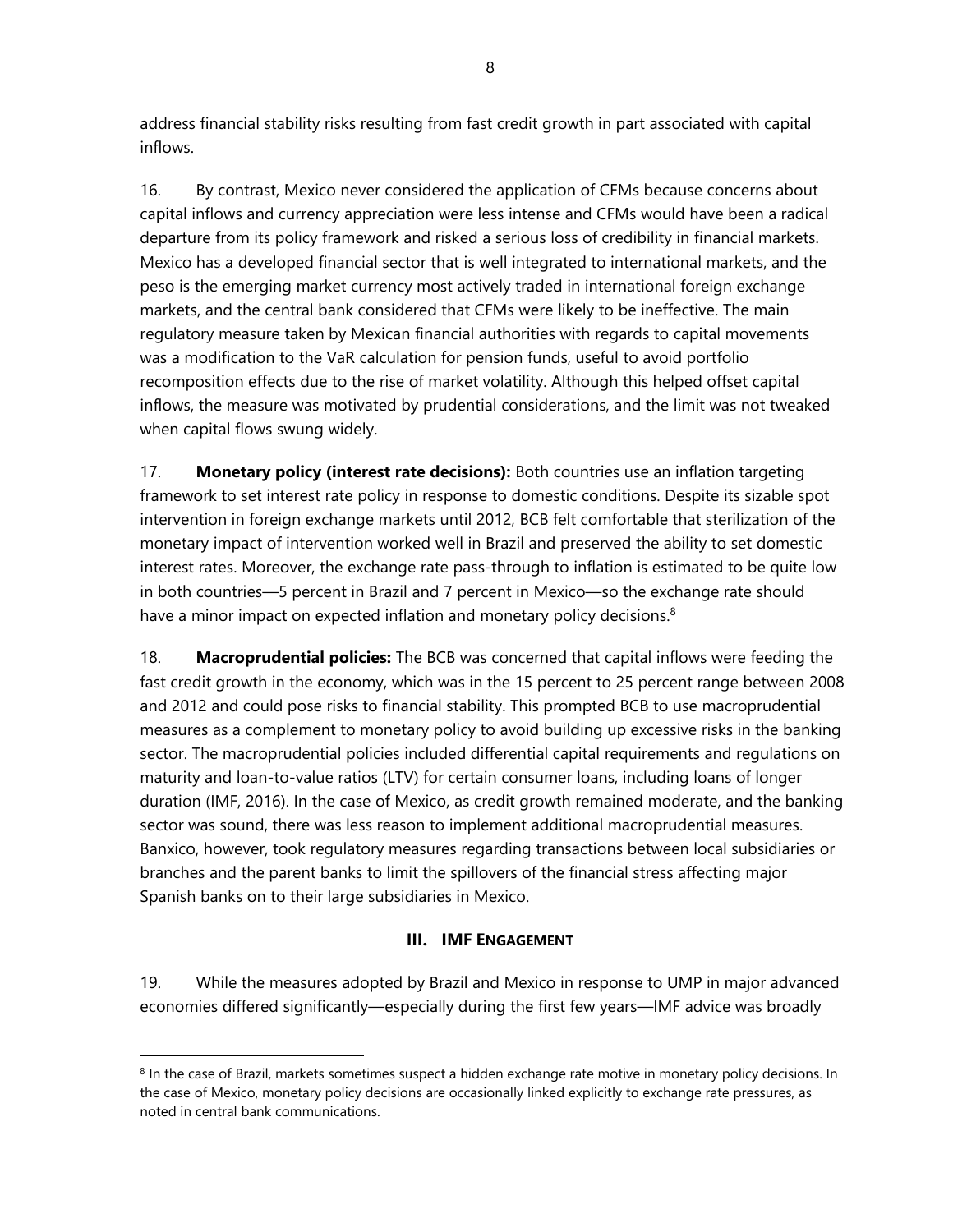supportive of the policies adopted by both countries. Fund staff did point out some limitations of these policies and risks that could be incurred if they were pursued excessively, but generally approved the policies as sensible responses to different country circumstances. The Fund largely reacted to, and approved of, Brazil's proactive and heterodox actions, only expressing some warnings about where measures could become ineffective or risky. For Mexico, the Fund supported the rules based monetary and exchange rate framework. The remainder of the section looks at each policy in more detail.

20. **Exchange rate issues:** In Brazil's case, IMF staff did not fully share the authorities' view of UMP as a primary cause for the exchange rate appreciation. While the Brazilian authorities attributed the real appreciation to "ultra-easy monetary policy in major currency areas," staff also pointed to domestic imbalances affecting saving and investment, favorable terms of trade developments and fast growth in unit labor costs (IMF, 2012a; 2013). In Mexico, staff seemed to agree with the authorities' view that they benefitted from weakness in the U.S. dollar relative to other major currencies.

21. Staff assessed exchange rate overvaluation in Brazil to be between 15 percent and 20 percent in 2010–14 (see Figure 3), but emphasized the large uncertainty around this estimate due to a number of Brazil-specific factors such as the difficulty of judging the "medium-term impact on Brazil's exports of the ongoing development of offshore oil fields" (IMF, 2011b).<sup>9</sup> Still, staff at BCB stated that they did make use of the IMF analysis along with other internal calculations in assessing the real exchange rate. In Mexico, the authorities did not follow assessments of the real effective exchange rate very closely because they considered that the floating exchange rate regime they had been following since 1995 was conducive to macroeconomic balance in the medium to long run and did not believe that possible short-term misalignments required policy responses. Staff assessments found hardly any misalignment in Mexico (Figure 5).<sup>10</sup>

22. On foreign exchange intervention, Fund assessments since 2012, and especially in 2013, were that the level of reserves in Brazil was somewhat excessive as seen through the lens of reserve adequacy metrics and given the high cost of sterilization. However, senior management in the Western Hemisphere Department (WHD) advised against a significant lowering of the level of international reserves when they were consulted by BCB in 2015. They thought that the high level of international reserves underpinned the credibility of the monetary/exchange rate framework in Brazil, as long as BCB losses or contingent liabilities in forward markets were not built up excessively.

<sup>9</sup> IMF staff had been pointing out this uncertainty factor since at least 2009.

 $10$  In 2017, the results of some of the models applied by staff indicated an undervaluation of between 10 percent and 20 percent in Mexico, in the context of market pressure related to uncertainty about NAFTA, but the staff's assessment was that, by late in the year, the real effective exchange rate had returned broadly to its fundamental value (IMF, 2017).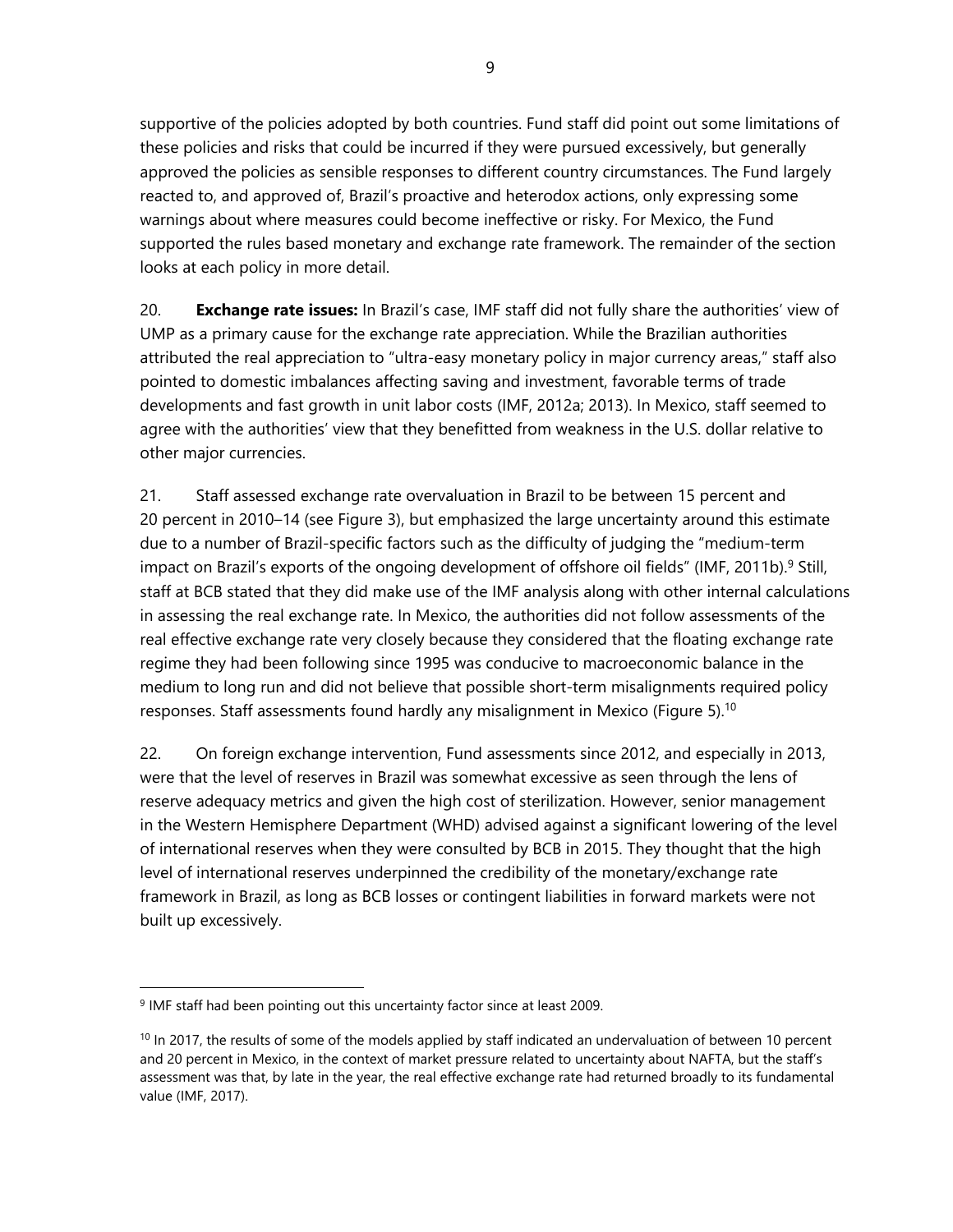23. Overall, Fund staff recommended that BCB be cautious in the extent of its intervention, pointing to potential losses by BCB and at times questioning whether global market conditions justified a sizable intervention instead of allowing the exchange rate to be determined by market forces (IMF, 2015b). While Brazil's large-scale intervention in forward markets was somewhat unconventional, two special issues paper studies found that derivative intervention was indeed effective in affecting the spot rate, which the authorities found reassuring (IMF, 2015c; 2016). It is noteworthy that foreign exchange derivatives markets are very liquid and deep in Brazil, and in fact IMF staff studies, as well as some academic papers, have found that the exchange rate price discovery takes place in the derivatives markets.<sup>11</sup>



24. Fund staff welcomed the Mexican approach that relied on exchange rate flexibility and access to contingent lines like the FCL but encouraged Mexico to conserve its buffers for use during periods of disorderly market conditions. When in 2016 Banxico shifted its policy towards discretionary intervention only, Fund staff welcomed the move but, according to Mexican officials, did not provide much practical advice on the decision. Fund staff was also supportive of the introduction of forward market intervention by Banxico but brought up the Brazilian experience and the notes of caution staff had raised in that case.

25. **Capital flow issues:** Fund staff differed from the Brazilian authorities in emphasizing that capital flows responded to a broader set of causes than U.S. monetary policies, including high

-

<sup>11</sup> Garcia, Medeiros, and Santos (2014); IMF (2016).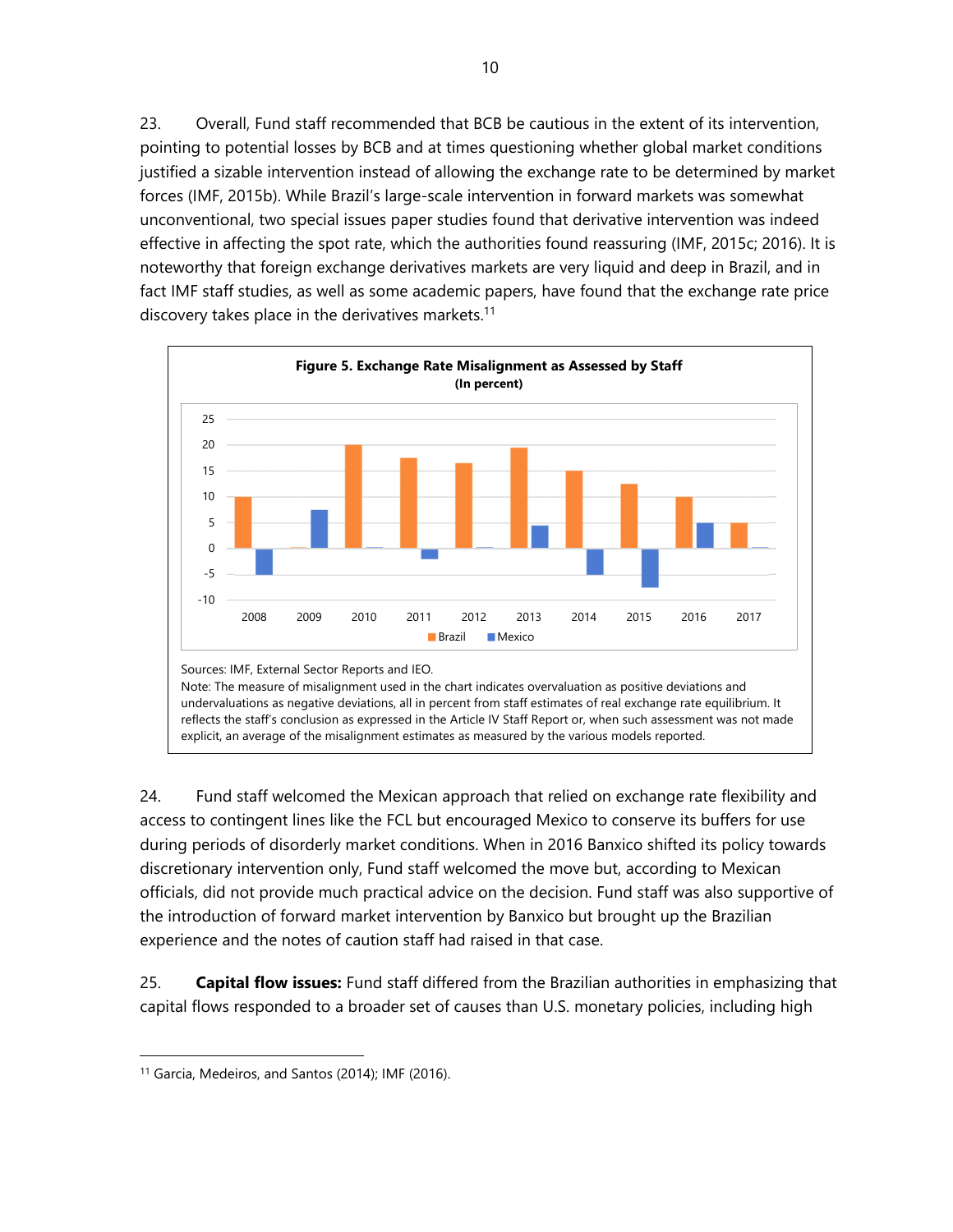domestic interest rates and favorable terms of trade.12 Despite this difference in view, IMF staff was supportive of the CFMs introduced in 2009 in Brazil, in view of the magnitude of the inflows, the real appreciation of the exchange rate, and the volatility of the flows. In the international context prevailing at the time, staff considered CFMs as part of the "feasible policy response."13 It is noteworthy that staff took this view well in advance of the adoption of the IMF's Institutional View (IV) on Capital Flows, which was agreed in November 2012 (IMF, 2012b). However, the policies enshrined in the IV were already under development within the Fund, and staff had taken a pragmatic view in different country cases. Staff expressed some doubts, however, about the effectiveness of controls in Brazil, especially in the longer run, as there could be leakages to the types of flows that were exempted. Private sector analysts contacted by various missions also expressed the view that leakages might easily develop.

26. In Mexico, staff agreed with BCB's more benign view of UMP in the United States, which recognized the benefit of lower interest rates and financial stability in the United States. Nevertheless, the IMF also shared Banxico's concerns that shocks to global risk aversion could cause capital flow volatility.14 IMF staff discussed the possibility of CFMs with the authorities but agreed with the decision not to resort to them because they were deemed incompatible with the monetary framework that had been successful in achieving monetary and financial stability since the 1994 Tequila crisis.

27. **Monetary policy (interest rate decisions):** While Fund staff at times had some reservations about interest rate decisions in Brazil, these were not related to the impact of UMP. The reason was that monetary policy was not made in response to foreign exchange market conditions, so there was no direct connection with capital flows or UMP. In the case of Mexico, interest rate decisions became an area where Banxico and Fund staff had different views in 2016. Banxico worried about excessive depreciation of the peso resulting from various external factors and extended its monetary tightening cycle to offset any risk to price stability. Fund staff thought that inflation and inflation expectations were well anchored already and further tightening was not necessary, but Banxico thought that the uncertainty regarding trade and capital flows prospects posed a bigger risk for the economy.

28. **Macroprudential policies:** Fund staff agreed that macroprudential measures were essential to contain financial stability risks arising from rapid credit growth in Brazil. They also endorsed the view that capital inflows had become an important factor generating credit expansion, despite the continued application of policies that encouraged the expansion of public

<sup>12</sup> For example, IMF (2010b), paragraph 19; IMF (2011b), paragraph 3; and especially IMF (2011c), Section B.

<sup>&</sup>lt;sup>13</sup> IMF (2010b), paragraph 31. This position was essentially reaffirmed the following year after the expansion of the coverage of the IOF and the increase in its rate (IMF, 2011b).

<sup>&</sup>lt;sup>14</sup> Banxico was also concerned that capital controls in other emerging economies (including implicitly Brazil) would potentially redirect inflows towards Mexico (IMF, 2011a, paragraph 15).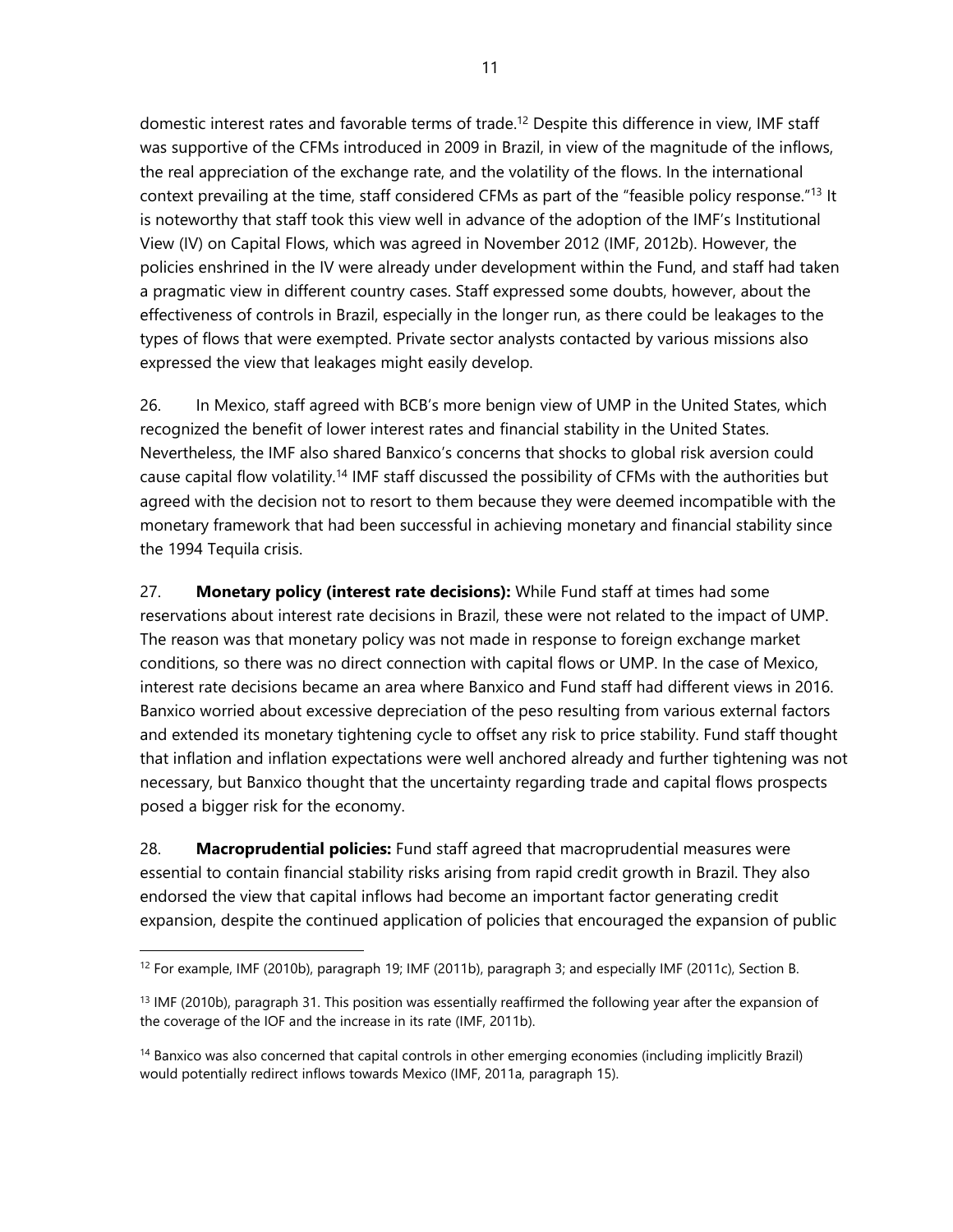banks' credit and "earmarked loans" by private banks (IMF, 2011b; 2012a). Although BCB emphasized that the focus of macroprudential measures was on financial stability, IMF staff suspected that macroprudential policies also affected aggregate demand. In interviews, some Fund staff commented that they felt the team lacked the analytical tools to evaluate this issue properly (e.g., the tradeoff between interest rates and macroprudential measures). It is worth noting, however, that this approach was fairly new and there was not a wide literature to draw from.<sup>15</sup>

## **IV. ASSESSMENT**

29. Policymakers in both Brazil and Mexico were intently focused on the challenges posed by the GFC and UMP and responded in a timely manner. Brazil, in particular, had many innovative ideas and policies and to some extent led the international debate on how emerging markets should respond to UMP and prevailing conditions in global financial markets. Officials said that the authorities generally did not consult with the Fund prior to adopting measures. Nevertheless, the authorities in both countries appreciated the policy dialogue and analytical work of Fund staff and made regular use of several Fund products.

# **How useful and timely was Fund advice on policy options to deal with the effects of UMP? Was the advice tailored to the specific characteristics and circumstances of Brazil and Mexico? Did Fund advice have any traction?**

30. **Foreign exchange intervention policy.** Although Fund staff questioned at some point whether the level of international reserves in Brazil was excessive, there seems to be broad agreement among current and former Brazilian policymakers on the desirability of building a large buffer stock, as BCB did during the years of favorable global conditions. Some officials thought that Fund staff was a bit slow in recognizing the difficulties of liquidity management in the context of abundant global liquidity. This included the significant expansion in domestic debt used to sterilize the buildup of international reserves, whose cost often worried IMF staff. Ultimately, senior WHD staff recommended to BCB leadership to continue with the high reserves policy for the credibility it provided against global risk aversion, and BCB officials appreciated the balanced analysis.

31. Although Fund staff views were somewhat cautious concerning intervention in forward markets, this strategy was also widely seen as appropriate in policy circles in Brazil. Some officials recognized the contribution of IMF analytical studies on this issue, which is not widely researched. There was a sense, however, that the quality of Fund advice was stronger when it was focused on fundamental macroeconomic analysis than on short-term market developments, which were often important to intervention decisions. A similar view was expressed by some officials in Mexico who found that Fund staff advice, although sound from a general economic

<sup>&</sup>lt;sup>15</sup> BCB's own research includes, most prominently, Agénor and Pereira (2013; 2018).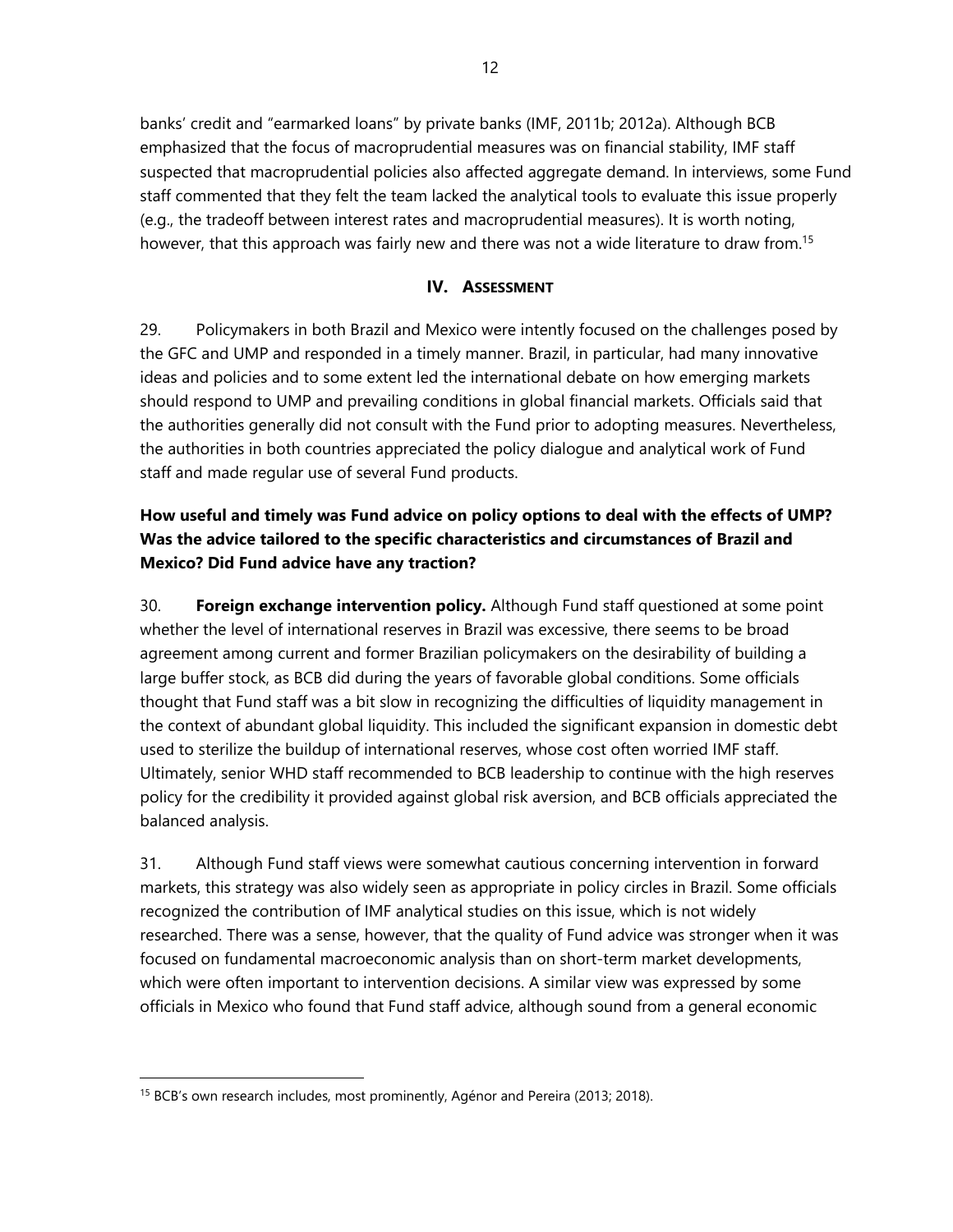perspective, did not offer much practical guidance on the implementation of foreign exchange intervention in either the spot or forward markets.

32. **FCL.** Mexican officials credited Fund staff for designing what they considered a well-structured instrument, and well suited to the circumstances of Mexico. They thought that the FCL was critical to stabilize Mexico's external sector in 2009 both through its signaling value and the magnitude of the funds it made available.

33. More recently, there has been an exchange of views between staff and the authorities on the strategy for continuing the FCL arrangement. IMF staff advised Mexico to start to phase out the FCL after its long duration, in line with the opinion of the IMF's Executive Board. However, the Mexican authorities felt that a continuation of the arrangement was justified by the large contingent risks that Mexico faced, and was fully in line with the purpose of the facility. They emphasized that the FCL had been instrumental in helping Mexico manage potential pressures arising from the normalization of U.S. monetary policy that is still in progress, and from uncertainties related to international trade agreements and the political transition in Mexico. Nevertheless, there was an agreement to gradually reduce access to the facility as conditions stabilized, which in fact occurred in November 2018.16

34. In Brazil, some former officials thought that Fund staff had tried to nudge Brazil towards using the FCL facility when arguing that the level of reserves was perhaps excessive, given the high cost of sterilization. The officials thought that in principle an FCL could have been useful for Brazil, but the authorities had felt unsure of the automatic availability of the resources under the facility at times of external pressure.

35. **CFMs.** Former authorities in Brazil were pleased that the Fund had shown an open mind to reassess CFMs and to develop the IV, which in effect they perceived as largely inspired by the Brazilian experience.<sup>17</sup> Moreover, Fund staff and the ministry of public finance jointly organized a conference in Rio de Janeiro in 2011, which served as initial outreach for the new IV policy that the Fund had just adopted.<sup>18</sup> It is noteworthy, however, that this view is not universally held in Brazil. More recent authorities both at the central bank and the public finance ministry do not think that CFMs were a useful policy measure when all the pros and cons are considered, and that Fund staff should have considered more carefully their appropriateness and effectiveness in a country with sophisticated financial markets like Brazil.

36. Mexican authorities were less favorably inclined towards the IV. These officials viewed the IV as a radical departure from previous IMF policies, and considered that the issue merited more

-

<sup>&</sup>lt;sup>16</sup> See IMF (2018), paragraph 14, and its Press Release.

<sup>&</sup>lt;sup>17</sup> Nogueira Batista (2014), Brazil's Executive Director at the time however, described the IV as a "partial adaptation" and suggested that a "more fundamental revision is required."

<sup>18</sup> See https://www.imf.org/external/np/seminars/eng/2011/rio/index.htm.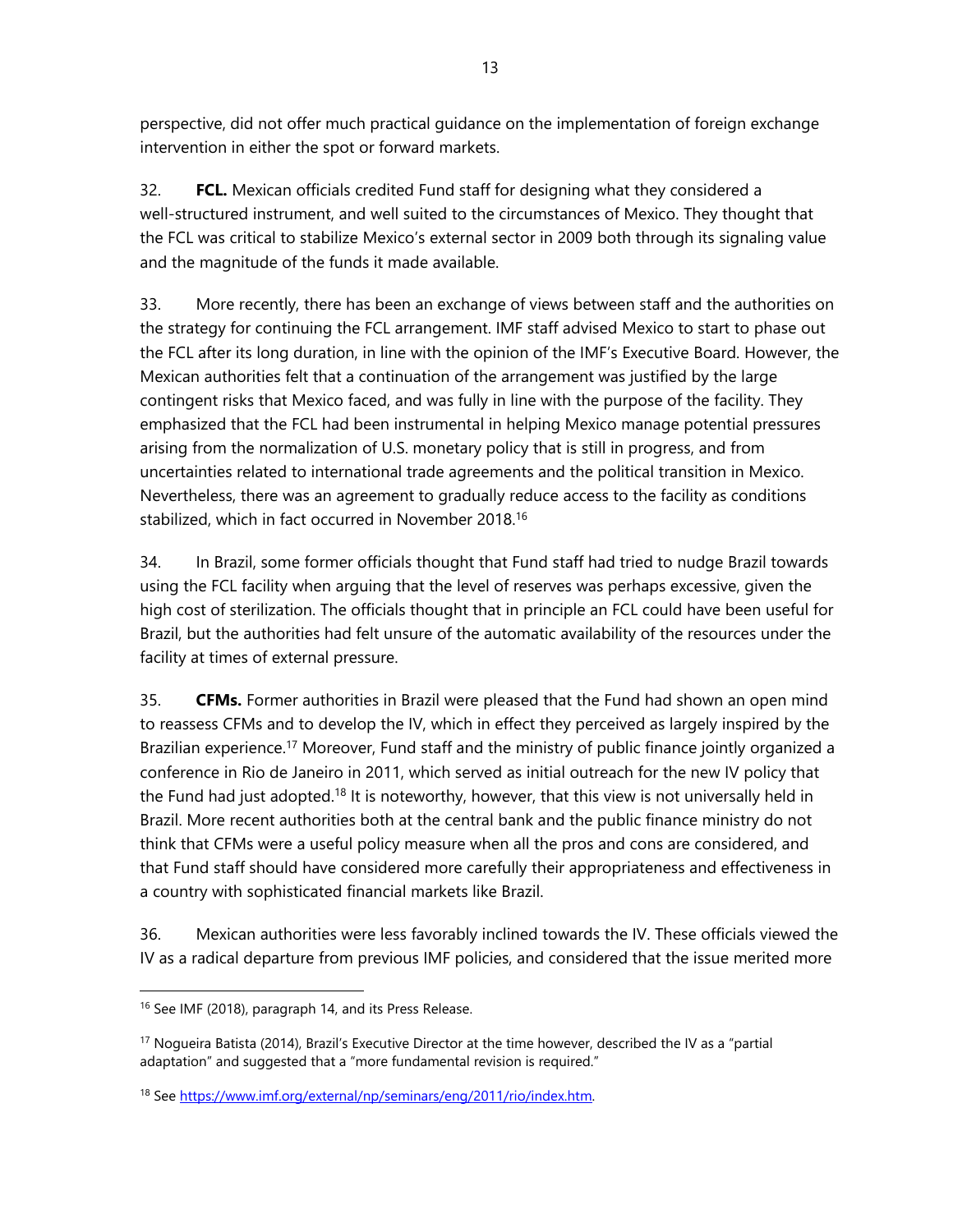study and better outreach. The IV was perceived as an open blessing to CFMs, even though the formulation of the IV is careful about accompanying policies and circumstances that warrant the use of capital controls. As concerns applications in Mexico, IMF staff and officials had agreed that CFMs would jeopardize the credibility of the macroeconomic policy framework in place.

37. **Macroprudential policies:** Former BCB officials were pleased that IMF staff had agreed that macroprudential measures were necessary to manage financial stability risks but thought that BCB, and not the Fund, had been at the forefront of research and development of macroprudential measures for Brazil. Some former BCB officials thought that Fund staff could have done more to support initiatives to curb interbank international credit flows through macroprudential measures in advanced economies in forums like the G-20.

38. **Other Fund policy advice.** Some current and former officials in Brazil and Mexico also commented on other Fund policy recommendations in the context of the GFC but less directly related to UMP.

- Some officials in both countries thought the call for global fiscal expansion by the Fund in 2008 was too generalized and did not consider sufficiently the variation in fiscal space and different cyclical positions across countries. Although this recommendation was later amended and made contingent on the diverse local conditions of countries, they noted that the Brazilian government made repeated reference to the original IMF advice to justify loose fiscal policy for a number of years even when the worst of the GFC had already passed and Brazil had ended up applying a procyclical fiscal stance. They thought that Fund staff should have been more forceful in communicating the change in the Fund's policy line.
- Some Brazilian officials also expressed surprise that Fund staff initially supported the aggressive monetary policy easing started in Brazil in August 2011 (550 basis points until the "taper tantrum" hit in 2013). The move was justified by reference to the worsening European crisis but came at a time when the economy was slowing down towards potential growth and inflation was still above the target rate, and some temporary fiscal stimulus measures were about to expire. To be fair, the 2012 Article IV Report was cautious in its support and stated that "existing monetary policy settings are more than sufficiently supportive." Starting on the following year, Fund staff began to urge a tightening of monetary policy in more direct language.<sup>19</sup>

<sup>&</sup>lt;sup>19</sup> The 2012 Article IV Report was the first one to be published. The 2011 Article IV Report, issued just before the policy easing started, also recommended adopting a stronger anti-inflation stance.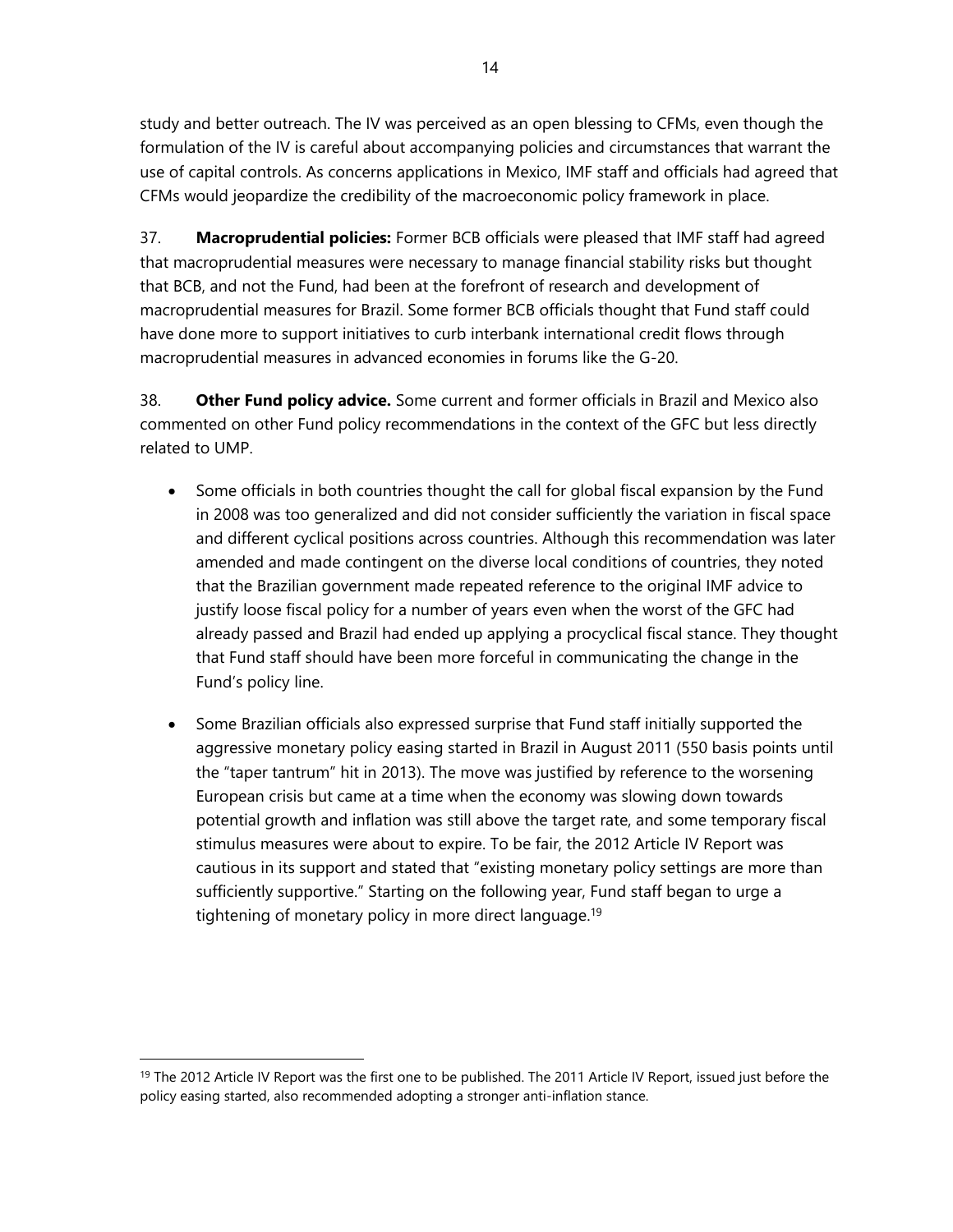## **Was the technical expertise of Fund staff useful to, and relied upon by, the central bank as it took monetary policy actions to deal with the effects of UMP?**

39. The Fund was regarded as having an adequate to high level of expertise by the authorities. Many officials in Brazil praised its ability to learn and evolve after the GFC, and to make an effort to understand special circumstances. For example, it was perceived that the Fund incorporated into its recommendations some of Brazil's policy innovations, such as the appropriate use of capital controls, macroprudential policies and forward markets intervention. Some Mexican officials recognized the value of the Fund's initial work on UMP because it helped understand the issues at a point when the academic and central bank research had not yet got up to speed.

40. As concerns the analytical work of the Fund and the various tools that it had developed, the feedback was generally positive.

- Many (but not all) selected issues papers produced as part of Article IV consultations were perceived of high quality and complemented or reinforced the analytical work of government economists on issues such as intervention and capital flows.20
- The *Spillover Reports* were considered a useful tool to motivate the discussion of international effects in international forums such as the G-20, as central banks by nature were almost exclusively concerned with domestic economic conditions. Officials in Brazil tended to view the reports as interesting but not very relevant for policymaking. Some authorities felt the effort needed to be revived given the Fund's comparative advantage in working on spillover issues.
- The *External Balance Assessment (EBA)* was regarded as a solid attempt at the difficult task of assessing the real exchange rate level, which was an important consideration in the face of unstable capital flows. Central banks in both countries have their own methods, which tend to yield results not very far removed from the IMF estimates.
- The *Reserve Adequacy Assessment (ARA)* generated somewhat contrasting reactions. Senior BCB officials regarded it as providing a very useful toolkit, as it permits comparison with other countries across various dimensions. In Banxico, it was viewed as needing more development, as it seems to have been devised with a pegged exchange rate system in mind and does not use a more complete macroeconomic model. Officials also pointed out that the Fund could make a better outreach effort on the appropriate interpretation of the results, as rating agencies and analysts tend to take adequacy results at face value.

-

<sup>&</sup>lt;sup>20</sup> The appendix presents a brief summary of all selected issues papers dealing with UMP related issues.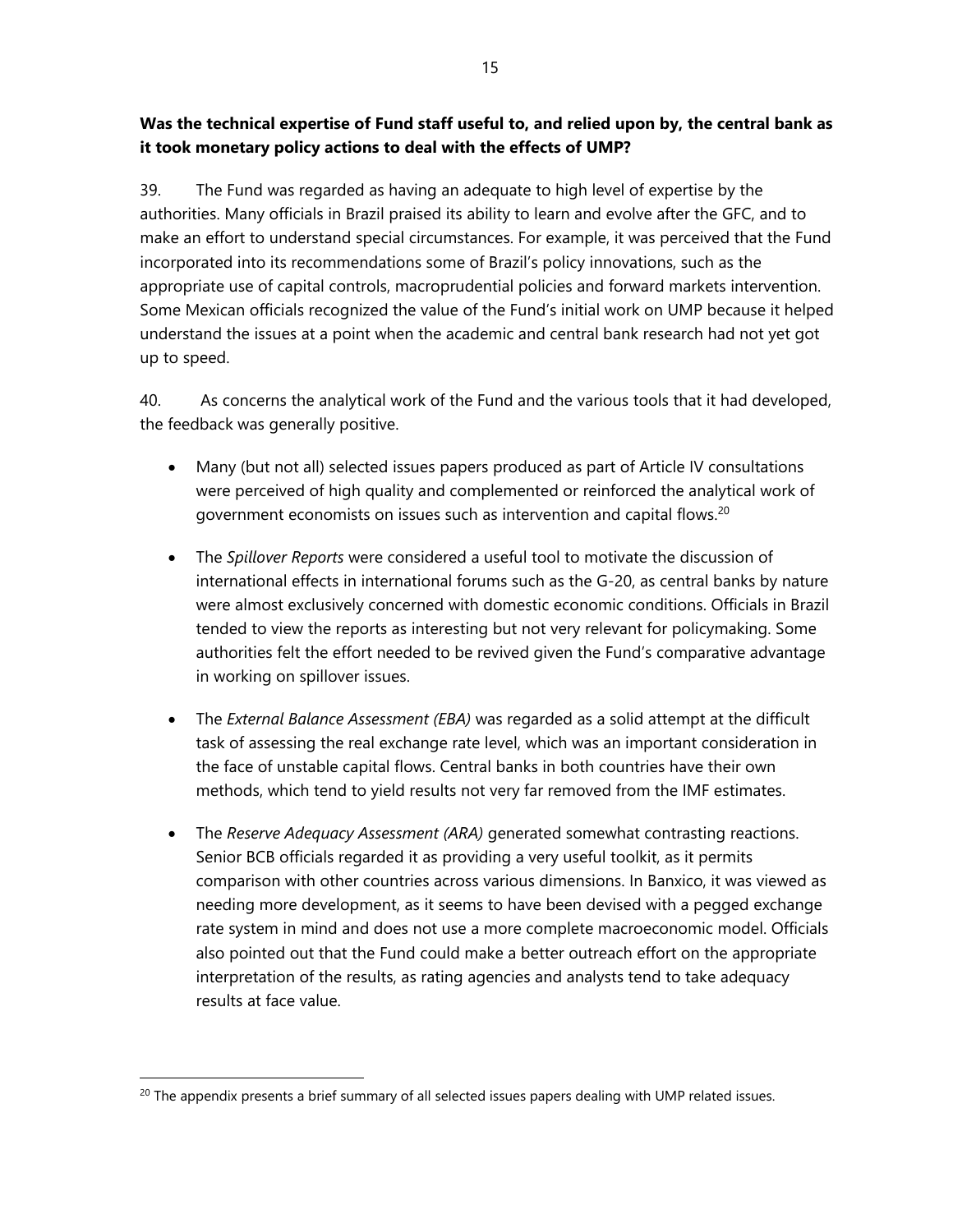## **Was the Fund perceived as a trusted advisor acting in the interests of Brazil and Mexico?**

41. In broad terms, the Fund is perceived as a trusted advisor by the authorities in both countries. Central bank officials reported having had excellent relations with staff, with good technical exchanges and sharing of information and models and frank policy discussions. Senior Banxico officials appreciated their active communications with Fund management in analyzing policy options to deal with the GFC, especially in 2008–09, including on the revamping of the FCL facility. Interactions between IMF staff and the ministry of public finance in Brazil were less intensive and often did not involve the most senior levels at the ministry.

42. The extent of trust was demonstrated in the high-level interaction between BCB and WHD top management during the 2015 Annual Meetings on whether the level of international reserves was excessive. BCB had requested WHD's advice regarding pressures to "use" some of the reserves either to reduce the stock of local currency debt that had been issued for sterilization purposes or to invest in infrastructure and other projects. After analysis, WHD reassured BCB that the high level of reserves lent strong credibility to financial markets and, while the cost of sterilization was high, the public debt level was not a cause of concern at that point. In any event, appropriate liquidity management justified the cost. Thus, it made sense to continue to carry a high level of cash reserves and engage in forward operations to manage the exchange rate to a limited degree, as long as the magnitude of these operations was not so large that it eroded the credibility of the reserves level or the currency convertibility. The Brazilian authorities appreciated this advice.

## **Was the Fund viewed as fulfilling its mandate to foster global monetary cooperation?**

43. Brazilian officials were concerned that the adverse spillover effects of UMP were undermining global monetary cooperation. While their initial position had been that the source countries should take macroprudential measures to stop capital outflows (such as interbank cross-border lending), this turned out to be an unrealistic objective. Hence their position gradually shifted towards (i) creating a favorable mainstream opinion at the Fund and in other forums for recipient countries to take capital flow management measures to deal with the capital inflows; (ii) asking the Fund to better monitor the possible spillover effects, including through the launch of Spillover Reports; and (iii) using the G-20 as a forum for fostering cooperation and asking the Fund to provide analytic support to the G-20's attempts in this direction.

44. Some officials felt that the Fund could have been more proactive in recognizing and responding to the challenges that UMP implied for emerging economies. While the Fund did broadly undertake the work and adapt its policy views, they felt that it could have been more appreciative of EM concerns. They expressed some disappointment with some aspects of the work, for instance with the limited policy relevance of the spillover reports or with the level of support provided by the Fund through the G-20 processes. But the broad view was that it was not realistic to expect the Fund to have achieved much more than it did, except perhaps at times of global crisis when the desire to cooperate is more intense. Authorities also felt that the Fund's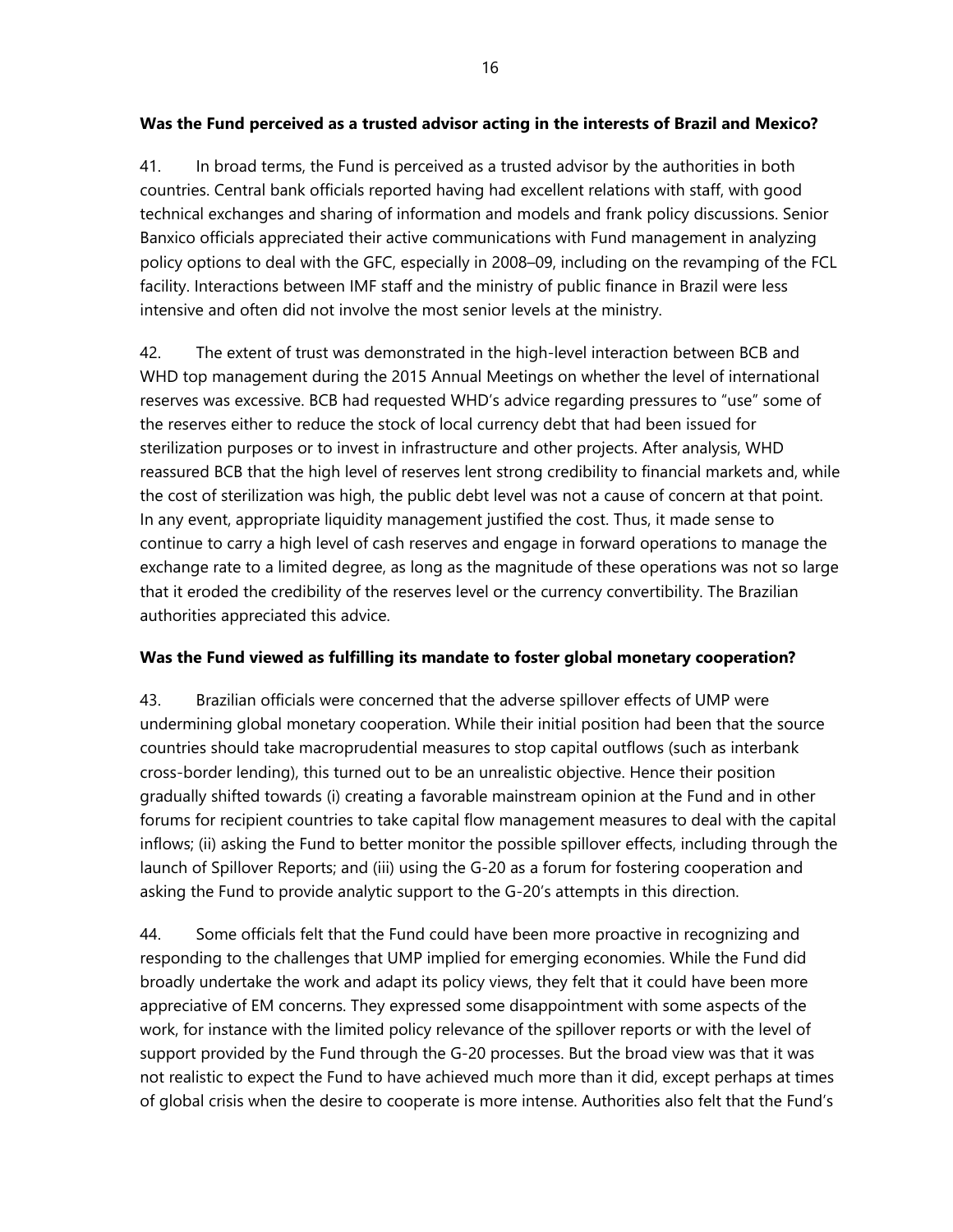role in fostering cooperation among central banks may be limited relative to the Bank for International Settlements, where central bank presidents meet frequently to exchange views.

### **V. CONCLUSIONS**

45. The main findings of this case study are that IMF staff were well aware of the possible challenges that UMP presented for Brazil and Mexico and these issues figured importantly in discussions with authorities in both countries. Nevertheless, by and large, Brazil and Mexico took policy measures on their own initiative to deal with the effects of UMP and staff reacted to them, mostly favorably. Authorities valued staff's flexibility and disposition to evolve and learn from experiences after the GFC. The country-specific analytic work of the Fund was generally appreciated and considered of high quality by the authorities; it was considered especially valuable early on, when central banks and academia were not yet up to speed. While multilateral products such as spillover reports, reserve adequacy metrics, and external sector reports/external balance assessments were perceived to be of good quality, they were not very influential in the policy process and were sometimes misinterpreted by analysts and rating agencies. The adoption of the IV on capital flows was viewed as appropriate and open minded by some officials (particularly in Brazil) but as hasty and lacking solid foundation by others (especially in Mexico). The authorities in most cases considered the Fund a valuable and trusted advisor but felt that in some cases its judgment was unduly influenced by orthodox policy prescriptions. Authorities viewed the Fund as having limited success in fostering international monetary cooperation, but they thought it was difficult for the Fund to have done more given the current international financial architecture. The design of the FCL and its successful deployment in Mexico represented a clear success story for IMF staff.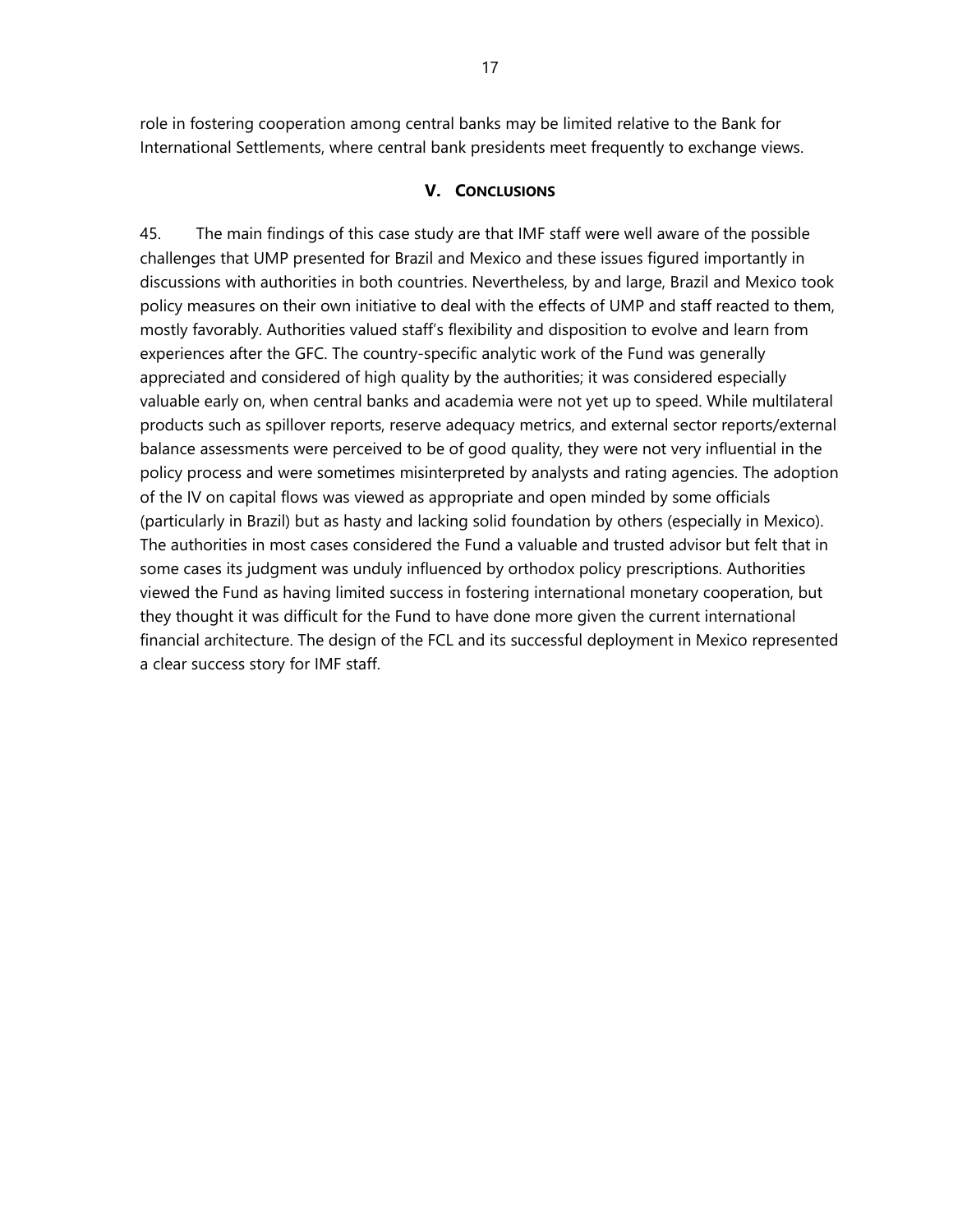## **APPENDIX 1. BRIEF SUMMARY OF RELEVANT SELECTED ISSUES PAPERS**

## **Brazil**

2011, "Brazil's Experience Managing Capital Inflows: The Role of Capital Flow Management Measures." Conditions for introduction of CFMs were "broadly met" but casts doubt about effectiveness and mentions "collateral damage." Does not mention UMP among factors explaining large capital inflows.

2012, "Real Exchange Rate Appreciation: Can Fiscal Policy Help?" Permanent fiscal balance adjustment generates permanent changes in the real exchange rate: 1 percent of GDP generates 1.75 percent real depreciation. Composition of spending also matters: more investment, more depreciation.

2014, "Normalization of Global Monetary Conditions: The Implications for Brazil." Detailed look a taper tantrum episode in Brazil. Estimates a model that finds significant effect of 10-year U.S. Treasury bond rates on 10-year Brazilian bond rates.

2015, "Assessment of Foreign Exchange Intervention." Detailed explanation of modes of intervention since the start of floating system. Focus on derivatives intervention post tapering talk. Assessed as successful in reducing volatility. However, paper questions decision to continue the intervention program after global conditions stabilized (June 2014) and wonders if it slowed down the needed adjustment of the real.

2016, "Effectiveness of Intervention in Brazil." Analyzes effectiveness of derivatives intervention. It affects exchange rate and reduces volatility. It is as effective as spot for short BCB U.S. dollar positions but less effective than spot for long BCB U.S. dollar positions. However, it would be ineffective when there is convertibility risk.

### **Mexico**

2012, "Mexico: A Closer Look at Global Spillover Channels." Highlights sensitivity of Mexican financial markets (foreign exchange, stock market, sovereign debt, and corporate debt) to global portfolio flows. Volatility in Mexico correlates with VIX.

2014, "Capital Flow Volatility and Investor Behavior in Mexico." Analyzes foreign and domestic mutual funds and finds evidence of herding during periods of market stress (especially among foreign funds, for domestic funds the test is inconclusive). Also finds that the share of foreign investors in sovereign bond market amplifies volatility.

2015, "Trade and Financial Spillovers to Mexico." VAR model suggests that changes in market sentiment towards EMs could be offset by a pickup in growth in the United States (shocks of about 1 standard deviation each). Rise in long-term U.S. interest rate has a negative effect on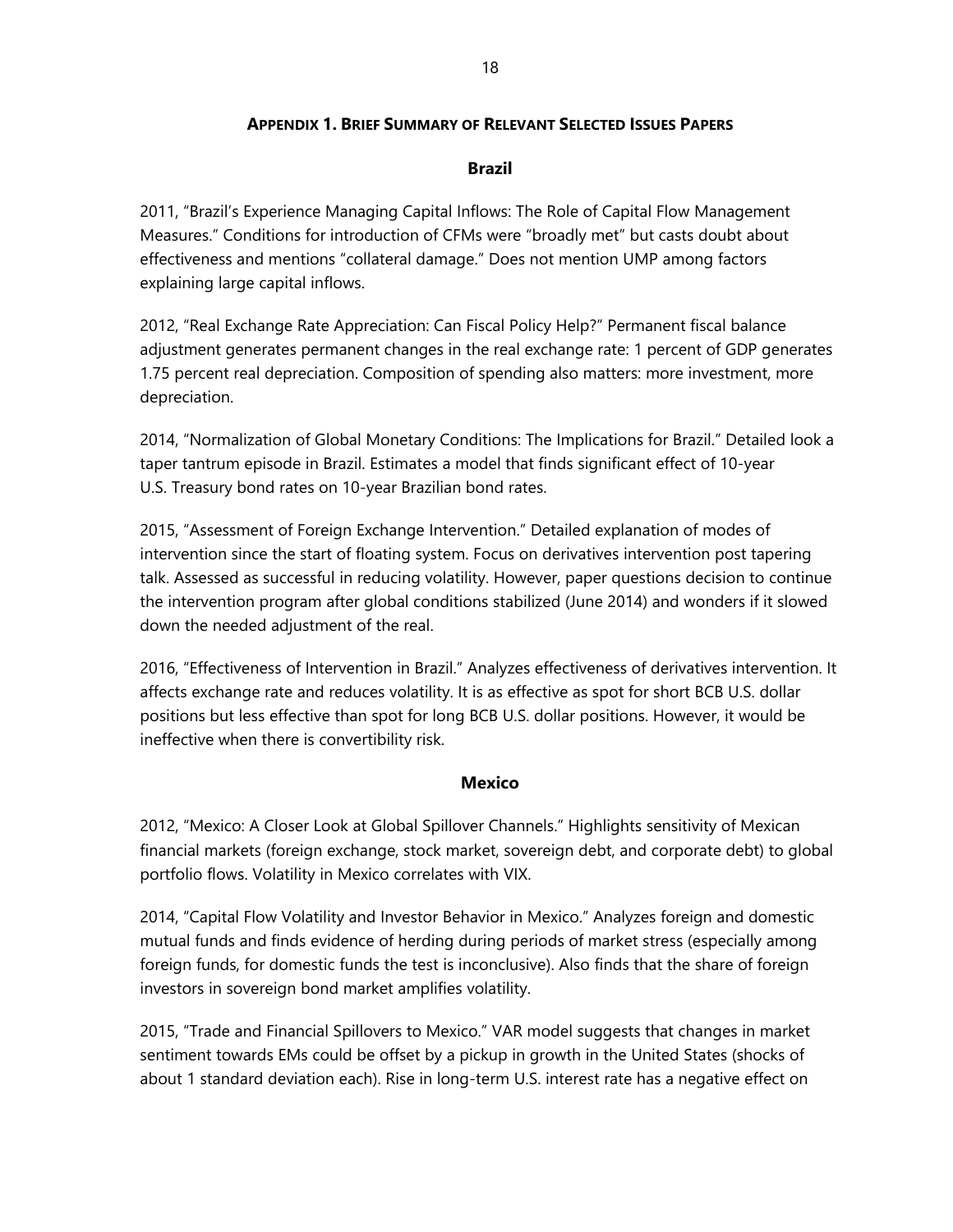Mexican economy, amplified by the share of foreign investors in the Mexican sovereign debt market.

2015, "The Effects of FX Intervention in Mexico." Changes in intervention rules have an exchange rate impact. The rules mainly trigger spot sales when the peso depreciates beyond a daily rate or specify unconditional daily foreign exchange sales. Small appreciations in the peso followed the announcements of the rules but these were made under conditions of depreciation pressure.

2016, "Global Conditions and Capital Flows to Emerging Markets: How Sensitive Is Mexico?" Global factors, including risk aversion and commodity prices, explain half of the variance of Mexico's capital inflows to the bond market, much higher than in other emerging markets, especially in Latin America.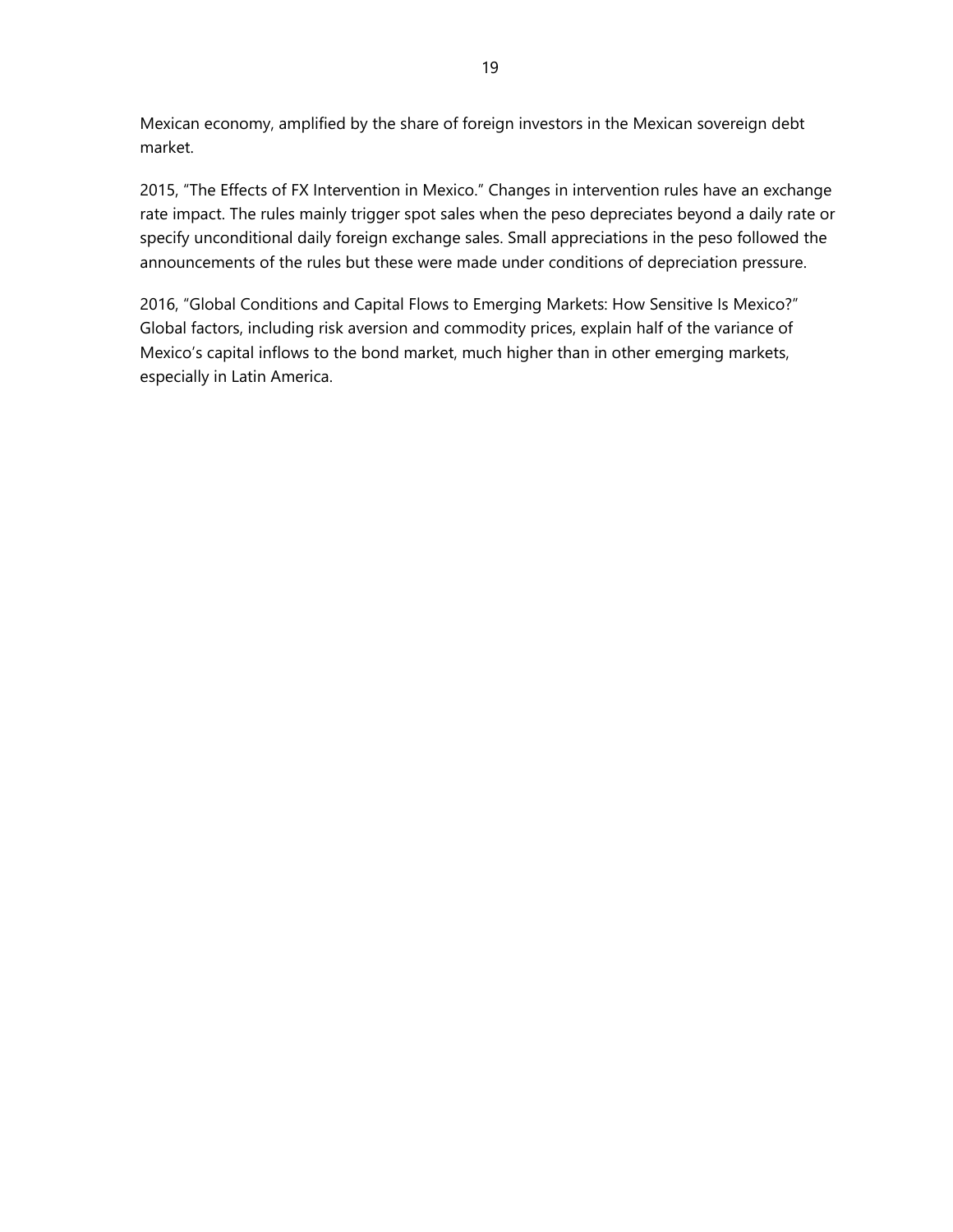#### **REFERENCES**

- Agénor, Pierre-Richard, and Luiz A. Pereira da Silva, 2013, "Inflation Targeting and Financial Stability: A Perspective from the Developing World," IADB and CEMLA.
- \_\_\_\_\_\_\_\_\_\_, 2018, "Integrated Inflation Targeting. Another Perspective from the Developing World," BIS and CEMLA.
- Banco de México, 2010, "The 'Swap Line' concludes with the Federal Reserve of the United States," Press release, January 27.
- Carstens, Agustín, 2015, "Challenges for Emerging Economies in the Face of Unconventional Monetary Policies in Advanced Economies," Peterson Institute Lecture, April 20.
- Chamon, Marcos, and Márcio Garcia, 2016, "Capital controls in Brazil: Effective?," *Journal of International Money and Finance*, vol. 61(C), pp. 163–187.
- Chamon, Marcos, and others, 2019, "Foreign Exchange Intervention in Inflation Targeters in Latin America," Chapter 11 in "Mexico: Free-Floating Exchange Rate Regime" (Washington: International Monetary Fund).
- Garcia, Márcio, Marcelo Medeiros, and Francisco Santos, 2014, "Price Discovery in Brazilian FX Markets," UC-Rio, *Texto para Discussão 622*.
- International Monetary Fund (IMF), 2009, "Mexico—Staff Report for the 2008 Article IV Consultation," IMF Country Report No. 09/53, January (Washington).
	- \_\_\_\_\_\_\_\_\_\_, 2010a, "Mexico—Staff Report for the 2010 Article IV Consultation," IMF Country Report No. 10/71, March (Washington).
- \_\_\_\_\_\_\_\_\_\_, 2010b, "Brazil—Staff Report for the 2010 Article IV Consultation," SM/10/166, June (Washington).
- \_\_\_\_\_\_\_\_\_\_, 2011a, "Mexico—Staff Report for the 2011 Article IV Consultation," IMF Country Report No. 11/250, July (Washington).
- \_\_\_\_\_\_\_\_\_\_, 2011b, "Brazil—Staff Report for the 2011 Article IV Consultation," SM/11/152, June (Washington).
	- \_\_\_\_\_\_\_\_\_\_, 2011c, "Brazil's Experience Managing Capital Inflows: The Role of Capital Flow Management Measures," in Brazil—Selected Issues, SM/11/153, June (Washington).
	- \_\_\_\_\_\_\_\_\_\_, 2012a, "Brazil—Staff Report for the 2012 Article IV Consultation," IMF Country Report No. 12/191, June (Washington).
	- $\_\_\_\$ , 2012b, "The Liberalization and Management of Capital Flows—An Institutional View," http://www.imf.org/external/np/pp/eng/2012/111412.pdf (Washington).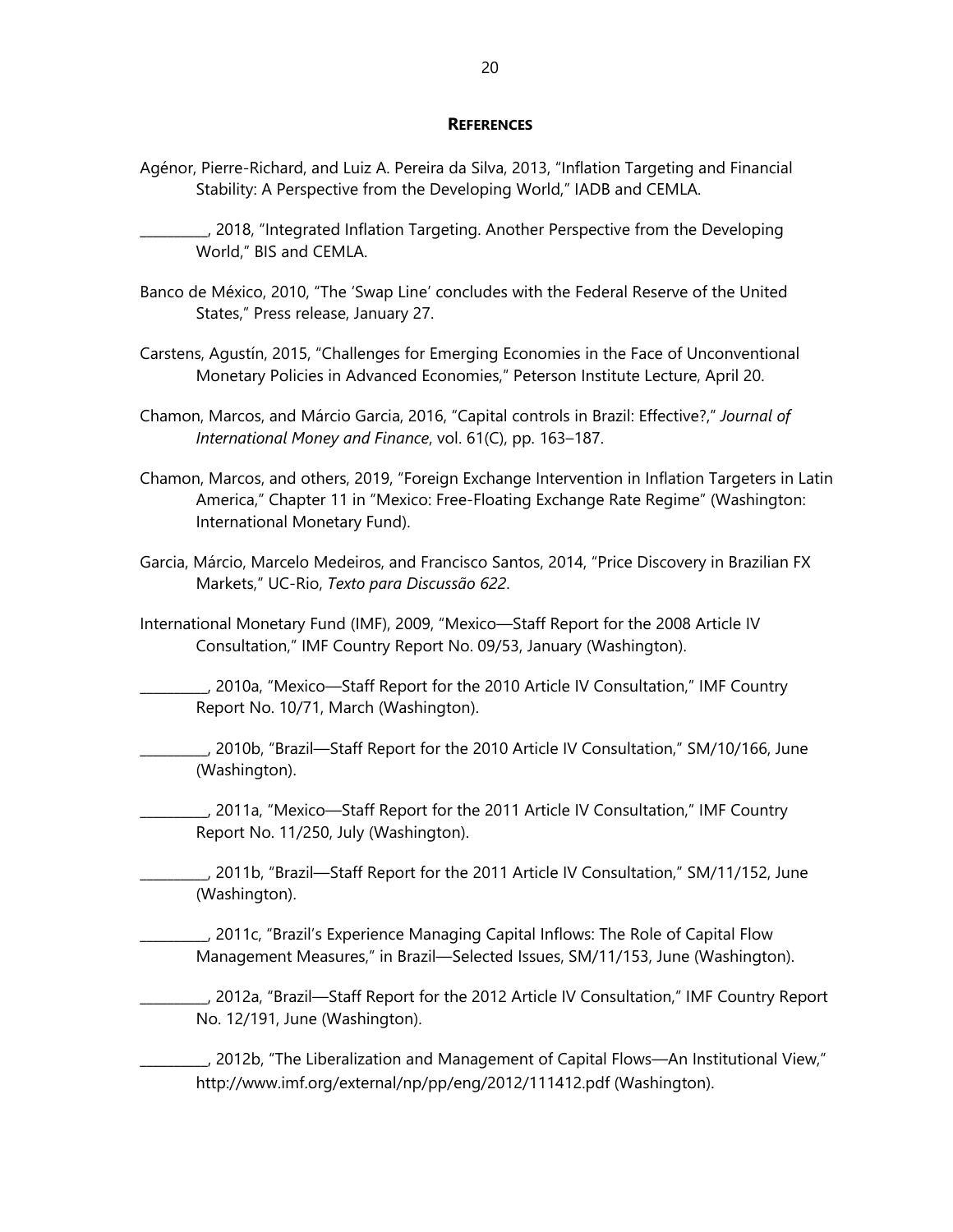\_\_\_\_\_\_\_\_\_\_, 2013, "Brazil—Staff Report for the 2013 Article IV Consultation," IMF Country Report No. 13/312, July (Washington).

- \_\_\_\_\_\_\_\_\_\_, 2015a, "Mexico—Staff Report for the 2015 Article IV Consultation," IMF Country Report No. 15/313, October (Washington).
- \_\_\_\_\_\_\_\_\_\_, 2015b, "Brazil—Staff Report for the 2014 Article IV Consultation," IMF Country Report No. 15/121, March (Washington).
- \_\_\_\_\_\_\_\_\_\_, 2015c, "Assessment of Foreign Exchange Intervention," in Brazil—Selected Issues, IMF Country Report No. 15/122, March (Washington).
- \_\_\_\_\_\_\_\_\_\_, 2016, "Effectiveness of Intervention in Brazil," in Brazil—Selected Issues, IMF Country Report No. 16/349, October (Washington).
- \_\_\_\_\_\_\_\_\_\_, 2017, "Mexico—Staff Report for the 2017 Article IV Consultation," IMF Country Report No. 17/346, October (Washington).
- \_\_\_\_\_\_\_\_\_\_, 2018, "Mexico—Review under the Flexible Credit Line Arrangement," Press Release and Staff Report, IMF Country Report No. 18/332, November (Washington).
- Mantega, Guido, 2010, Statement at the International Monetary and Financial Committee, Twenty-Second Meeting, October (Washington, International Monetary Fund).
- Nogueira Batista, Paulo, 2014, "IMF debates on capital account management: an insider's account," transcript of speech at Cafral-IPD Conference on "Capital Flows Management Measures and Systemic Risk."
- Tombini, Alexandre, 2013, Statement at the International Monetary and Financial Committee, Twenty-Eighth Meeting, October (Washington: International Monetary Fund).
- Wheatley, Jonathan, and Peter Garnham, 2010, "Brazil in 'currency war' alert," *Financial Times*, September.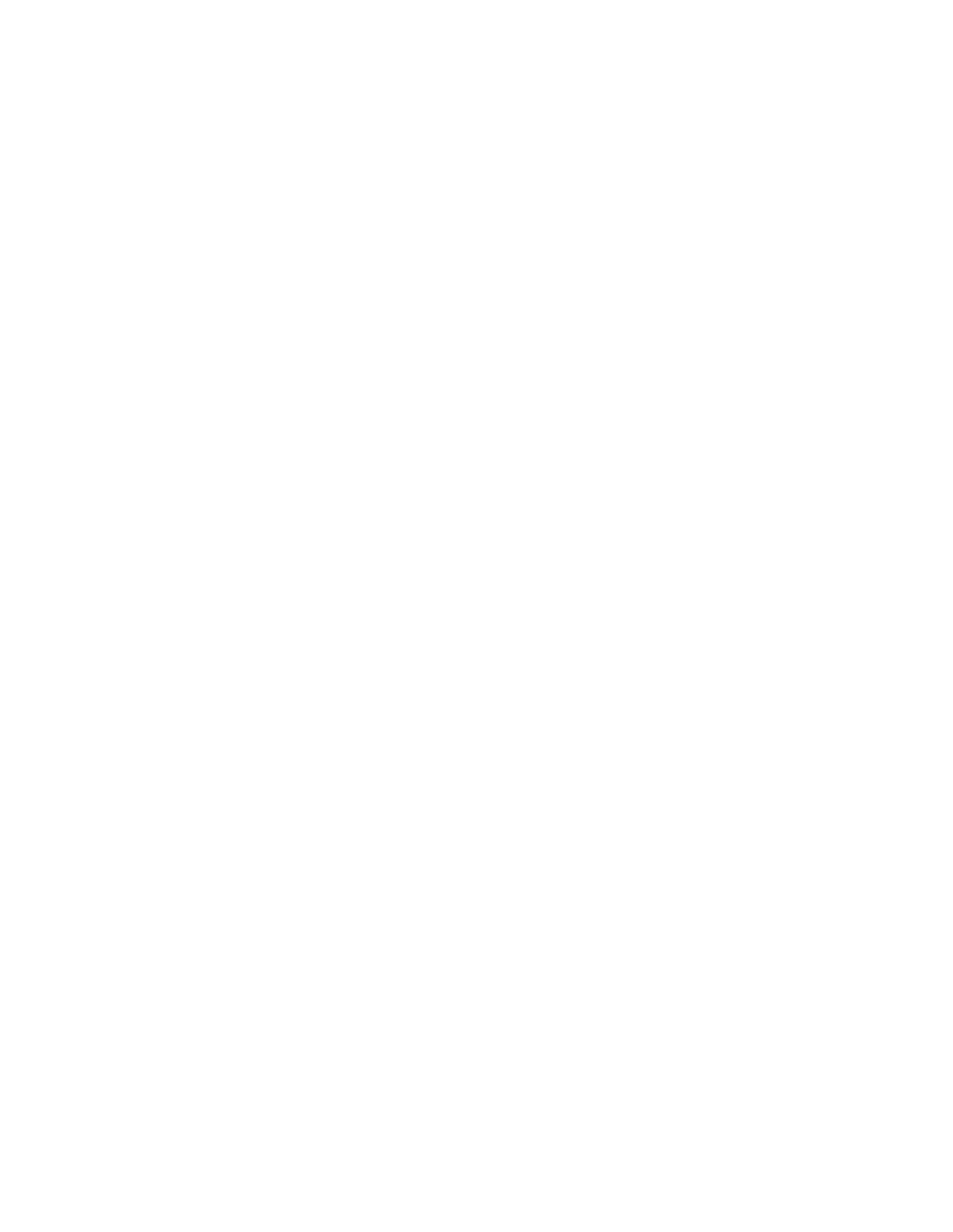# **Chapter 2—South Africa**

**Reginald Darius\***

<sup>\*</sup> Lead Evaluator, Independent Evaluation Office, IMF.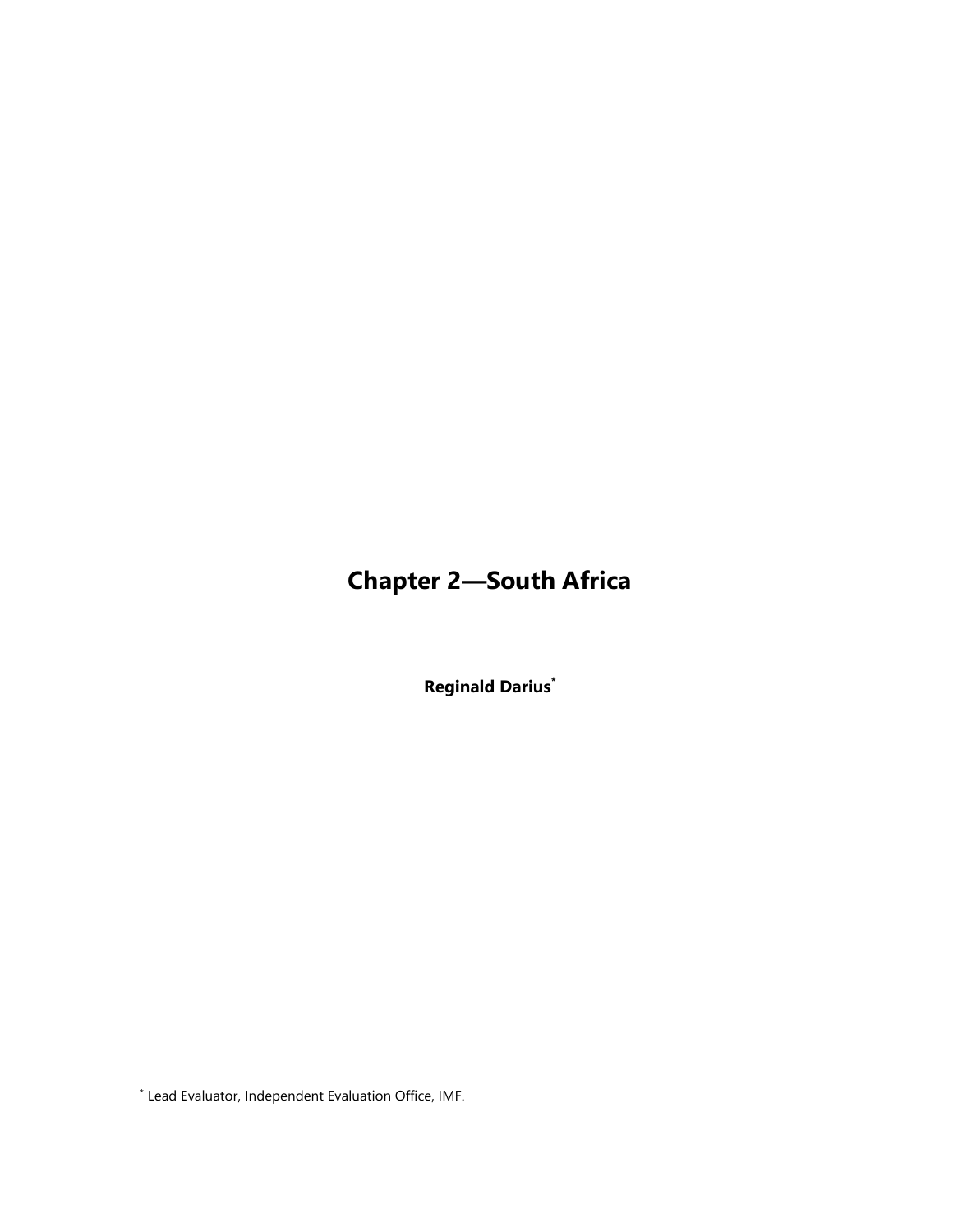## **I. INTRODUCTION**

1. This chapter evaluates IMF advice to South Africa on dealing with the effects of unconventional monetary policy (UMP) in advanced economies (AE). 1 Consistent with the objectives of the evaluation, the paper examines whether the Fund's advice to South Africa, particularly to the South African Reserve Bank (SARB), was based on sound analysis and process; what advice the IMF provided to deal with spillovers from UMP; and whether the authorities found the advice useful and tailored to the circumstances of their economy.

2. The case of South Africa is of particular interest for this evaluation as it is highly integrated into the global economy and domestic financial conditions are greatly influenced by U.S. developments in particular (see IMF, 2014; Box 3). Trade links with Europe and China are also relatively strong. This makes the country, a priori, a prime candidate for strong spillover effects, which indeed has turned out to be case during the past decade. The onset of the Global Financial Crisis (GFC) resulted in a sharp reduction in capital flows. While UMP stabilized financial conditions and global demand, creating positive spillovers for South Africa, it also raised the volatility of capital flows and created difficult policy choices.

3. South Africa, like some other EMs, has also been impacted by shifts in expectations about the unwinding of UMP (Tombini, 2013; Chen and others, 2016). When the U.S. Federal Reserve (Fed) signaled in 2013 its intention to taper the pace of its asset purchases, some emerging markets experienced sharp capital outflows and significant market volatilities. South Africa was among the countries most affected by this "taper tantrum" and it thus provides a good test case of the quality of IMF advice in preparing countries for managing exit risks.

## **II. ECONOMIC DEVELOPMENT AND POLICY RESPONSES**

4. South Africa's macroeconomic performance was relatively solid prior to the GFC (Figure 1). The economy experienced average growth of about 5 percent between 2005 and 2007, reflecting both good macroeconomic management and generally favorable external conditions. Inflation was reduced to mid-single digits, $<sup>2</sup>$  the external reserves position improved,</sup> and unemployment retreated to below 23 percent. Conservative fiscal policy generated a healthy

-

<sup>&</sup>lt;sup>1</sup> This paper is based on the review of staff reports and other staff documents and discussions with mission chiefs and with the authorities during a trip to Pretoria in April 2018 that included meetings with senior officials including the governor and deputy governor of the South African Reserve Bank.

<sup>&</sup>lt;sup>2</sup> Within its flexible inflation targeting framework, introduced in 2000, the primary objective of monetary policy is to achieve maintain price stability in the interests of sustainable and balanced economic development and growth. The SARB has full operational autonomy, with policies set by its Monetary Policy Committee. The policy framework permits deviation of actual inflation away from the target range due to first-round effects of supply shocks. SARB however determines the appropriate time horizon for restoring inflation to within the target range. This flexibility implies that SARB is responsible for returning inflation to within the target range but allows for interest rate smoothing over the cycle, which may mitigate any output variability from the monetary policy response to shocks.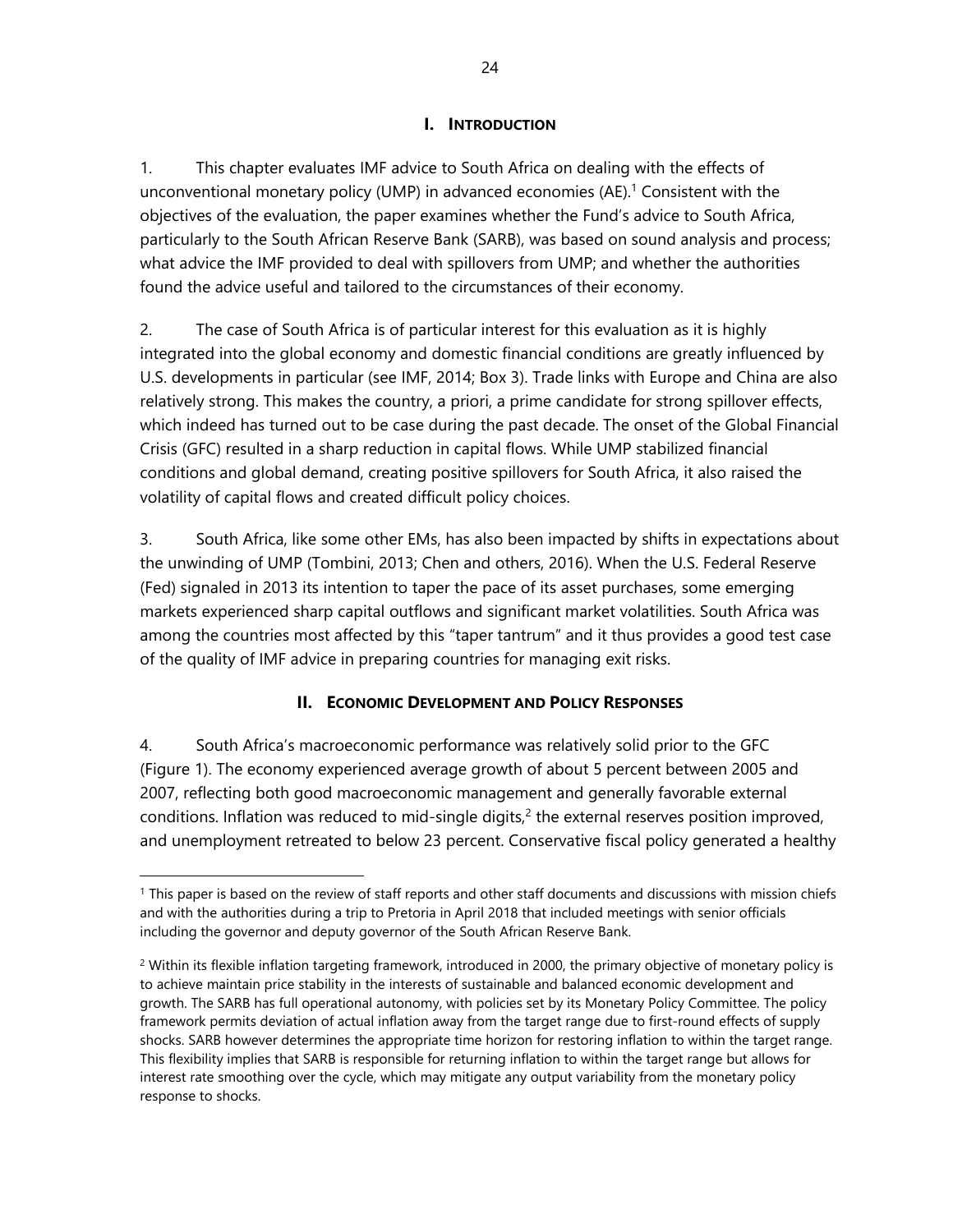fiscal position with relatively low debt levels, which allowed the authorities space to loosen fiscal policy in response to the economic downturn. The Financial Sector Assessment Program (FSAP) update of 2008 indicated that South Africa's financial system was generally sound, supported by well-engrained legal and financial infrastructure and effective regulatory framework. The FSAP found the banking system to be well capitalized with adequate levels of profitability and reserves.



5. The South African economy was afflicted by a series of shocks from the beginning of 2008. Growth was dampened by a sharp contraction in external demand and a slump in commodity prices, along with power cuts that disrupted output and exports (particularly in mining). The global financial market turmoil in early 2008 further compounded these challenges (IMF, 2008; 2009).

6. One source of vulnerability at the onset of GFC was the large and widening current account deficit, which was largely financed by portfolio flows. Capital flows to South Africa became more volatile during the GFC and following implementation of UMP by AEs (Figure 2). The ebb and flow of external financing during the GFC and the subsequent use of UMP meant that South Africa was highly exposed to global market sentiments. High external financing needs created a direct relationship between UMP in advanced economies and domestic policy choices.

7. Given the tight link to U.S. financial conditions, the impact of the GFC and UMP was reflected in a whipsawing of capital flows, the exchange rate, and bond yields. The onset of the GFC resulted in a sharp reduction in capital inflows in 2008–09, which was then reversed following the implementation of UMP. The prospect of normalization of U.S. monetary policy again led to a dampening of net inflows. Since South Africa adhered to a relatively flexible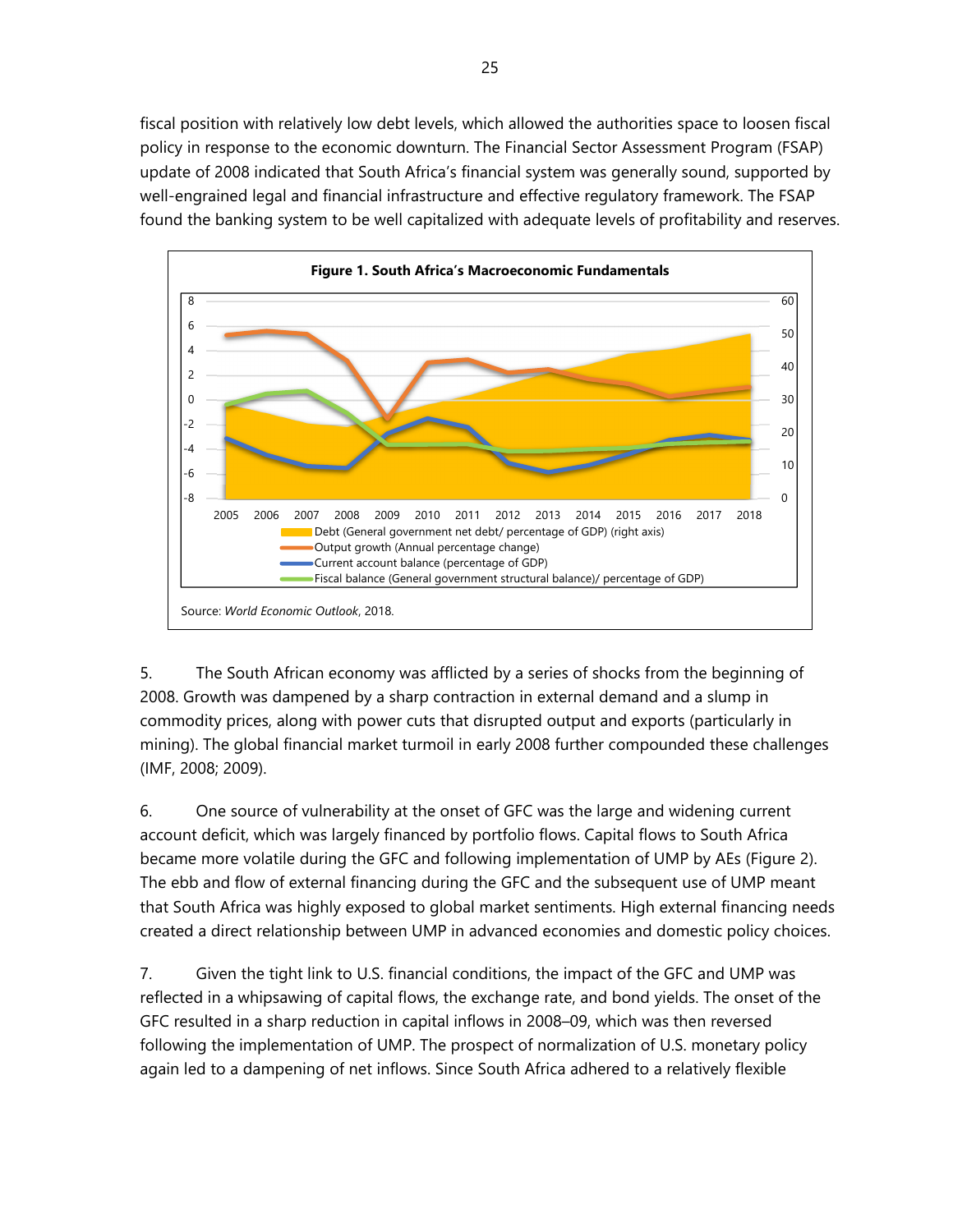exchange rate over this period, external flows was reflected in increased exchange rate volatility<sup>3</sup> (Figure 3).



8. In 2010, South Africa attracted increased inflows, reflecting the positive interest rate differential, easy global monetary conditions due to UMP in AEs, relatively favorable fiscal position, and confidence in the economy as evidenced by high-profile foreign direct investment inflows (Marcus, 2011). While the surge resulted in an overvaluation of the rand (ZAR), the available options to counter this involved significant costs and trade-offs: direct intervention was expensive, and the authorities were not inclined to use capital flow management (CFM), reflecting doubts about the efficacy of capital controls related to South Africa's open capital markets and commitment to foreign investment. The central bank opted to step up foreign exchange intervention in 2010 to build reserves. However, the degree of reserve buildup was moderate compared to other EMs (Figure 4).4

-

<sup>&</sup>lt;sup>3</sup> Staff assessment of the exchange rate using the current account balance indicated that the rand was overvalued by an average of about 10–20 percent between 2008 and 2013, by 5–20 percent in 2014, and by 0–10 percent in 2015. The rand was estimated to be undervalued by 0–10 percent in 2017.

<sup>4</sup> This was foreshadowed by the central bank governor, who indicated that under exceptional circumstances, the central bank would act by purchasing foreign direct investment-related inflows, and with the central bank's stated policy of building reserves (Marcus, 2010).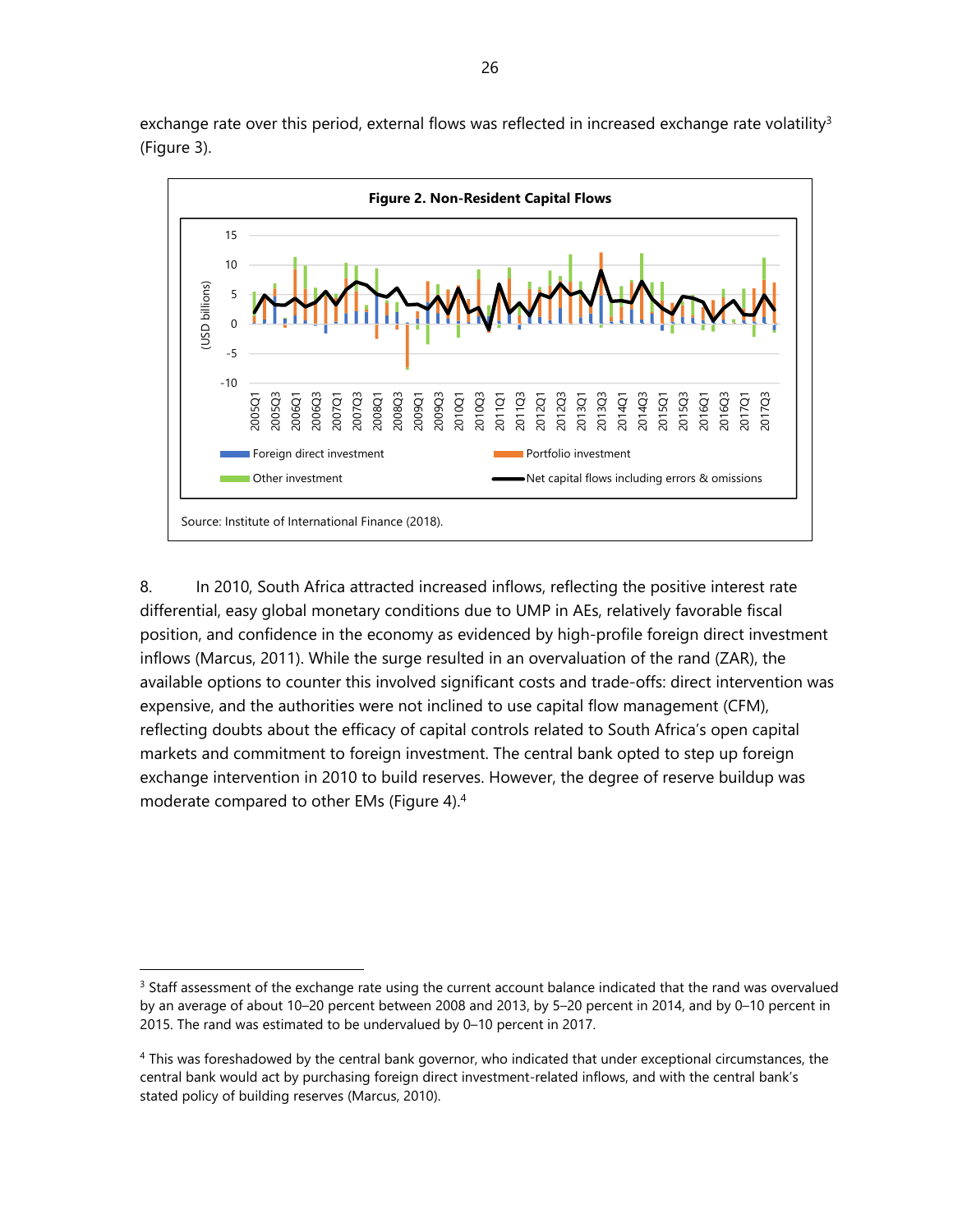

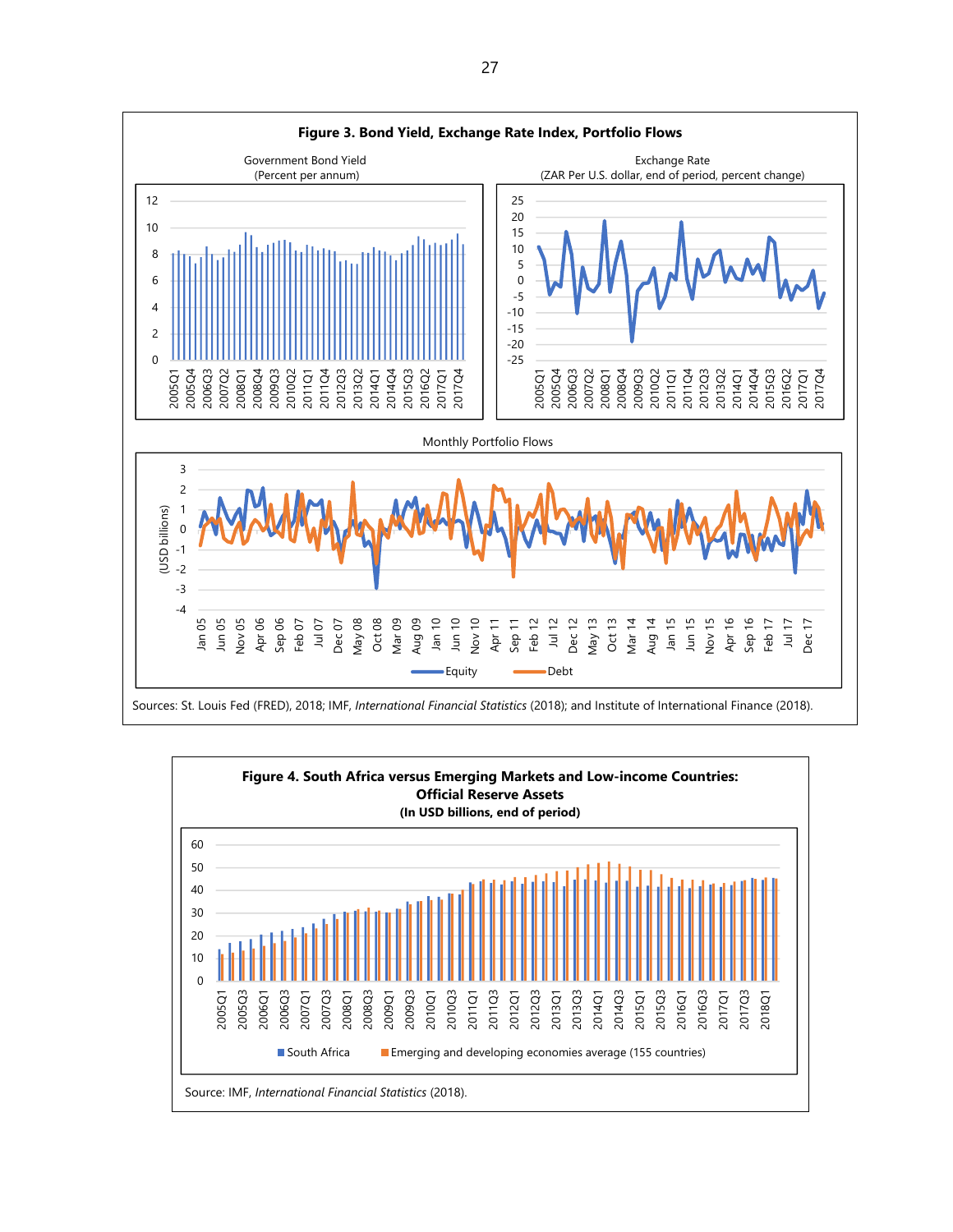9. By end-2011, however, the ZAR had appreciated significantly, adversely affecting competitiveness of the export sector. At the same time, the central bank was concerned about the possibility of inflation increasing due to the impact of food and oil price shocks. The central bank opted to delay commencement of the tightening cycle until the appearance of a more pronounced increase in core inflation or inflation expectations, given existing economic slack and the strength of the rand, which helped moderate inflationary pressures.<sup>5</sup>

10. After the "taper tantrum" in 2013, the authorities faced the task of managing the challenges associated with the unwinding of UMP in AEs.<sup>6</sup> The uncertainty regarding the timing and pace of Fed tightening provided a further source of stress in a policymaking environment already complicated by mining strikes, electricity constraints, and a decline in commodity prices, along with a worsening fiscal position. While UMP normalization suggested a need to tighten policy to protect the external position, raising rates risked further weakening the slow recovery. Moreover, the reversal in capital flows had resulted in a marked depreciation of the rand.

## **III. IMF ENGAGEMENT**

## **Spillovers**

1

11. The challenges of dealing with the spillovers from the GFC featured prominently during 2008 and 2009 Article IV consultations. Staff highlighted the increased risk premia on South African debt, weakening of the stock market index, and a marked depreciation of the rand associated with the decline in capital flows. Staff noted that the GFC had heightened investors' sensitivity to South Africa–specific risk, reflecting concerns about the power crisis, the rising current account deficit, and the impending political transition.

12. Spillover effects from UMP in the major advanced economies were not specifically mentioned until the 2011 Article IV Staff Report, which noted that these policies had contributed to a surge in capital inflows in emerging markets. The 2012 report highlighted the benefits to South Africa from the abundant flow of global liquidity, with strong inflows into the local currency bond market driven by yield differentials.

13. From 2013, attention shifted back to South Africa's vulnerability to spillovers from tightening global financial conditions given the significant financing needs and the large share of bond and equities held by foreign investors. Overall, the negative spillovers associated with the onset of the GFC and the possible unwinding of UMP were given greater emphasis than the positive spillovers due to the implementation of UMP. The 2013 and 2014 staff reports presented in some detail the potential risks to South Africa of capital flow reversals.

 $5$  See Marcus (2011) for the central bank analysis of the challenges and options.

 $6$  Mminele (2014) discusses the challenges of domestic policymaking in this uncertain environment.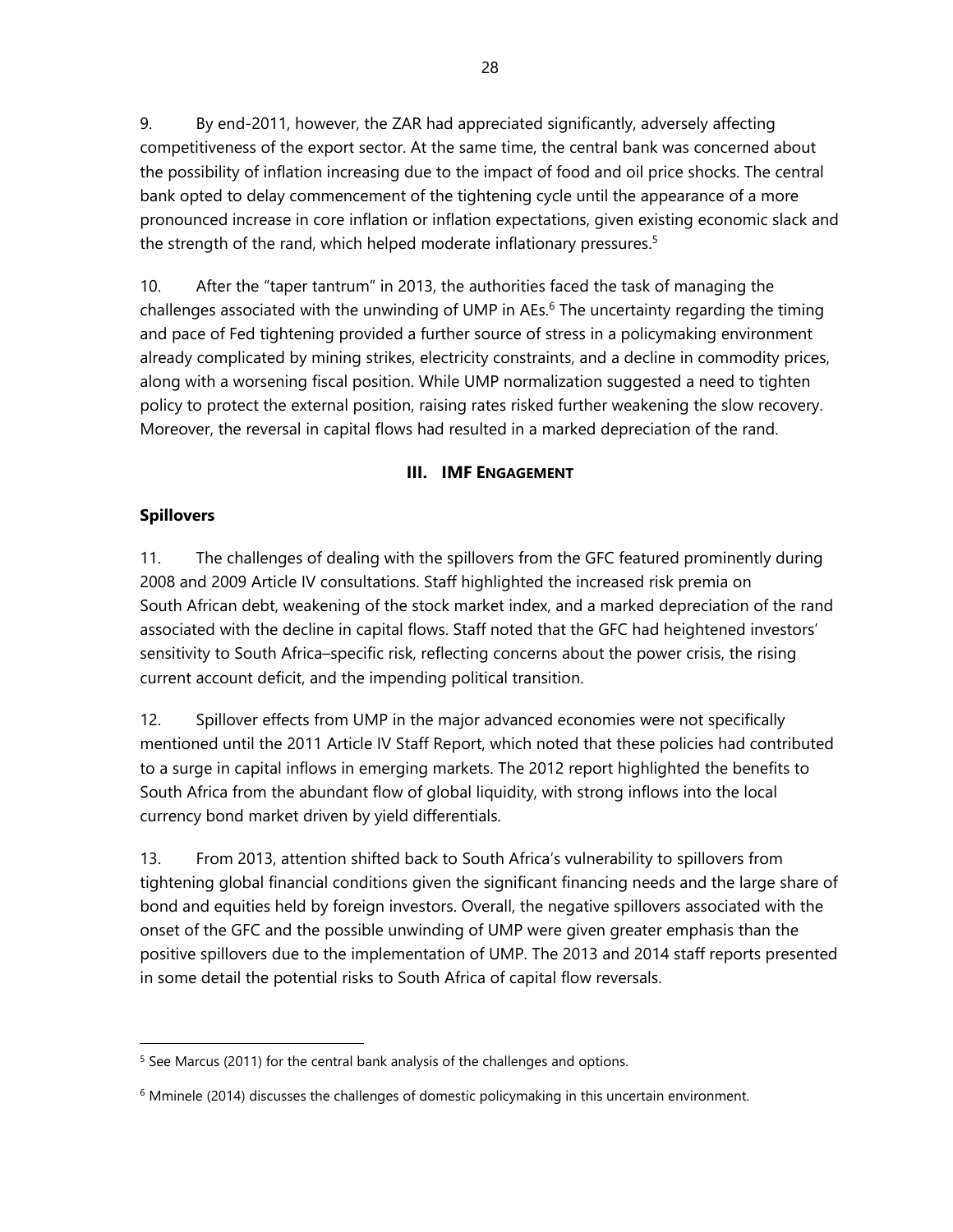## **Exchange rate flexibility, reserve accumulation, and CFM**

14. The Fund consistently supported the flexible exchange rate regime as an important shock absorber including to help with volatile capital flows. In 2008, staff agreed with the authorities that the exchange rate should be allowed to adjust flexibly, including in the event of an adverse shock. In the 2009 report, following sharp depreciation in late 2008 because of capital outflows and subsequent appreciation due to a surge in inflows that coincided with the implementation of UMP, the Fund reiterated its support of the flexible exchange rate regime. In 2013 and 2014, staff credited SARB's policy of exchange rate flexibility with helping South Africa adjust to capital flow volatility, noting that in the event of outflows, exchange rate depreciation should be the critical adjustment mechanism. Staff recognized that this implied greater exchange rate volatility given the ebb and flow of capital but argued that exchange rate flexibility likely moderated inflows by discouraging carry trades.

15. While supporting the flexible exchange rate system, the Fund consistently urged the authorities to increase the level of international reserves. South Africa's reserves were below the optimal level based on the IMF's reserve adequacy metrics and the levels held by most EMs. In 2008, staff supported the authority's decision to strengthen reserve holdings, observing that a larger reserve cushion would mitigate the risks from the widening current account. In 2009, staff welcomed the gradual buildup of international reserves since the late 1990s. However, staff indicated that reserves remained below the traditional benchmarks of reserve adequacy and supported the SARB's policy of gradually building reserves through market purchases without seeking to influence the exchange rate.

16. In 2011, staff welcomed the significant increase in reserve accumulation but highlighted the moderate degree of intervention relative to comparable countries, noting that reserves remained at the lower end of alternative measures of adequacy metrics. In 2012, the Fund recommended further buildup of reserves for precautionary purposes. While reserves were deemed adequate under traditional metrics, the IMF's risk-weighted metric for reserve adequacy indicated that additional buildup might be required over the medium term.

17. In 2013, staff noted that increased reserves would allow SARB the space to supply foreign exchange (FX) liquidity in case of disorderly market conditions and would reduce the country's risk premium, partly compensating for carry costs. Staff suggested that reserve accumulation could be achieved through preannounced small regular FX purchases that would not interfere with the floating exchange rate regime (as done by Israel, Mexico, and Turkey). Staff argued that higher reserves could help prepare against surges in market volatility. This was particularly important given the expected tightening of financial conditions in view of the imminent unwinding of UMP.

18. In 2014, the Fund again called for higher reserves to strengthen resilience. In 2016 and 2017, staff argued that during risk on episodes and in the event of large transactions, the SARB could be more opportunistic in purchasing foreign exchange. Staff noted that FX purchases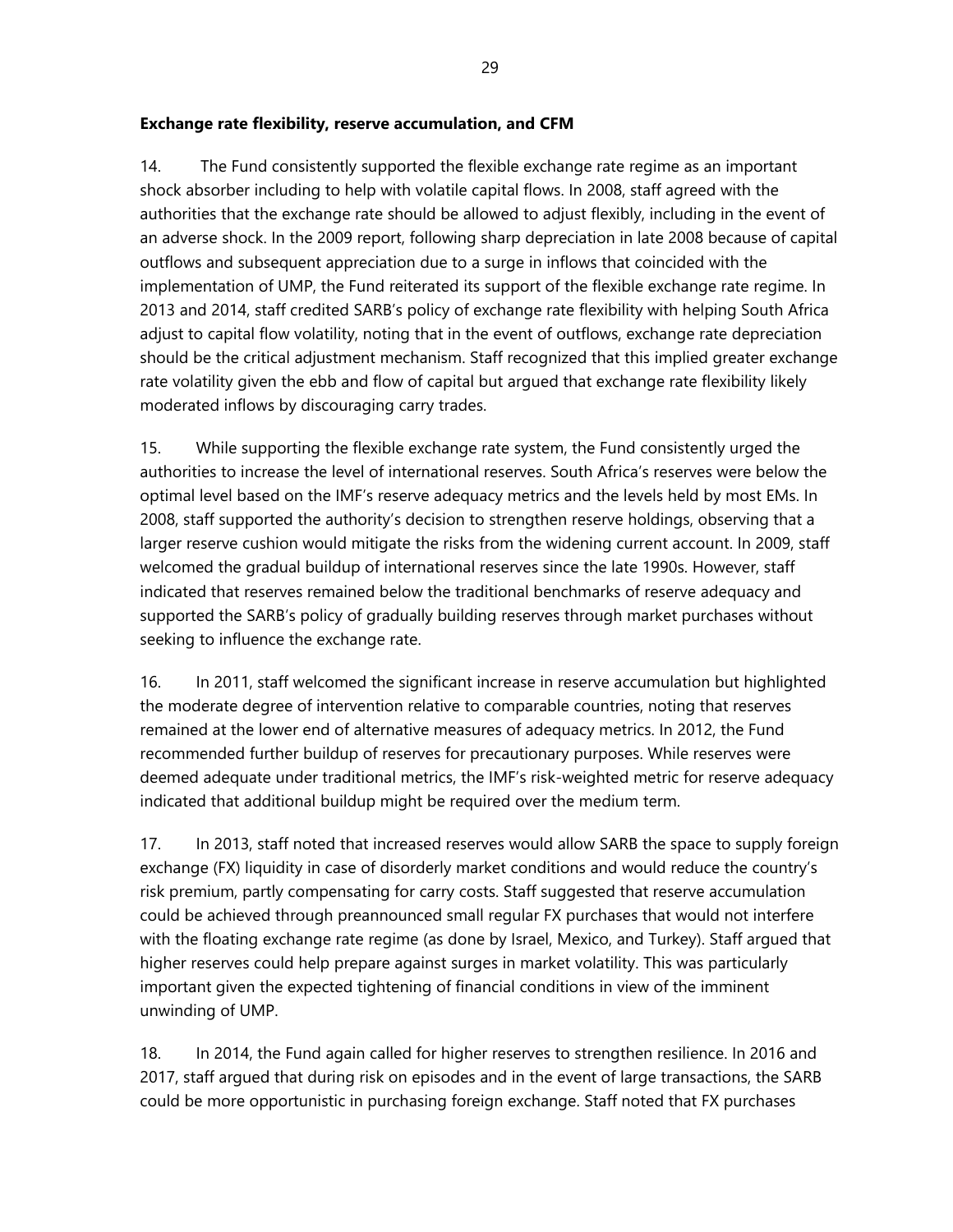beyond required base money creation would have to be sterilized. Staff argued that the related carry trade costs could be viewed as insurance costs, which reduced the probability and impact of a negative external financing shock.

19. Staff discussed with the authorities possible macroprudential measures or CFM to influence capital flows but emphasized that sound macroeconomic policies should be the first line of defense. Staff suggested that the authorities could consider use of either an unremunerated reserve requirement or a small tax on inflows to curtail or at least change the composition of inflows. In the 2011 report, staff noted that with limited scope for modifying the monetary and fiscal settings in the near term and the rand on the strong side of fundamentals, there was a case for using CFM.<sup>7</sup> While identifying CFM as a possible measure, staff highlighted the potential drawbacks, including higher government financing costs and the fact that, absent wage restraint, the possible nominal rand depreciation was unlikely to enhance competitiveness. Staff cautioned that the use of CFM should complement rather than substitute for needed macroeconomic policy adjustments.

20. Staff supported the authorities' decision to continue the process of gradually liberalizing foreign exchange controls on residents, which commenced in 2009. 8 Staff argued that liberalization of limits on foreign investments of domestic nonbank institutional investors should proceed slowly to allow time to address the liquidity risk for banks that depend on domestic wholesale funding. Staff also cautioned that the pace at which controls were removed should be eased during periods of heightened uncertainty, as was the case during the taper tantrum.

## **Macroprudential risks**

21. The IMF discussed financial sector issues at great length in Article IV reports. However, macroprudential risks in South Africa were assessed as moderate and financial sector risk associated with capital flow movements was considered limited. The 2011 Article IV staff report identified the main risks as banks' dependence on domestic short-term wholesale deposits and high household indebtedness. The report noted that a large reversal in portfolio flows was likely to have small balance sheet effects, because firms, households, and financial institutions bore little exchange rate risk. The flexible exchange rate would pass part of the adjustment cost to foreign investors holding mainly rand-denominated public debt. The 2012 staff report noted that limited dependence on external funding and low direct exposure to euro area periphery countries allowed South African banks to remain largely unaffected by the recent increase in global financial stress.

1

 $^7$  This occurred before the IMF's Institutional View was finalized, but internal discussions at the Fund were well advanced.

<sup>&</sup>lt;sup>8</sup> Based on interviews with mission chiefs.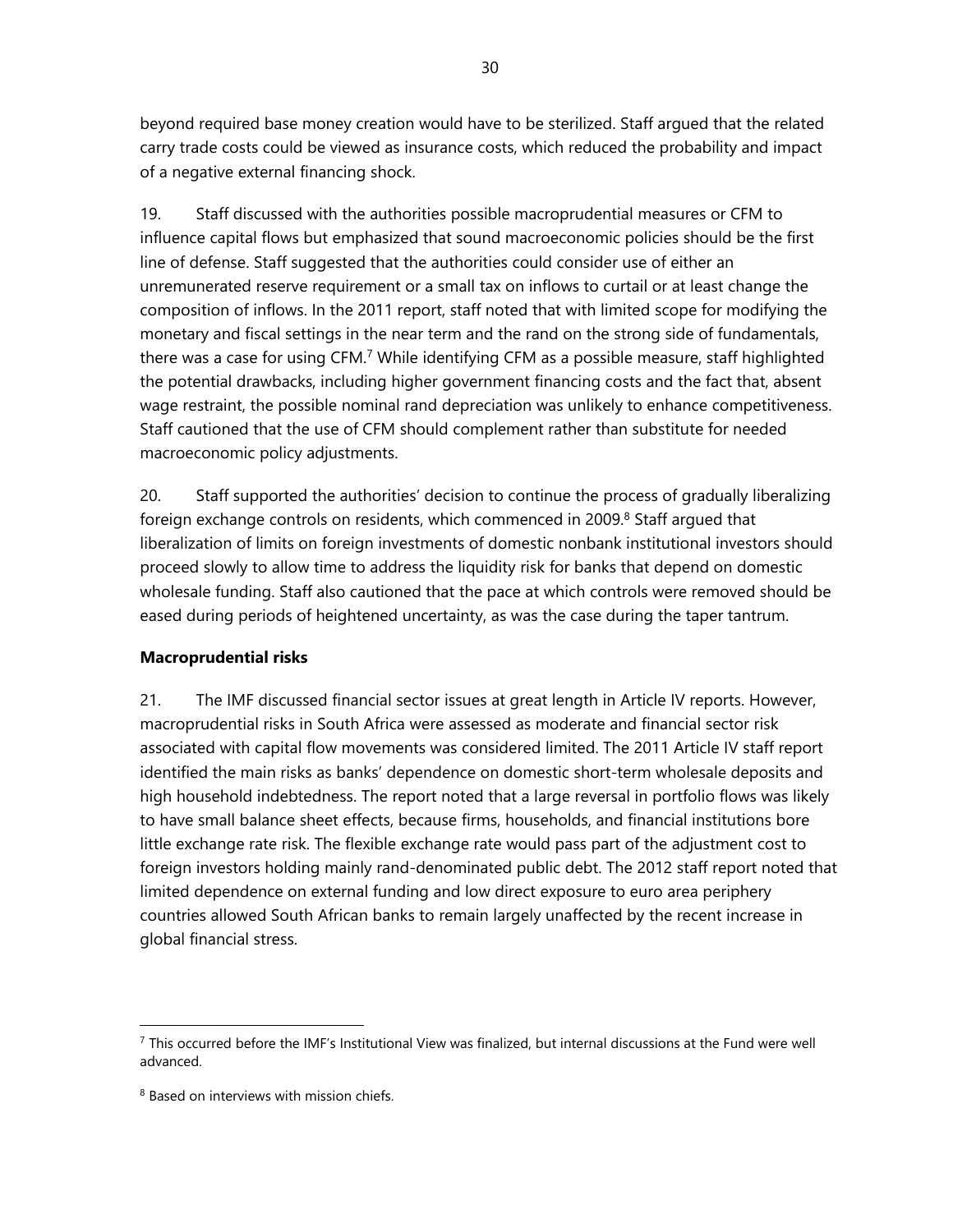22. The 2014 FSAP stated that financial risks were elevated but manageable (see IMF, 2014). In 2016 staff conducted an analysis of macro-financial linkages and argued that extensive macro-financial linkages could amplify shocks given South Africa's high reliance on external finance, high foreign ownership of local securities, and banks' increasing role in intermediating capital flows. Sovereign rating downgrades to speculative grade could trigger capital outflows and generate negative feedback loops. The authorities appreciated staff's analysis of macro-financial linkages, though they were of the view that protracted low growth and the attendant asset quality deterioration were the most prominent risk, rather than liquidity shocks.

# **Monetary policy (interest rate) decisions and support from fiscal policy**

23. The IMF's recommendations on monetary policy were aimed at keeping inflationary expectations anchored close to the midpoint of the target band, while providing support to the domestic economy when feasible through monetary easing.<sup>9</sup> Though the external environment weighed heavily on South Africa's domestic economic performance, monetary policy was considered as best directed within a conventional inflation targeting framework rather than as a tool to directly influence capital flows.

24. The advice offered by IMF staff was generally in line with the views of the monetary authorities although in some instances there were disagreements on timing. At the onset of the GFC in 2008, the IMF supported a tightening of monetary policy and effective lengthening of the policy horizon<sup>10</sup> as appropriate responses to the successive supply shocks from food and energy prices and suggested that further monetary policy tightening might be needed to anchor expectations and contain second-round effects.

25. In 2009 as the economy slowed, staff supported the central bank's decisive easing of monetary policy from December 2008. Staff also supported a pause in easing as justified, given intensified inflation risks and the desire to bring inflation below 6 percent by the end of 2010. In 2010, staff advice on monetary policy was geared towards keeping inflation expectations anchored. IMF advice on monetary policy from 2011 to 2017 was focused on SARB getting the correct balance between containing inflation and supporting growth. Staff urged SARB to remain ready to move quickly in either direction—a tightening (if there was an upward shift in inflation expectations) or a loosening (in response to, say, a deterioration in external conditions) (IMF, 2014). For example, in the 2014 report, staff noted that monetary policy might be able to stay accommodative for a longer period and cautioned that tapering of unconventional monetary policy in the United States created uncertainty about the neutral policy rate.

<sup>&</sup>lt;sup>9</sup> A selected issues paper by staff examined the relationship between changes in the policy rate and equity flows and concluded that an expected increase in interest rates is associated with a slight increase in capital flows, observed two and three days after the policy announcement. However, an unexpected increase in interest rate change generates a larger and negative movement in equity flows three days later.

 $10$  Time frame for returning inflation within the band (see footnote 2).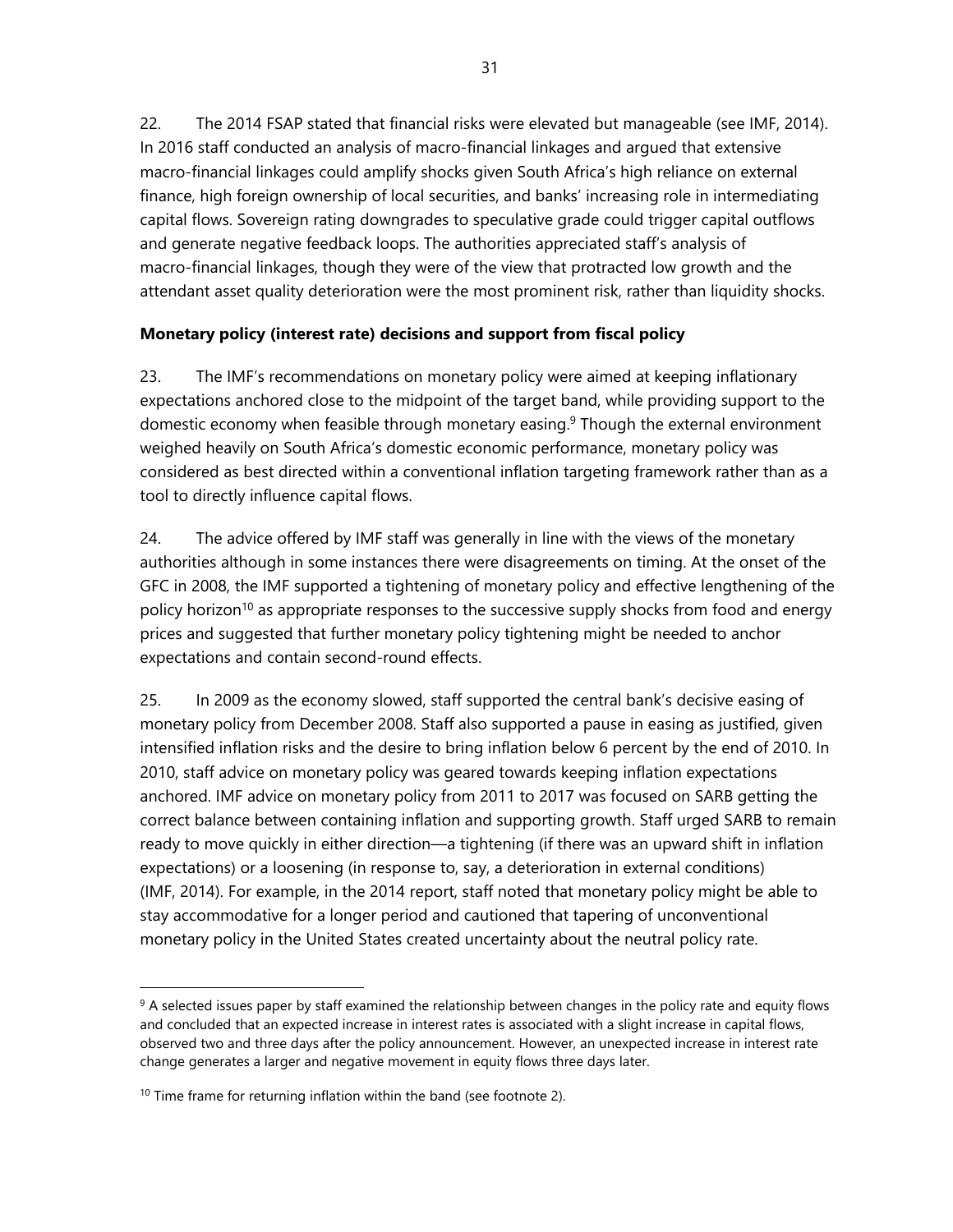26. In the 2008 staff report, prepared before the GFC, the IMF advocated a tightening of fiscal policy over the medium term, but the Fund pivoted in 2009 to support an expansionary fiscal stance predicated on the weak economic outlook in line with a global call for fiscal stimulus to help stabilize demand following the onset of the GFC. The implementation of UMP in the major advanced economies allowed for relatively easy financing of the increased deficit. Staff supported the fiscal stance between 2010–12, arguing that it entailed an appropriate balance between fiscal consolidation and support for the economy, particularly through increased investment spending. However, after 2012, as growth continued to disappoint despite the supportive policy stance, and the budget deficit widened, the Fund recommended and supported the authority's proposed consolidation plans, highlighting the need to lower the financing requirement in order to reduce the risks of reduced external funding flows with the normalization of monetary policy in the major advanced economies.

## **IV. ASSESSMENT**

27. The authorities viewed the implementation of UMP by major AEs as necessary to restore global economic stability. As South Africa stood to benefit considerably from a turnaround in the global economy, the authorities felt that on balance the gains from implementation of UMP outweighed the potential risks and side effects—such as greater volatility in capital flows associated with such measures. South Africa therefore viewed the IMF's support of UMP in advanced economies as appropriate.

28. While supporting UMP, in the view of the South African officials IMF staff were appropriately alert to the challenges from these policies for South Africa. This was partly because the highly open nature of the economy meant that spillovers from AEs' policies had been a constant theme during Article IV consultations, even before the GFC. The Fund's advice to South Africa in managing the spillover effects of UMP was generally in line with the monetary and fiscal policy stance of the authorities. The Fund's initial recommendation to loosen monetary and fiscal policy after the GFC was consistent with the internal conclusion of the central bank and ministry of finance. The subsequent call for greater focus on fiscal consolidation in 2013 was also in keeping with the authorities' policy views, though staff expressed concerns about delays in implementing announced fiscal consolidation measures.

29. The Fund's positions on exchange rate flexibility and reserve accumulation were also broadly in line with the policy stance of the central bank, although on reserve accumulation, the rate of accumulation was lower than what the IMF recommended. This difference reflected concerns about the fiscal cost of accumulating reserves, while the authorities questioned the efficacy of holding additional reserves, arguing that the existing levels of reserves were adequate from a prudential perspective. The authorities made the point that cross-country comparisons focusing on reserves as a ratio to GDP were unfair to South Africa because the lion's share of its external liabilities are denominated in local currency. During interviews with South African officials, they reiterated their position that additional reserves were not required given their firm stance on exchange rate flexibility and that existing levels were adequate.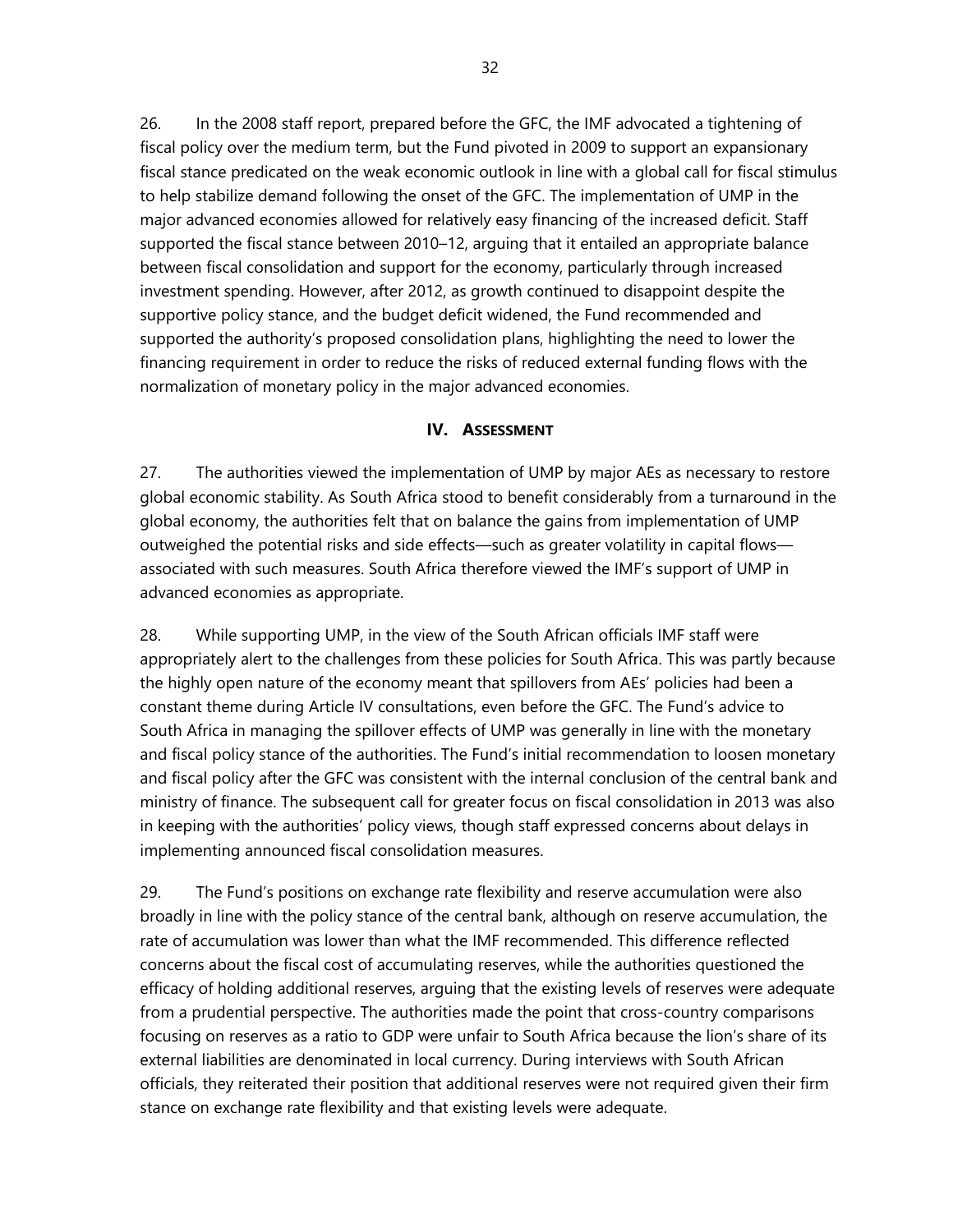33

30. The authorities welcomed the introduction of the Flexible Credit Line (FCL) as a useful addition to the global financial architecture. The authorities had internal discussions on whether South Africa would have benefited from an FCL arrangement but decided against making a formal request due to differences among senior officials on whether it was needed. The officials were also concerned about the stigma associated with a formal Fund lending arrangement.

31. The Fund's advice on the use of CFM was broadly in line with the institutional view, focusing on macroeconomic policies and particularly exchange rate flexibility as the first line of defense in absorbing external financing shocks but suggesting that CFM should be considered as part of the toolkit. The authorities viewed the Fund's more nuanced policy on this issue as a positive development, although they viewed the imposition of CFM as inappropriate for South Africa, given the high dependence on external funding, including to finance the budget deficit. In addition, the authorities argued that implementation of CFM would be slightly inconsistent with the decision to gradually relax controls on outward investment by domestic agents. Furthermore, the authorities were not convinced of the potency of such measures because the cross-country experience suggested to them that they could be easily circumvented.

32. Overall, the IMF was seen as a trusted advisor as South Africa faced a challenging external environment. But the Fund exerted limited influence on South Africa's policy decisions; it mostly provided ex post validation of those decisions. The authorities found the opportunity for an in-depth review of their policy choices useful but observed that advice provided by the IMF was not particularly new or innovative as the authorities had arrived at similar conclusions prior to engagement with the Fund. The value added of IMF engagement on monetary policy issues was seen as coming more from discussion of the overall policy framework than from staff's technical expertise. While IMF staff's technical skills were viewed as generally more than adequate, they did not significantly augment the central bank's technical knowledge, and sometimes it was felt that Article IV missions served as a learning opportunity for IMF staff given high turnover on the team.11 Moreover, it was felt that some of the Fund's recommendations that were derived from its analytical findings did not take into sufficient consideration the domestic political economy issues involved in implementing policy reforms.

33. The authorities had high praise for the IMF's multilateral products—the *GFSR* and the *WEO*—which provided them with valuable analysis of global developments and policy options, as well as useful information on the policies implemented by other EMs, thus providing valuable input to their decision-making process. The Fund's willingness to feature this expertise sometimes as part of the Article IV process was highly valued. Presentations by the IMF's Economic and Financial Counsellors at a seminar during one Article IV consultation received particular appreciation.

-

<sup>&</sup>lt;sup>11</sup> The Fund's contributions on financial sector issues, particularly relating to financial sector stress testing and modelling, provided greater scope for knowledge transfer. See, for example, Goswami, Jobst, and Long (2009).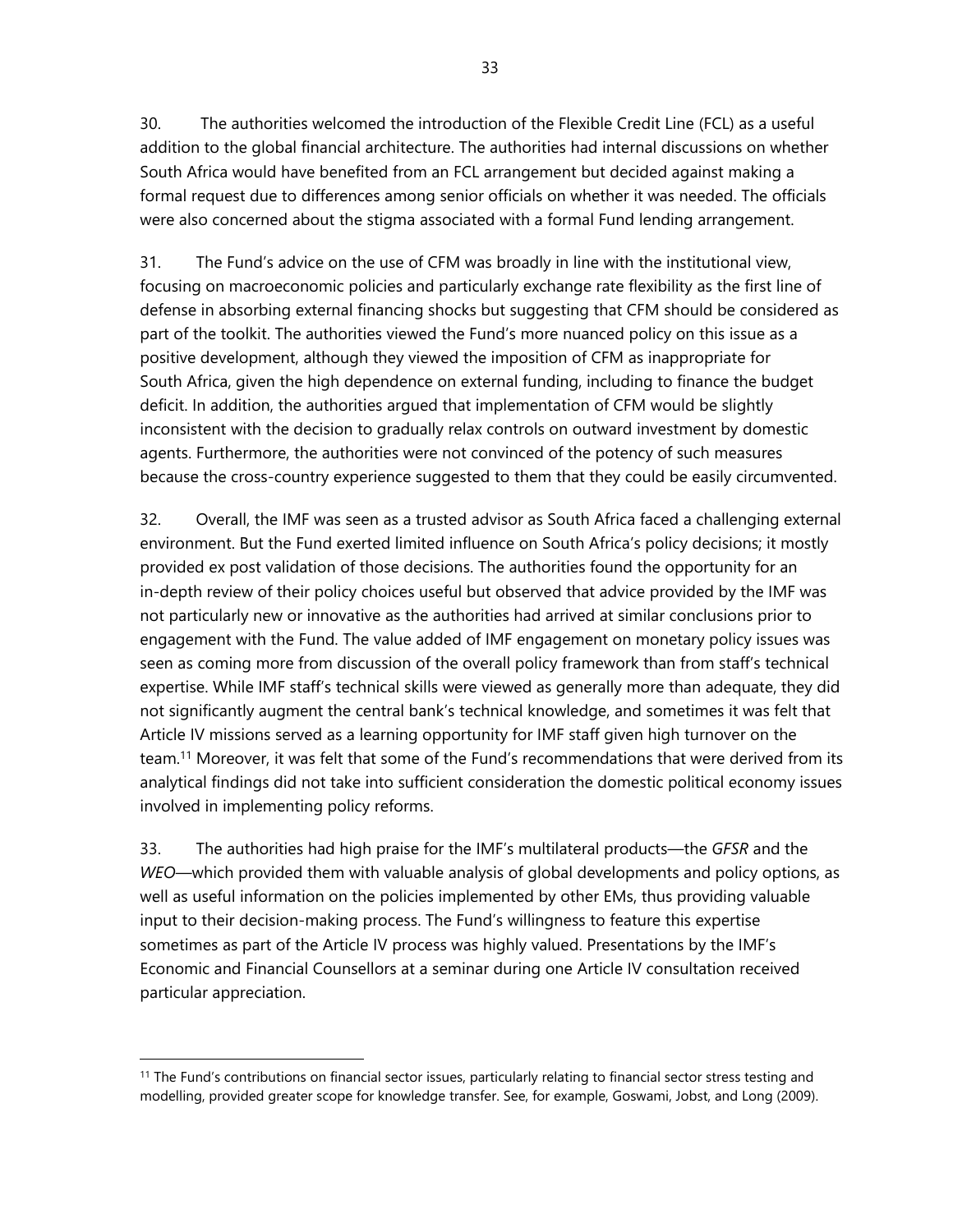34. Similarly, meetings organized by IMF mission chiefs that put the South African authorities in touch with other emerging market mission chiefs were highly valued, as they provided an avenue for informal information sharing on common challenges and policy options. These meetings were organized on several occasions—on the margins of the Bank-Fund meetings at the onset of the GFC and during implementation of UMP.

35. In recent years, the Fund team working on South Africa has innovated in ways to increase the value added of IMF advice and deepen relationships with the authorities. The authorities appreciated the one-day seminars organized during Article IV missions during which the Fund staff and the officials presented analytical papers. This allowed for a frank exchange of views on the analytical underpinnings of policy recommendations.<sup>12</sup> Over the past two years the forms of engagement have broadened further to include video conferences to discuss policy issues, provision of comments on SARB policy position papers, and sharing of analytical notes on technical issues, all of which have been welcomed by the authorities.

36. The authorities felt that the relatively short tenure of mission chiefs to South Africa and the frequent change in the composition of IMF's missions adversely affected the Fund's engagement and limited the Fund's influence. Between 2008 and 2017 the South Africa team was led by 6 different mission chiefs, backed by 5 resident representatives and 27 economists (desk and functional). Of the 27 economists, 3 participated in at least 3 Article IV missions. This contributed to a lack of in-depth country-specific knowledge. In addition, the relatively high turnover of IMF staff meant that the central bank was engaged in continuous training of the Fund's team on the intricacies of the SARB's operations and the specificities of the domestic economy.

## **V. CONCLUSIONS**

37. Overall, the IMF was viewed over the past decade as a trusted advisor to South Africa as the country faced a variety of challenges including responding to UMP. Senior decision makers valued engagement with the IMF as a useful avenue to provide validations for policy decisions. However, the Article IV consultations were not seen as having much influence on decisions or deepening the authority's technical analysis. The multilateral surveillance products (*WEO* and *GFSR*) provided important perspectives that enhanced the information set available to the authorities.

 $12$  A mission chief noted as an example that the information discussed at the IMF internal surveillance meetings would have been highly beneficial to the authorities and a mechanism to provide such documents could have been established.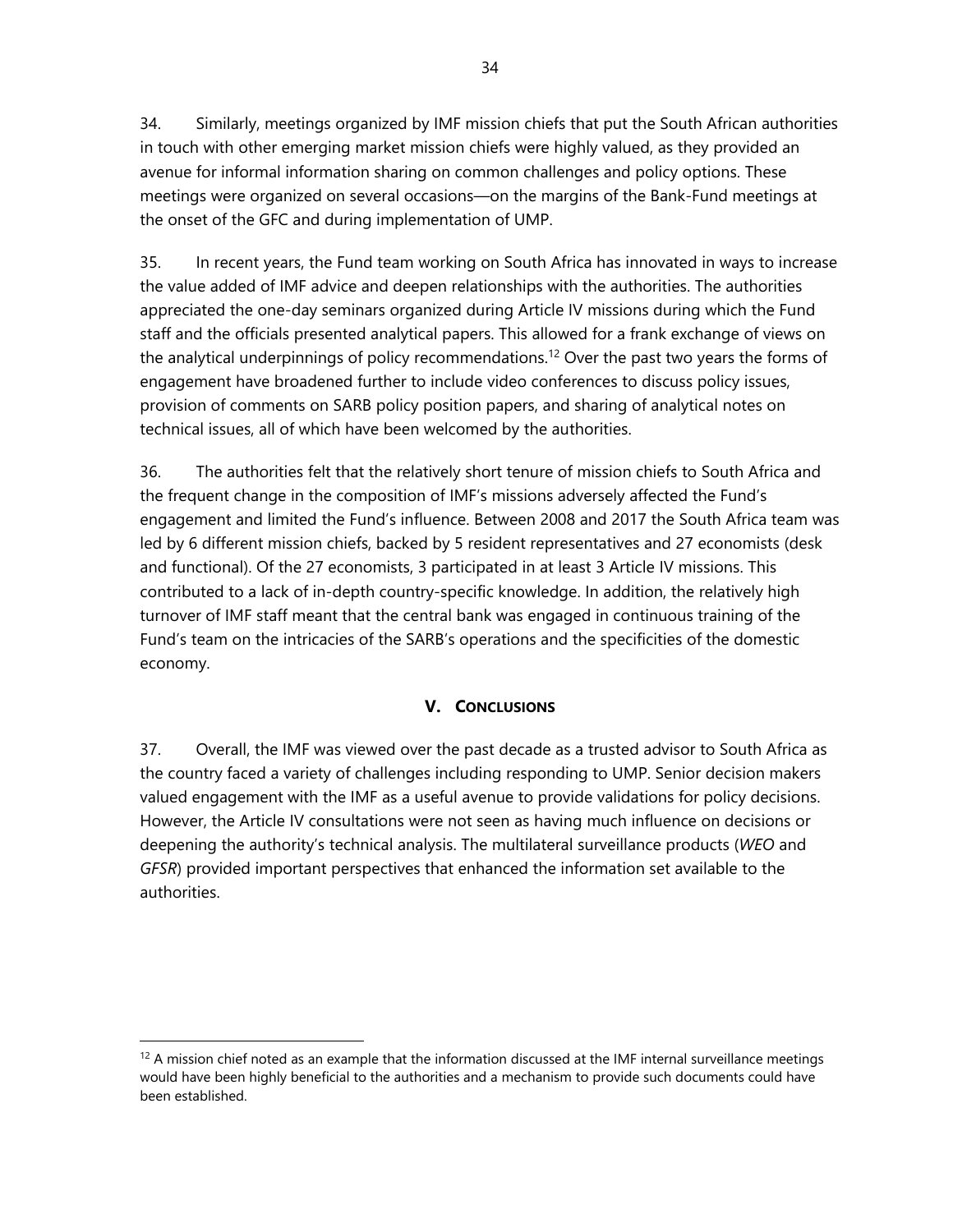#### **REFERENCES**

- Chen, Qianying, and others, 2016, "Financial crisis, U.S. Unconventional Monetary Policy and International Spillovers," *Journal of International Money and Finance*, *67*, pp. 62–81.
- Goswami, Mangal, Jobst, Andreas, and Long, Xin, 2009, "An Investigation of Some Macro-Financial Linkages of Securitization," IMF Working Paper No. 09/26 (Washington; International Monetary Fund).
- International Monetary Fund, 2008–17, South Africa, Various Article IV Staff Reports (Washington).
	- \_\_\_\_\_\_\_\_\_\_, 2014, "The Impact of Tighter Financial Conditions on the South African Economy," Chapter in "South Africa: Selected Issues Paper," IMF Country Report No. 14/339, pp. 13–23, December (Washington).
- Marcus, Gill, 2010, "The Challenging Global and Domestic Economic Environment Implications for Monetary Policy and the Economic Outlook," Address at the Wesgro Investor Lunch, Cape Town, October.
	- \_\_\_\_\_\_\_\_\_\_, 2011, "The Outlook for the South African Economy," Address at BMW South Africa for German Business and Financial Media dinner, Pretoria, February.
- Mminele, Daniel, 2014, "Normalizing Monetary Policy in an Uncertain World: The outlook for monetary policy in South Africa," Address at Bank of America Merrill Lynch Fixed Income conference, Johannesburg, November.
- Tombini, Alexandre, 2013, Statement at the International Monetary and Financial Committee, October (Washington: International Monetary Fund).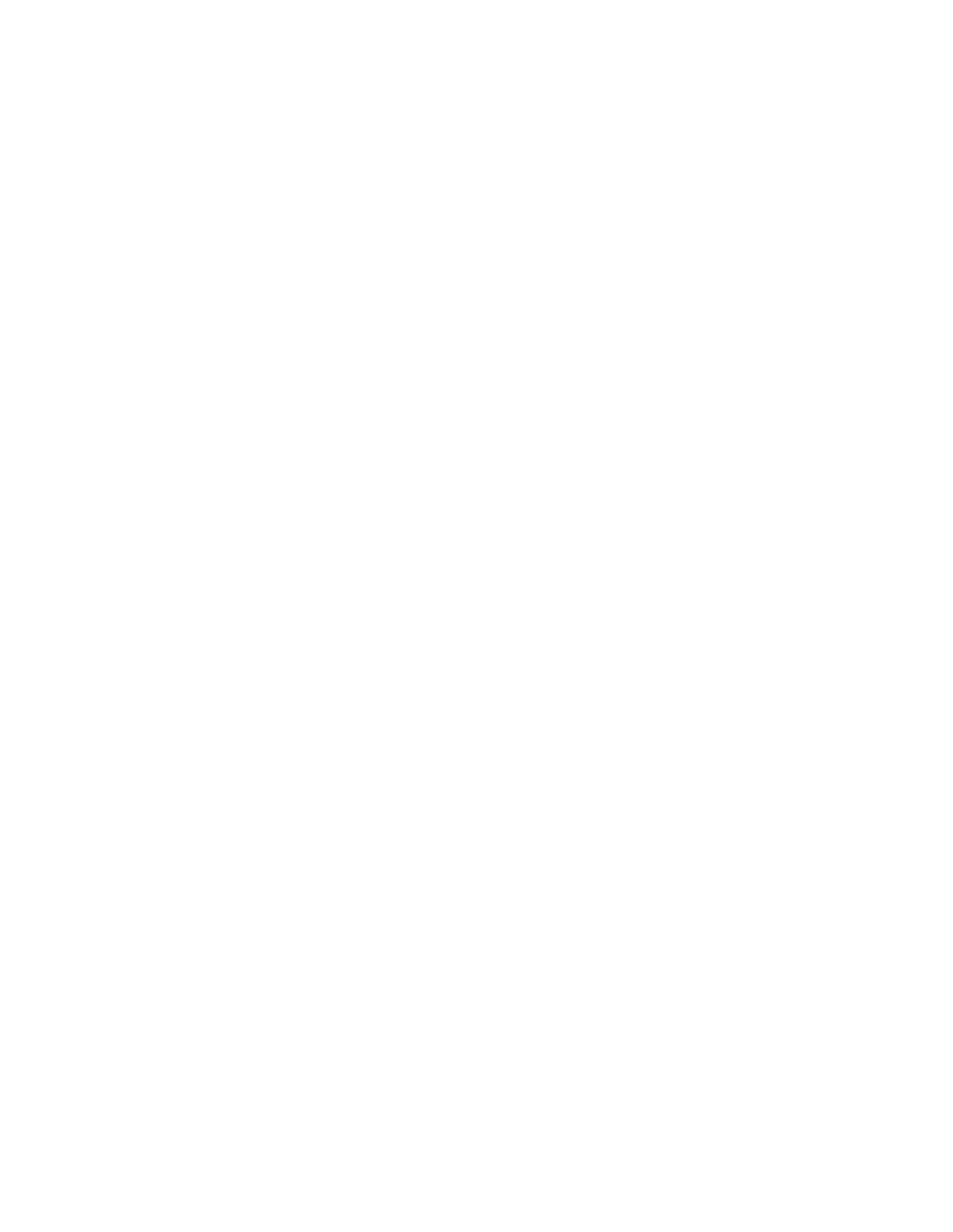# **Chapter 3—Turkey**

**Sebnem Kalemli-Ozcan\***

<sup>\*</sup> Neil Moskowitz Professor of Economics, University of Maryland.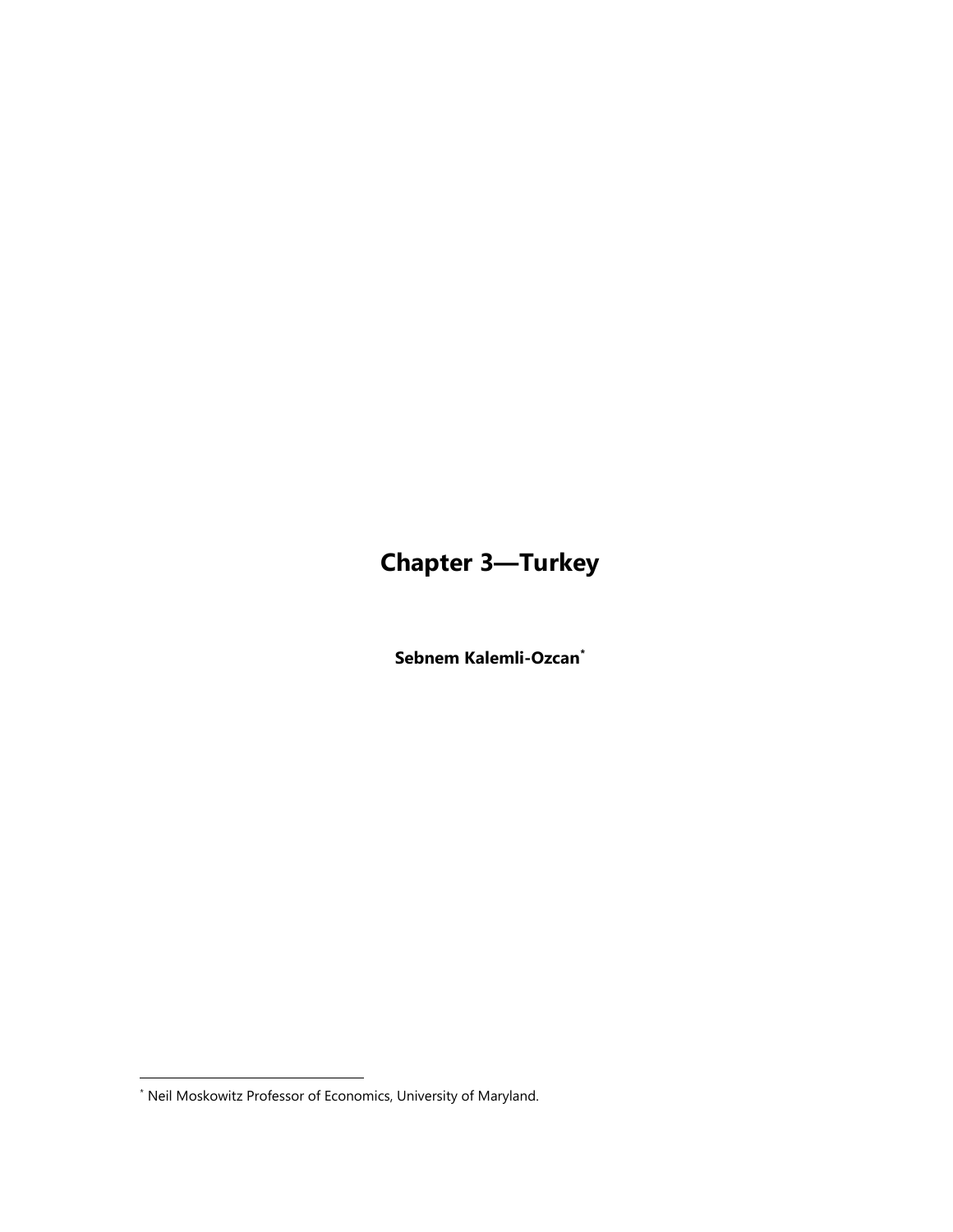## **I. INTRODUCTION**

1. Turkey, like the other emerging market economies covered in this paper, had to deal with increased capital flow volatility during the global financial crisis (GFC) and the subsequent implementation of aggressively accommodative monetary policies in the major advanced economies. Despite strong economic performance over 2002–06, Turkey's economy remained vulnerable to external funding shocks due to its large current account deficit. A sizable portion of Turkey's capital inflows have tended to be short term, which has made managing capital flow surges during risk-on episodes more difficult and raised the risk of sudden stops during spikes in global risk aversion.

2. In addition to turbulent global economic conditions, Turkish economic policymakers have had to adjust to a changing political scene. In the aftermath of the 2001 economic crisis in Turkey, there was a political consensus for reforms that restored fiscal balance and permitted an independent central bank to move to a fairly standard inflation targeting regime. However, in recent years there has been a shift away from such conventional policy approaches toward interest in more heterodox policy instruments in efforts to balance growth and stability objectives, a shift reinforced by efforts to address the external challenges posed by the GFC and unconventional monetary policies (UMP). $<sup>1</sup>$ </sup>

3. This chapter assesses the Fund's advice to Turkey, particularly to the Central Bank of Republic of Turkey (CBRT), under these difficult economic conditions and political context. The evaluation examines whether the authorities found the advice useful and tailored to the circumstances they faced.

# **II. ECONOMIC DEVELOPMENTS AND POLICY RESPONSES**

4. In Turkey, annual growth averaged above 7 percent annual growth over 2002–06, but the economy had already been slowing prior to the GFC in 2008. Fiscal outturns had been good and debt levels were relatively low. Inflation was brought down from nearly 30 percent in 2002 to 10 percent a year later. The main economic vulnerability was the large current account deficit, which was financed mainly by short-term flows, leaving Turkey highly exposed to external funding shocks.

5. At the start of the GFC, there was a very sharp downturn and significant capital outflows. The authorities acted swiftly to shore up the economy. The central bank lowered policy interest rates by 1025 basis points from November 2008 to November 2009, to 7.25 percent. Targeted fiscal stimulus measures were announced, and the banking sector was supported through the relaxation of loan classification and provisioning regulations. These steps worked well, as growth surged to about 10 percent in 2010–11 (Figure 1).

<sup>1</sup> Acemoglu and Ucer (2015).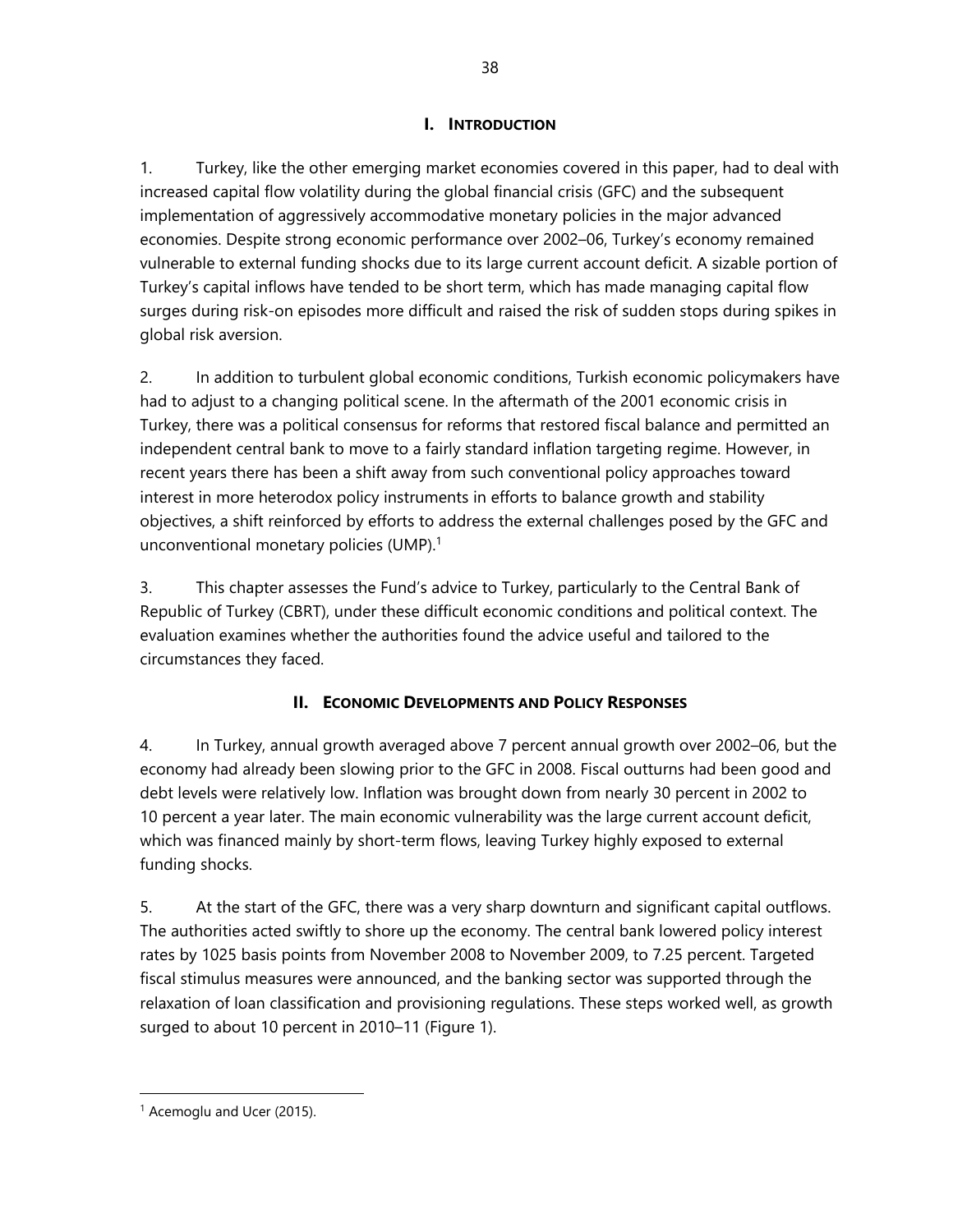

6. With the implementation of UMP in major advanced economies, the situation pivoted to one of strong capital inflows and a widening current account deficit, reaching 9 percent of GDP in 2011. Unlike in the past, this deficit was driven much more by private sector borrowing than by government spending (Rodrik, 2015). By this time, some observers felt that the appetite for cooling an overheated economy through higher interest rates was limited given concerns about impacts on small- and medium-scale enterprises (Parkinson, 2012).

7. Against this background, the CBRT departed from orthodox inflation targeting in favor of an unorthodox policy framework that prevailed from 2010 to mid-2018 (Uysal, 2017). In 2010, the central bank governor noted that the CBRT had "slightly modified" its inflation targeting framework to highlight "the increasing role of financial stability in our objective function" (Yilmaz, 2010). In particular, the central bank put in place three instruments to reduce reliance on interest rates, help contain credit growth, and discourage capital flows:

(i) Differentiated reserve requirements: these were intended as a macroprudential instrument to limit bank loan growth and to encourage banks to fund themselves with core and long-term liabilities (rather than non-core and short-term liabilities).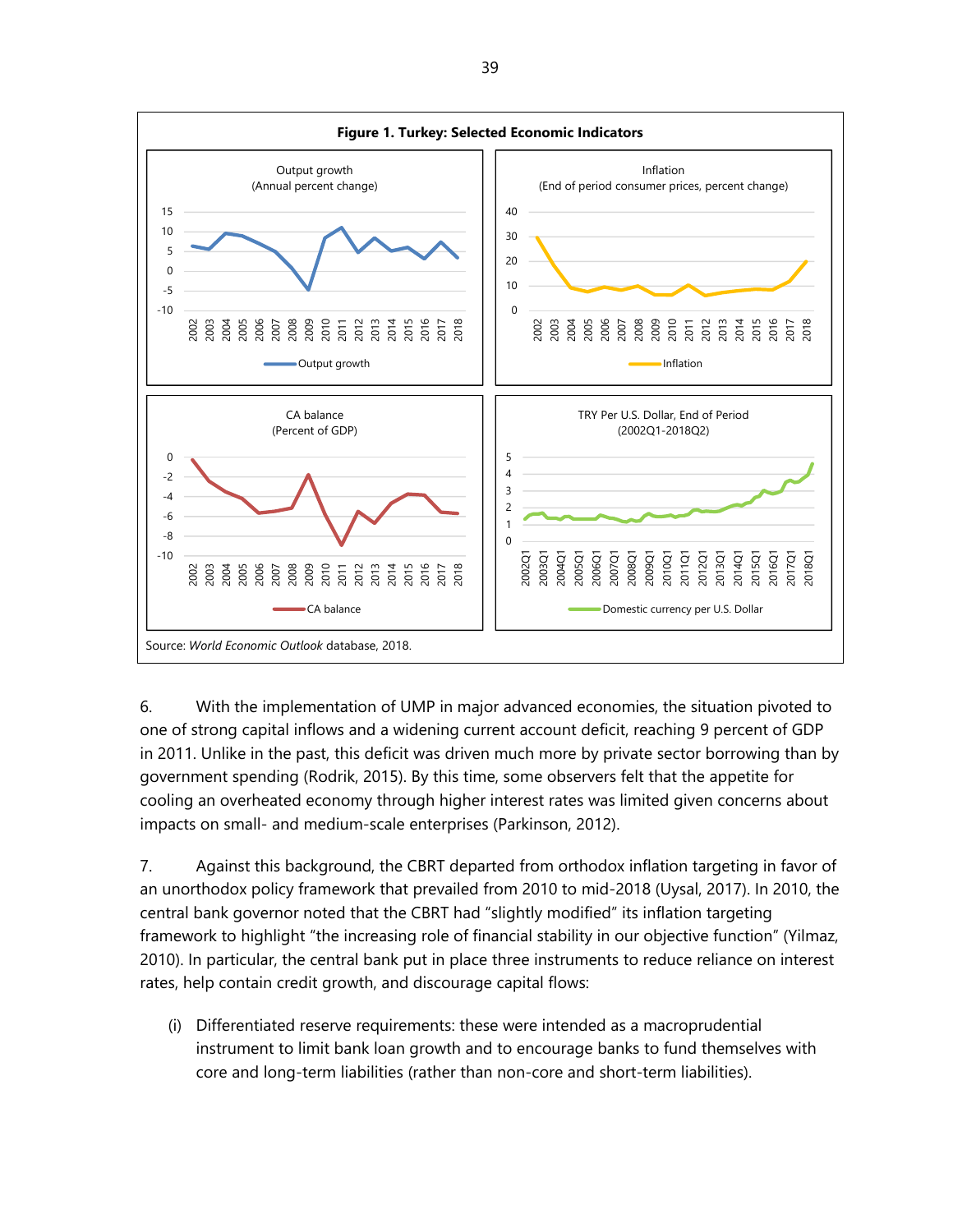- (ii) A reserve options mechanism (ROM): this was another macroprudential instrument that allowed banks to voluntarily hold a portion of their mandatory reserve requirements for Turkish lira liabilities in U.S. dollars or euros (or gold). The intent was that this mechanism would serve as an automatic stabilizer, giving banks the incentives to alter the currency composition of their reserve requirements in line with changes in the costs of borrowing in foreign currency.
- (iii) An asymmetric interest rate corridor: the CBRT switched its policy rate from the overnight rate to a one-week repo rate and allowed interbank money market rates to settle at rates that were quite far from this policy rate. Moreover, the overnight deposit and lending rates—the floor and ceiling, respectively, for interest rates—were positioned asymmetrically, that is, one was further from the target than the other.

According to CBRT Deputy Governor Uysal, these instruments provided a "multiple objectives and multiple instruments framework," which allowed the CBRT to meet the twin objectives of price and financial stability by flexibly adjusting the policy mix among these instruments as warranted by changing circumstances (Uysal, 2017).<sup>2</sup>

8. The CBRT adjusted the policy mix several times in response to global and domestic developments:

- At the end of 2010, following the Fed's launch of second-round quantitative easing (QE2), the CBRT lowered the floor of the corridor to discourage short-term capital inflows. In late 2011, it opted for a higher ceiling to prevent a reversal of capital flows as the euro area crisis intensified, and then lowered the ceiling gradually after mid-2012 as risks dissipated.
- The "taper tantrum" of 2013, along with domestic political uncertainty, resulted in a currency sell-off, and required a switch back to tighter monetary policy. The central bank increased the upper end of the corridor by 125 basis points and suspended liquidity provision at the policy rate (which it had not hiked) during designated exceptional days. This resulted in an average increase of about 200 basis points in the cost of funding for banks. In addition, the CBRT intervened in the FX market to resist depreciation pressures via auctions of about US\$11.5 billion, which represented about 15 percent of net international reserves. However, these steps failed to sufficiently dampen the effects of increased risk aversion. Uncertainties regarding the political and geopolitical environment as well as the outlook for monetary policy contributed to further currency depreciation of about 15 percent in mid-2014. The CBRT initially intervened but soon shifted to hiking the one-week repo rate by 550 basis points.
- The growth slowdown of 2016—partly a result of uncertainties due to a coup attempt and declines in tourism activity after a series of terrorist attacks—resulted in further monetary policy shifts. The CBRT lowered reserve requirements, allowed greater use of gold and foreign currency to meet these requirements, and offered unlimited TRY liquidity against

1

 $2$  The overall approach of the authorities is described in Kara (2016).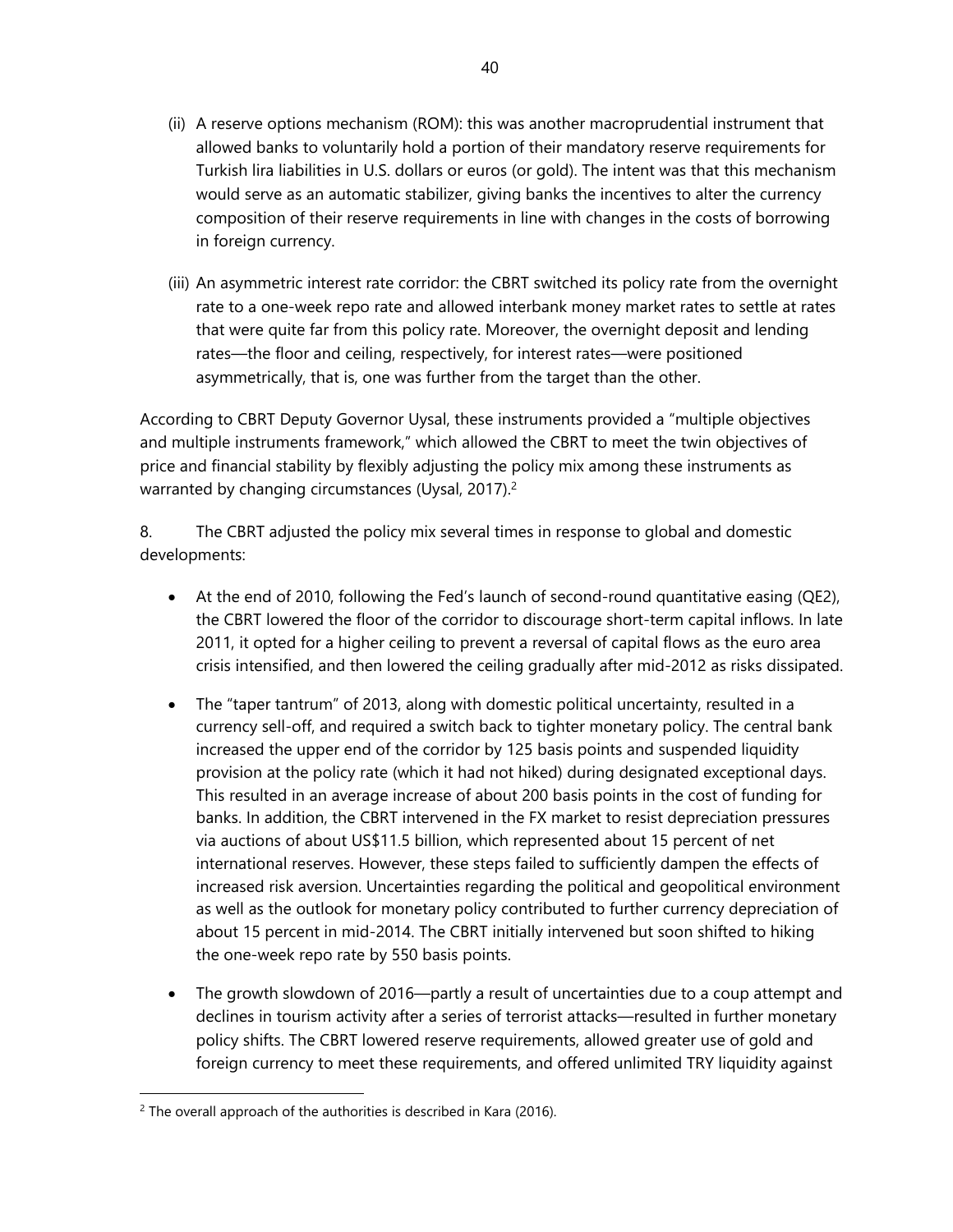FX collateral. Later in the year, in response to a steep exchange rate depreciation, the CBRT tightened monetary conditions through an increase in the one-week repo and overnight lending rates. The CBRT in effect increased the cost of funding to banks by almost 500 basis points, including through shifting liquidity provision from the policy rate facility to the more expensive late liquidity window. Economic growth rebounded in 2017, spurred by strong policy stimulus following the 2016 coup.

 The CBRT has gradually phased out the unorthodox policy approach starting from 2016. Eventually, in mid-2018, the CBRT reverted to a more orthodox approach. It raised interest rates by 300 basis points and announced that henceforth it would rely on a single policy rate (the one-week repo rate) instead of the flexible interest rate corridor system, a move supported by staff.

## **III. IMF ENGAGEMENT**

9. The Fund supported the authorities' swift easing of monetary, fiscal, and financial policies in 2008–09, recognizing the adverse effects of the GFC on the Turkish economy. At the same time, the Fund warned that fiscal consolidation would be required in the medium term and that the central bank would need to exercise vigilance to meet the inflation target. As the Turkish economy recovered quickly, the Fund—in the 2010 Article IV Staff Report—advocated a tighter fiscal and monetary stance, particularly as inflation surged and the current account deficit widened. The IMF also recommended restarting FX purchases to rebuild reserves, as well as phasing out financial sector forbearance measures and strengthening macroprudential tools.

10. When the CBRT moved to the new monetary policy framework in 2010, the Fund initially provided cautious support. The Fund noted that the CBRT had "adopted an innovative approach" in the face of "unprecedented monetary easing in advanced economies" (IMF, 2011). Staff recognized that the CBRT was generally reluctant to increase policy interest rates, reflecting worries that small and medium-sized enterprises would be adversely affected by higher domestic borrowing costs. Interviews with staff suggest that they also gave some credence to the central bank's concerns that higher interest rates would attract increased capital inflows, further fueling credit growth and igniting inflation. Under these circumstances, staff supported the differentiated reserve requirements and the reserve options mechanism to contain credit growth, and the use of a wider interest rate corridor to generate increased interest rate volatility and a higher risk premium to discourage capital inflows. Staff characterized the CBRT approach as "innovative" and noted that it had been taken in the face of "unprecedented monetary easing in advanced economies" (IMF, 2011).

11. Subsequently, however, in the light of evidence that the new framework was not proving fully effective in containing pressures on inflation or credit growth or in narrowing the current account deficit, Fund staff started to take a more critical position. In 2012, staff urged that "these new measures should be continuously reassessed in light of experience" and that "a return to a more conventional framework would be required should the inflation target remain elusive or inflation expectations stay high." Staff ambivalence was reflected also at the Executive Board. At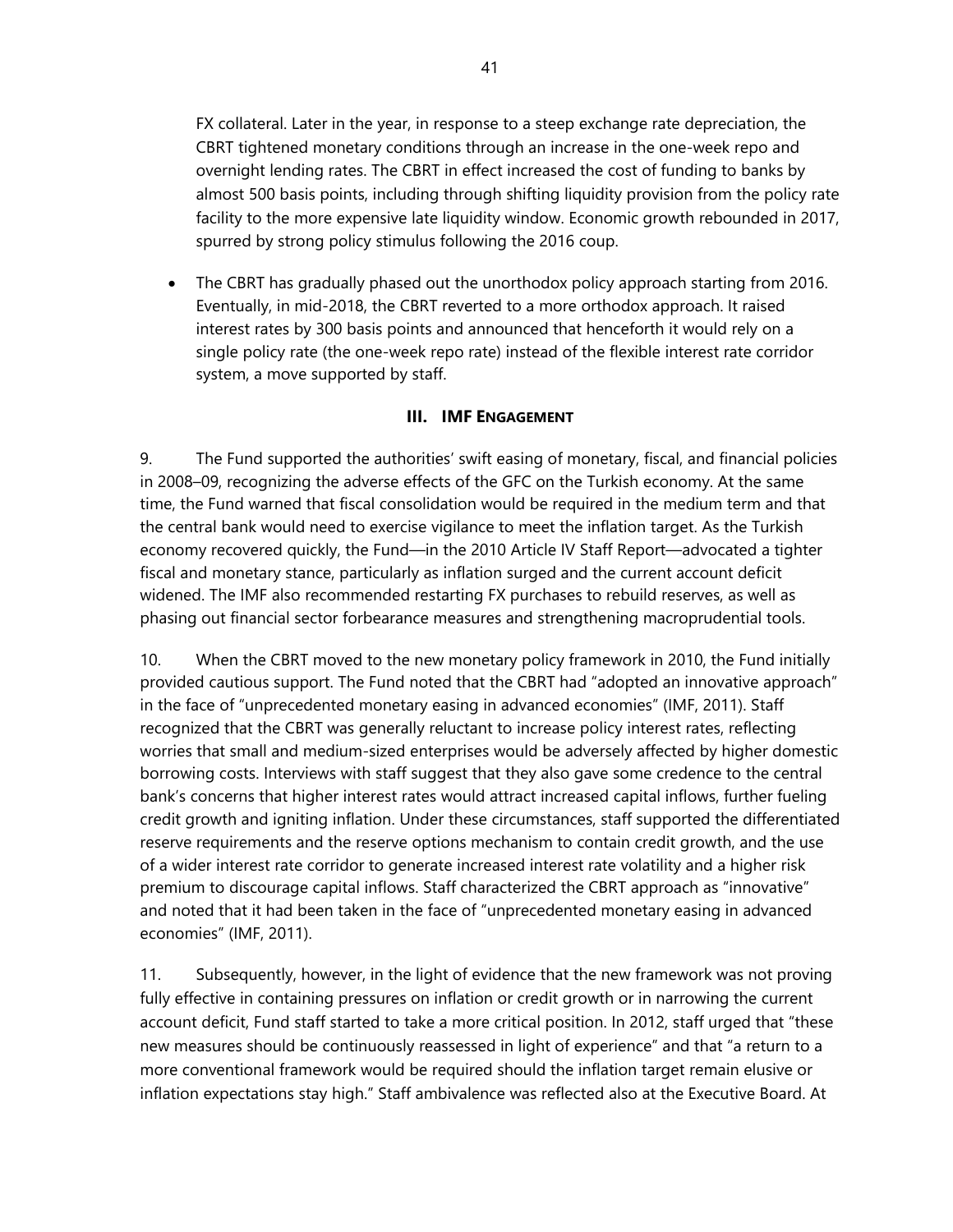the 2012 Article IV Board discussion, "many Directors saw merit in returning to a positive real policy rate under a conventional inflation-targeting framework" but "a number of Directors considered that, in the current environment of volatile capital flows, the more flexible policy framework has served the Turkish economy well."

12. After the "taper tantrum," there was further evidence that the new framework was proving unwieldy and resulting in the central bank being late in tightening the monetary policy stance during risk-off periods. Staff became more forceful in advocating a change in policies, noting that "while the [current] framework has been useful in some respects," the inflation target of 5 percent had not been met and the complexity of the framework "makes it difficult to communicate policy intentions to markets and to manage [inflationary] expectations. Although this may not have been a major problem in the pre-Fed tapering period, the change in circumstances warrants a different approach at this stage" (IMF, 2013).

13. As noted elsewhere in this evaluation (Turner, 2019), over 2010–12 the Fund's corporate view was evolving towards advocating that monetary policy should focus on macroeconomic goals and macroprudential tools should be the first line of defense to manage financial stability risks. From this perspective too, the Fund was critical of Turkey's unorthodox framework. For example, a case study of Turkey was included in the IMF's 2012 policy paper in which the Fund noted that the CBRT's deployment of macroprudential tools in 2011 had been forced by "the absence of an active and timely response" from the financial supervisor, the Banking Regulation and Supervision Authority (BRSA). However, once "key macroprudential measures were introduced by the BRSA in June 2011," the CBRT could have reverted to a more orthodox framework: "with too many objectives and too many goals, market participants became disoriented and confused when trying to deduce the prioritization of the various objectives and the ultimate goal of these policies" (IMF, 2012).

14. The authorities, however, remained committed to their monetary framework in 2014–15 and in fact continued to move the framework away from a conventional setup, for instance by limiting liquidity provision at the policy rate. At the same time, the CBRT was reluctant to engage capital flow management measures (CFMs)—which would have been difficult to undertake for an OECD member country—and expressed confidence that its framework could adequately manage the challenge posed by of volatile capital flows without such measures. Hence, the Fund's policy shift to provide greater recognition for the role that CFMs could play in emerging markets—a message delivered by the IMF Economic Counselor when he visited Turkey in 2014—did not gain much currency in Turkey (Blanchard, 2014).

15. As worries about growth prospects increased in 2016, the Fund recommended a neutral monetary stance and looser fiscal policies. Staff noted that a balanced monetary stance was needed to contain inflation but that some fiscal loosening was appropriate to support the economy, accompanied by strengthened macroprudential measures to lower foreign exchange risk. By 2017, with worries about growth receding, the Fund again advocated tighter monetary policy—via higher policy interest rates rather than through tighter liquidity management—and a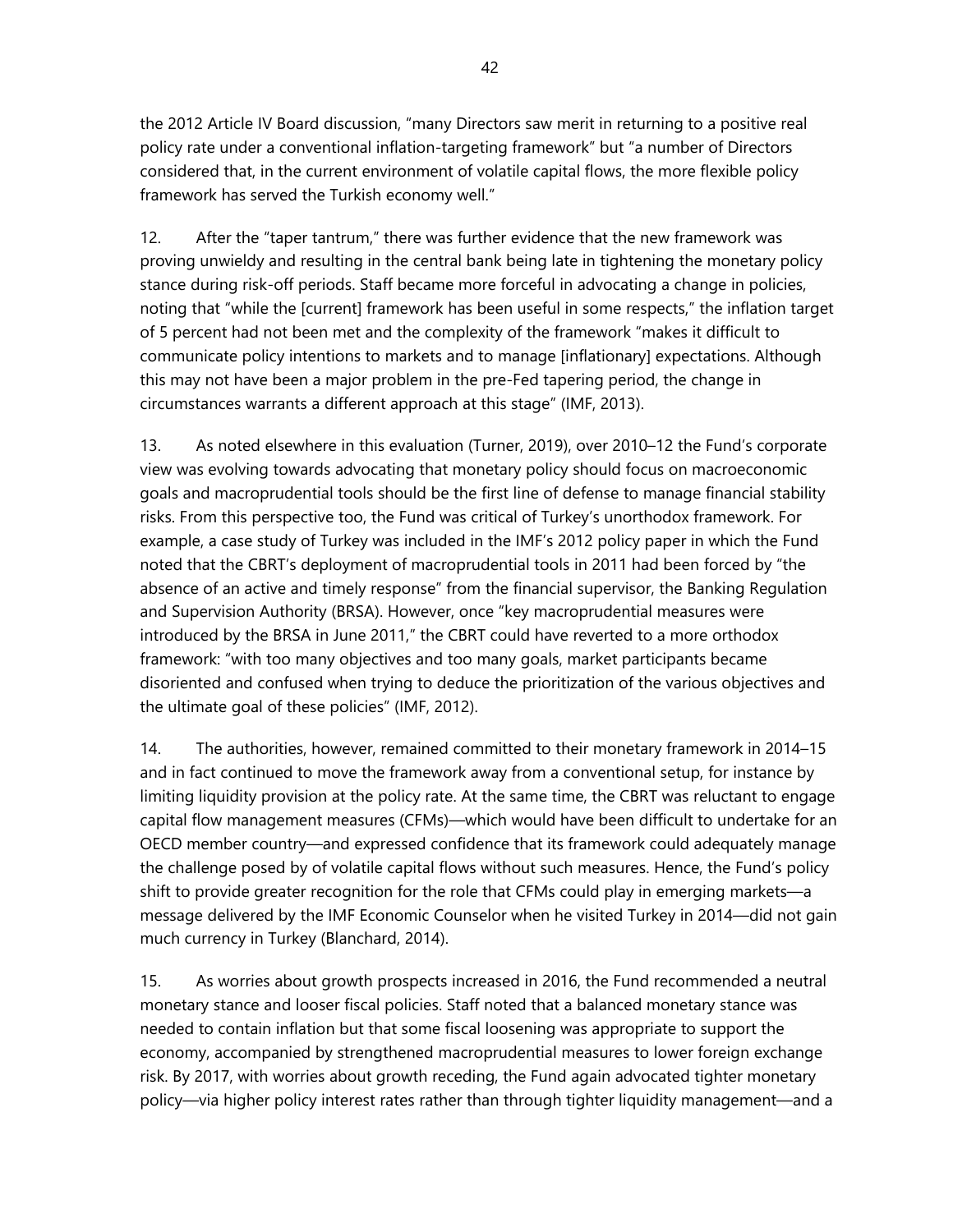return to a conventional monetary policy framework. The CBRT gradually reverted to a more conventional policy framework, eventually deciding to fully take this course in mid-2018.

### **IV. ASSESSMENT**

16. Based on evidence from interviews with Turkish officials and monetary policy experts, along with all IMF mission chiefs for Turkey over the past decade, there is a disconnect between how useful IMF staff feel they were to Turkey and the value of their advice as perceived by the authorities. The period 2008–09, when the authorities responded swiftly and the Fund supported their actions, is an exception. Otherwise, the officials interviewed felt that the Fund had been late in providing advice on some occasions and on many other occasions had been sympathetic to the authorities' goals but unable to provide concrete operational advice on how to achieve them.

17. The officials stated that in 2010 the Fund had been slow in recognizing the spillover effects on Turkey and other emerging markets from the use of UMP in major advanced economies. The challenges posed by capital flow volatility were not appreciated, and in fact were underplayed by Fund Article IV teams, When the CBRT took macroprudential measures and modified its monetary regime to manage these flows, staff tried to understand, and be sympathetic to, the heterodox framework in their consultations with the authorities. But their concerns that the framework would not deliver intended goals led them by 2012 to advocate a return to a framework with focus on price stability. The Turkish authorities indicated that after 2012 they spent a considerable amount of time trying to explain to the Fund why retaining the modified monetary framework was, including macroprudential measures, essential to mitigate the effects of excessive capital inflows. Though the Fund later itself became a very strong advocate of macroprudential measures to manage financial stability risks, in these early years officials felt that the IMF was not present as a source of support to CBRT.<sup>3</sup>

18. In interviews Fund staff indicated that they withdrew support only after the framework proved to be ineffective in meeting the authorities' goals from 2012 onwards. In contrast, officials felt that the framework worked better than Fund staff gave it credit for; for instance, some communications or moral suasion tools (e.g., announcing that credit growth of more than 25 percent would not be welcomed) and the differential reserve requirement tool (different weights for different currency reserves) were successful in slowing credit growth and lengthening the maturity of capital inflows. Moreover, officials felt that their framework would have performed much better if they had received more operational guidance on how to make it work. Fund staff were perceived as not providing concrete advice on the needed adjustments; interactions with BIS staff, held on the margins of the bi-monthly governors' meeting and more sympathetic to EM concerns, were found to be considerably more useful in this respect.

 $3$  The IMF's push for capital flow management measures to manage financial stability risks did not sit well with most Turkish officials interviewed. CFM was not popular in Turkey, given constraints posed by membership in the OECD and EU accession ambitions, and consequently the visit by the IMF's Economic Counsellor on the IMF's Institutional View caused considerable unease.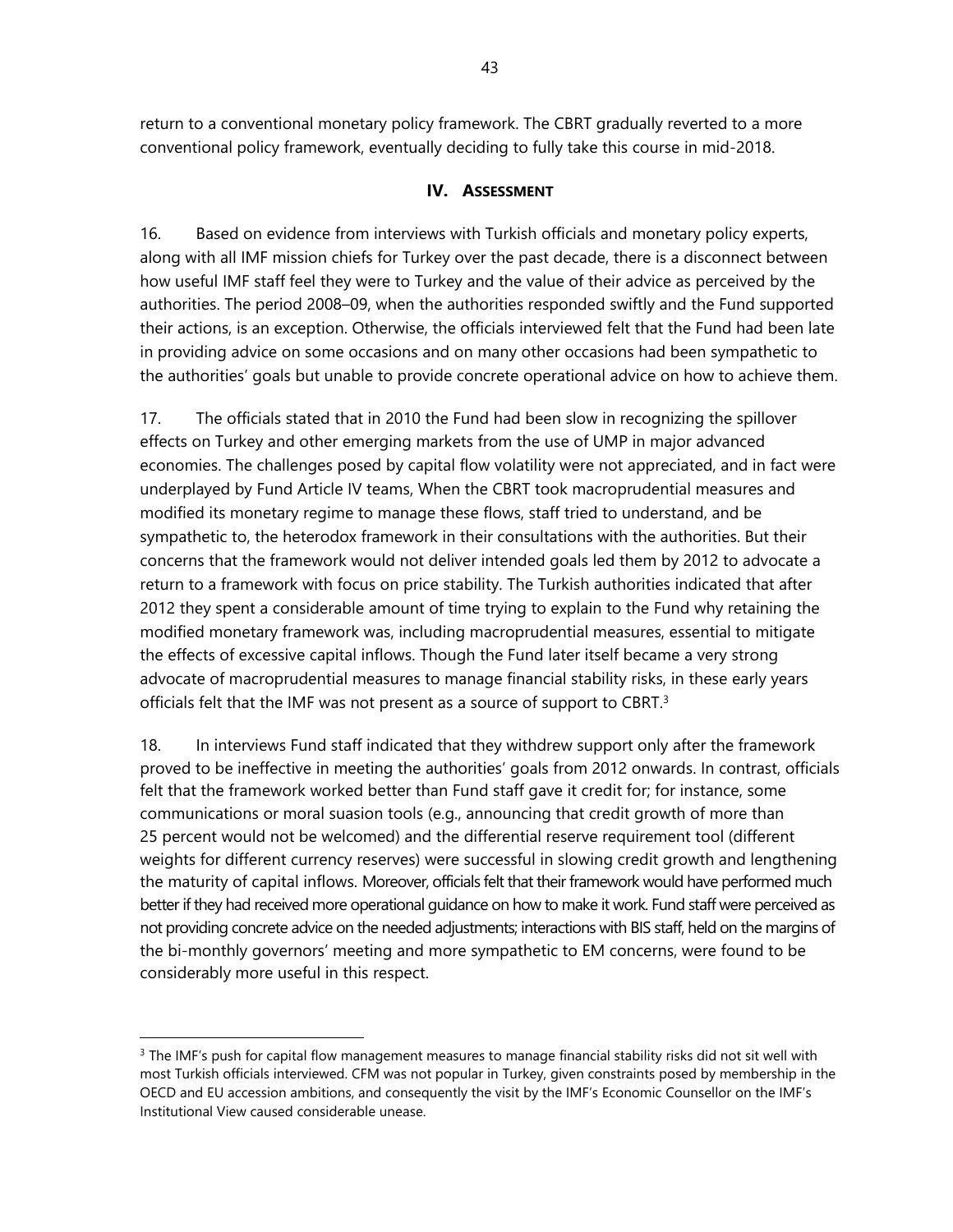19. Moreover, officials still perceived a basic divergence between the IMF and emerging markets in the framework for analysis of developments in emerging markets and hence in their policy focus. Turkish officials felt that the source of their problems was the periodic surges of capital inflows due to changes in global risk appetite, which fueled credit expansion and inflationary pressures by lowering the funding costs of local banks. It was difficult for EM central banks to increase interest rates in the face of these developments, as that would only attract more capital flows and lead to further credit expansion and currency appreciation. The Fund's advice to raise interest rates to contain inflationary pressures was perceived as too singlemindedly focusing on the inflation goal, reflecting an advanced economy perspective. Officials agreed that at some point worries about inflation start becoming predominant and require interest rate actions, even at the risk of slowing the economy; however, it was felt that the Fund was not able to advise central banks and country officials in a flexible enough manner to keep them from ending up at that point. Officials also expressed regret that their early adoption of macroprudential policies, designed to deal with financial stability issues related to capital flows, was not given enough credit due to the Fund's excessive focus on interest rates.

## **V. CONCLUSIONS**

20. The Turkish authorities took several unorthodox steps in adjusting their monetary policy framework in response to the spillover effects of UMP in advanced economies. The IMF initially supported many of these changes but scaled back its support over time as concerns about their effectiveness materialized. Fund staff feel that they provided adequate support to novel steps and would have continued to support them if they had thought they were working. The recourse to orthodox advice, in their view, was because current account deficits and inflationary pressures continued to loom large. Turkish officials, in contrast, characterized IMF advice as somewhat of a textbook nature and not sufficiently appreciative of the challenges faced by EM central banks. This mindset, they felt, kept Fund staff from providing the detailed operational advice that might have made their unorthodox monetary framework more successful.

21. The Fund might want to examine the process it uses to arrive at its perspective on unorthodox policies implemented by country authorities, especially during periods of heightened economic stress. In instances like these, it might be helpful to broaden the dialogue to include independent monetary policy experts. This could be achieved by organizing specific conferences bringing together monetary policy experts to provide their perspectives on issues where there are stark differences with the authorities. This might give country officials more comfort that their views, even if unorthodox, are being given a fair hearing and that the Fund is open to outside views in formulating its policy advice. The seminar jointly organized by the National Bureau of Economic Research and the Central Bank of Turkey provides a good model for such engagements.4

1

<sup>4</sup> See Ball, Kalemli-Ozcan, and Kenc (2014).